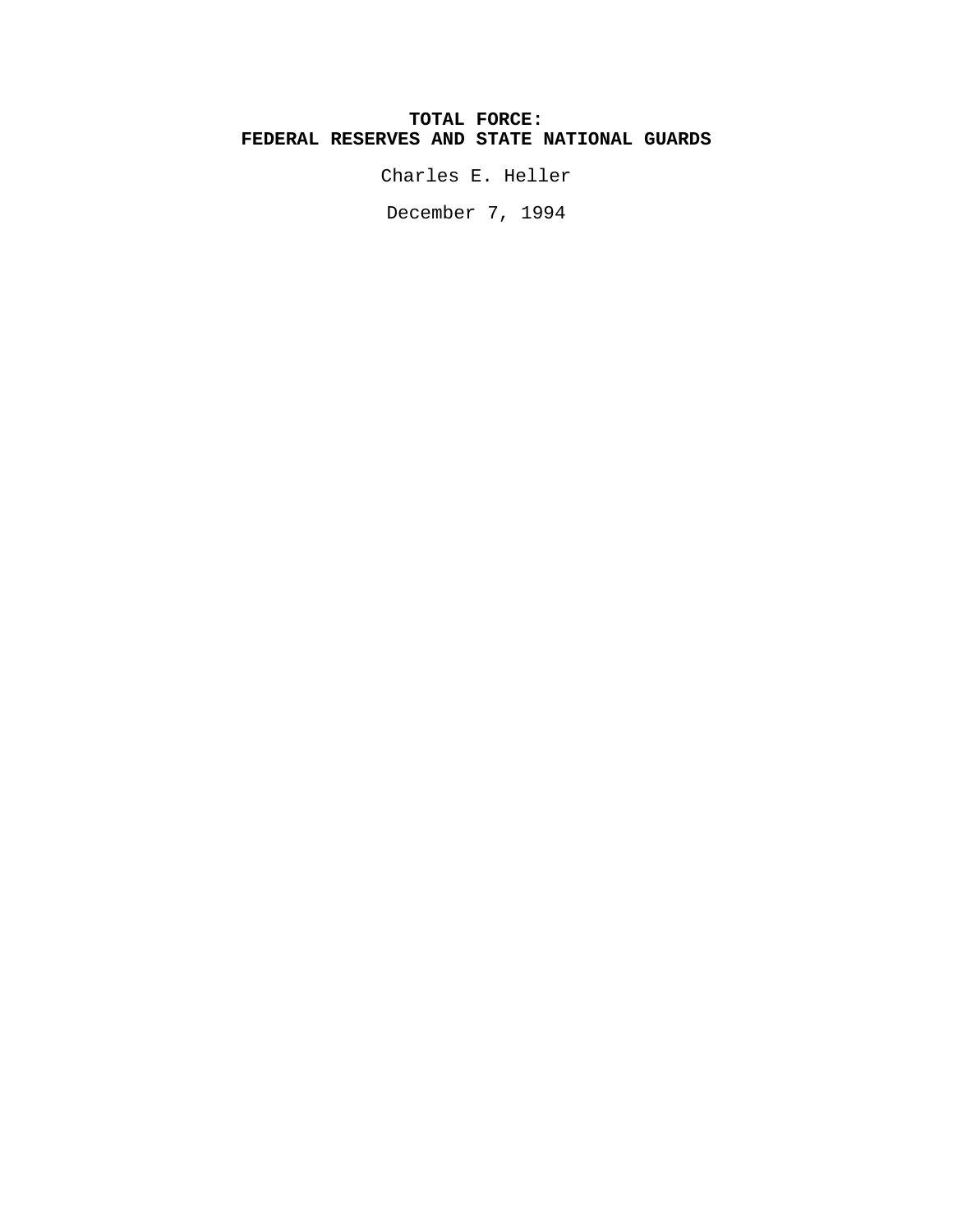#### \*\*\*\*\*\*\*

The views expressed in this report are those of the author and do not necessarily reflect the official policy or position of the Department of the Army, the Department of Defense, or the U.S. Government. This report is approved for public release; distribution is unlimited.

#### \*\*\*\*\*\*\*

Comments pertaining to this report are invited and should be forwarded to: Director, Strategic Studies Institute, U.S. Army War College, Carlisle Barracks, PA 17013-5050. Comments also may be conveyed to the Director of Research by calling commercial (717) 245-3234 or DSN 242-3234.

#### \*\*\*\*\*\*\*

Research on this monograph was completed September 1, 1994.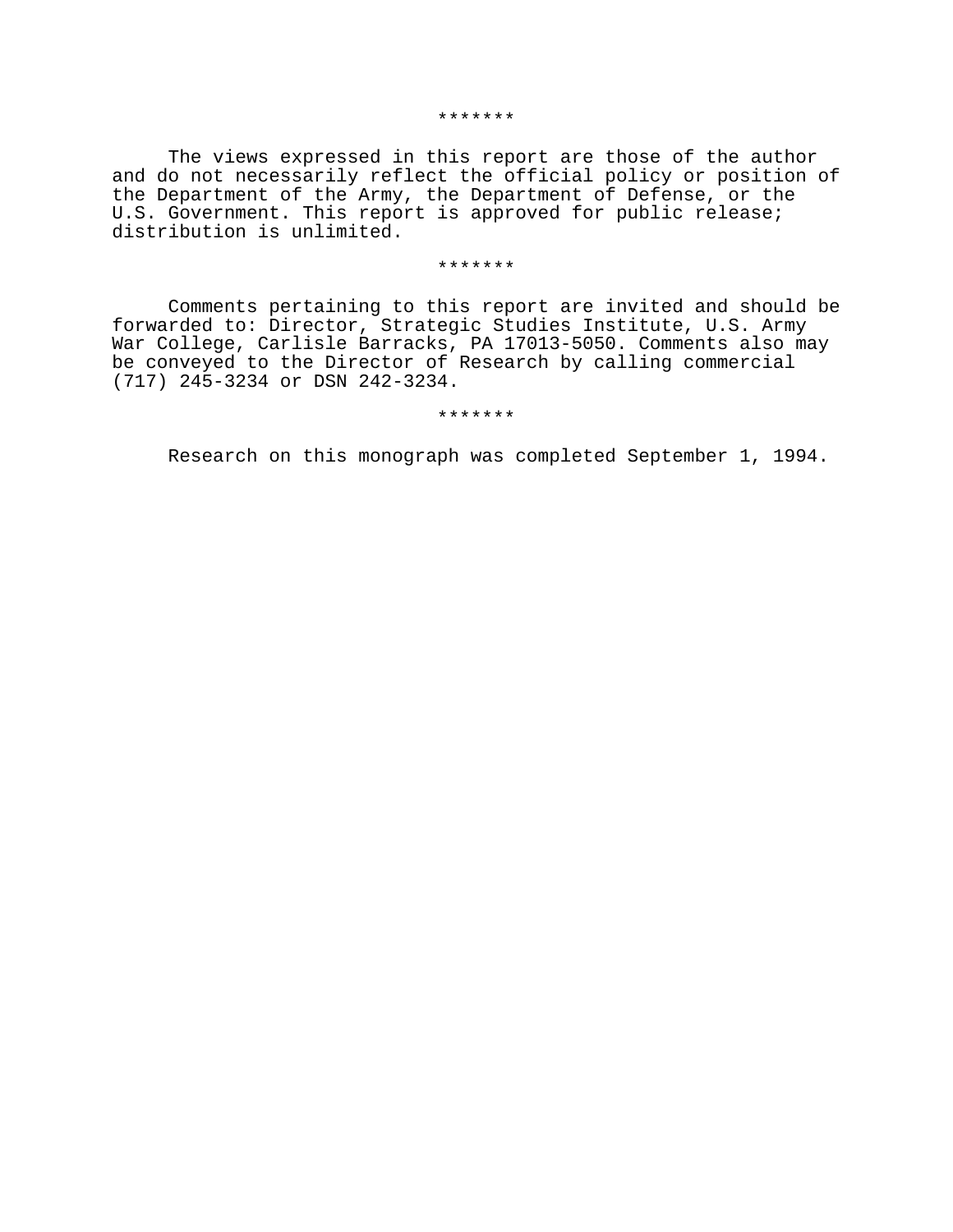#### **FOREWORD**

Never before in peacetime has the United States placed so much emphasis and reliance on the Armed Forces' Reserve Components. Since the Total Force Policy was introduced by Secretary of Defense Melvin Laird in 1970, this dependency has grown even more. The 1990 mobilization for OPERATION DESERT SHIELD and the follow-on offensive OPERATION DESERT STORM in 1991 validated the use of the Reserve Components for contingency operations and guaranteed the policy's extension for the foreseeable future.

Yet, even with the renewed emphasis on the Reserve Components' roles, their legal basis, mission, mobilization, training, force structure, and relationship to their respective Active Component remain relatively little understood. There are relatively few, if any, single source references pertaining to these Reserve Component areas.

This Strategic Studies Institute report responds to the growing strategic importance of the Armed Forces Reserve Components. Declining defense budgets leading to small Active Component forces, coupled with inherent dangers facing the world community in a multipolar world, makes the use of Reserve forces on a recurring basis a necessity. This is especially true for Reserve Combat Support and Combat Service Support Forces not readily available in the Active Components. In essence, because of the relatively short time in which contingency operations unfold, the Reserve Components have become the Nation's strategic reserve insurance policy.

> WILLIAM W. ALLEN Colonel, U.S. Army Acting Director, Strategic Studies Institute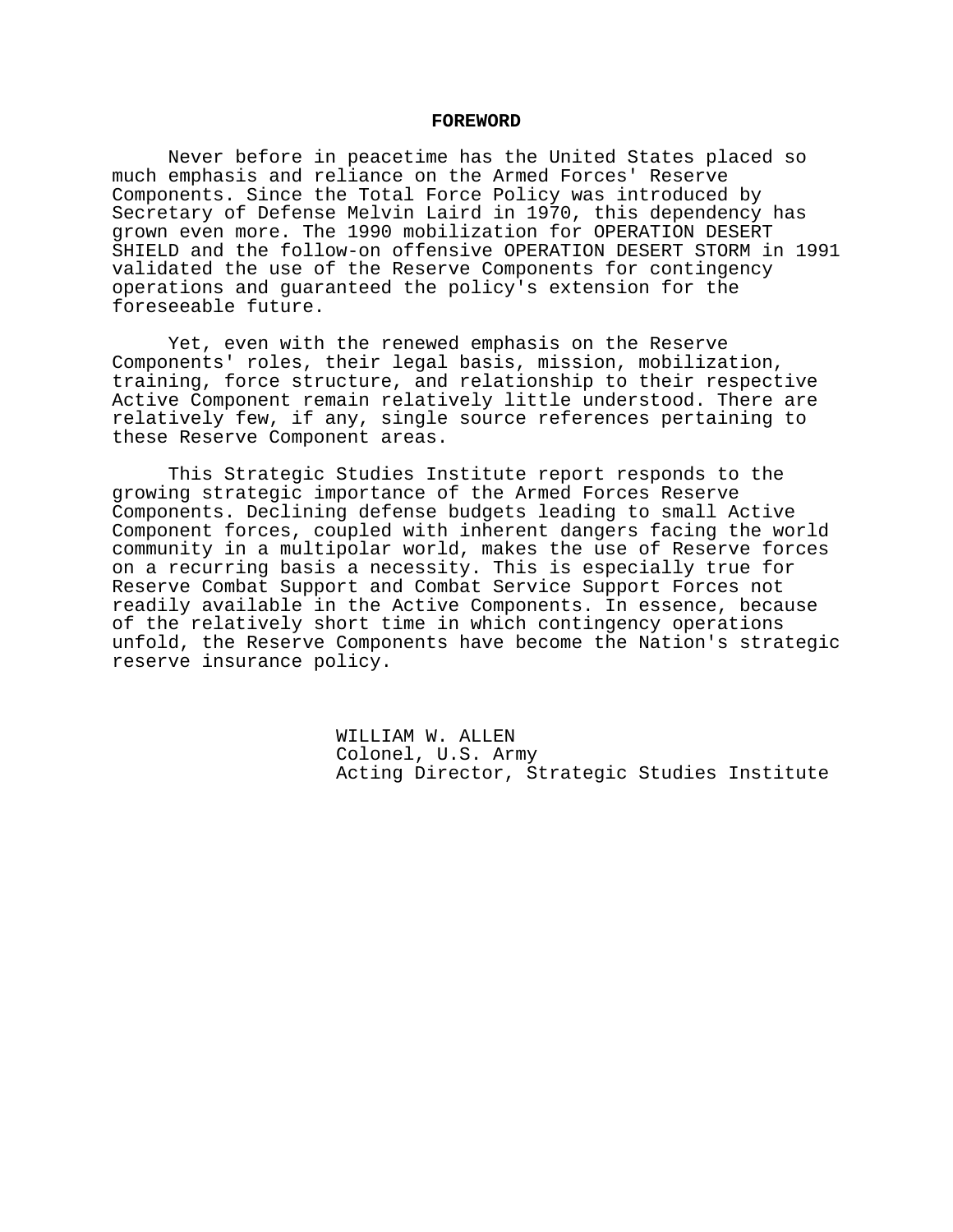#### **SUMMARY**

This study is unique among recent works published by the Strategic Studies Institute because it is primarily a survey of current basic information concerning the Armed Forces Reserve Components. In addition, it provides an analysis and forecasts their status and roles in the future.

The study explains the Total Force Policy, its origins and application from 1970 to its first test in 1990 and 1991 during OPERATIONS DESERT SHIELD and DESERT STORM. The post-cold war defense reductions have caused an even greater reliance upon the Reserve Components than anticipated by the Defense establishment.

The legal basis for the establishment of the Reserve Components for the Army, Air Force, Navy, Marine Corps and Coast Guard (a part of the Navy upon mobilization) and the reason there are two separate reserves for the Army and Air Force are reviewed. In the final analysis, the legal foundation for the reserves rests with the U.S. Constitution and the traditions of the nation. In the 20th century, legislation has been passed placing greater reliance on the Reserve Components while enhancing their readiness.

Over the years Reserve Component categories of individual service and types of active duty performed have been refined and defined. The complexities of the modern world necessitated increased flexibility when utilizing citizen soldiers. Access to reservists depends upon the individual's category of service ranging from the immediately available Selected Reserve to the prior service Individual Ready Reserve. There are also different categories of active duty which an individual reservist performs either involuntarily or voluntarily. The types of training range from Annual Training to the newest category, Active Duty Special Works.

Each Armed Service and the Reserve Components within each service have varying management structures, all of which are legislated by the Congress. A detailed description of each is given within the text of this report. In the case of the Army and Air Force there are two Reserve Components each, the National Guards of the individual states and the Federal Reserve. For the Navy, Marine Corps and the Coast Guard there is only a Federal Reserve.

While there are similarities in pay, benefits and entitlements differ between the Active Components and their reserves. Reservists on active duty do receive the same pay, and much of the same allowances as their active counterparts. However, entitlements differ depending on the length of the tour of active duty.

The need for well-equipped, organized, and trained Reserve Components increased after the 1898 Spanish- American War. As a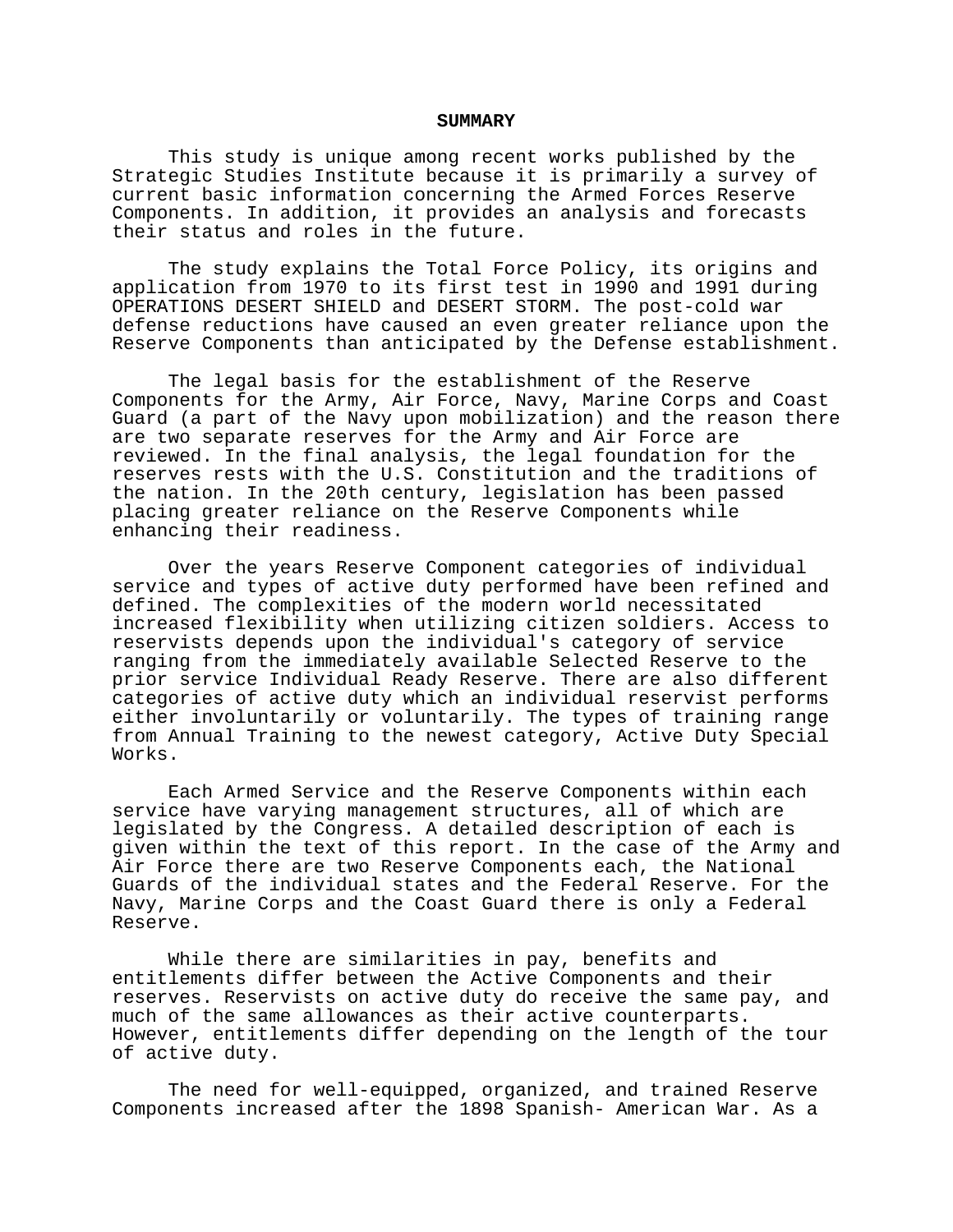consequence the need for full-time support for the Reserve Components progressively increased as modern warfare became more and more complex and deadly. Today this support ranges from Active Component soldiers serving with the Reserve Components to government civilians and also reservists on active duty.

Gaining access to the Reserve Components is well-defined and the decision to mobilize reservists for overseas deployment or domestic missions is a political act prompted by the severity of the national emergency. Five mobilization categories will bring reservists to active duty. Each category requires varying degrees of approval from the chief executive to the Congress. The categories range from Selected Mobilization to Total Mobilization.

After reviewing those elements of commonality among the Armed Forces' Reserve Components, the study considers in detail the state National Guards and the Federal Reserves of each Armed Service in the Defense establishment. The sections on each Reserve include a brief history of its evolution in the Defense establishment. The report gives an overview of each component as it exists today regarding command, manning, structure, management, stationing, equipment, training, and education.

Next the author projects what the future holds for each Service's Reserve. This section is speculative; however, it considers past peacetime periods in which the Armed Forces and their reserves have languished without funding or interest on the part of the government and its citizens. This perspective, however, is tempered by the realization that the United States has never found itself to be the only superpower in a multipolar world. This is coupled with the recent experience of what the new order will bring in the 21st century in terms of using armed forces. Examples of the new missions are numerous and include the Gulf War, Bosnia, Somilia, Haiti, Hurricane Andrew, the 1994 California earthquake, the 1994 California urban riots, and midwestern floods. All of these incidents required the use of Reserve Component individuals and units and give a clear indication of what the Armed Forces and their Reserve Components should expect well into the next century.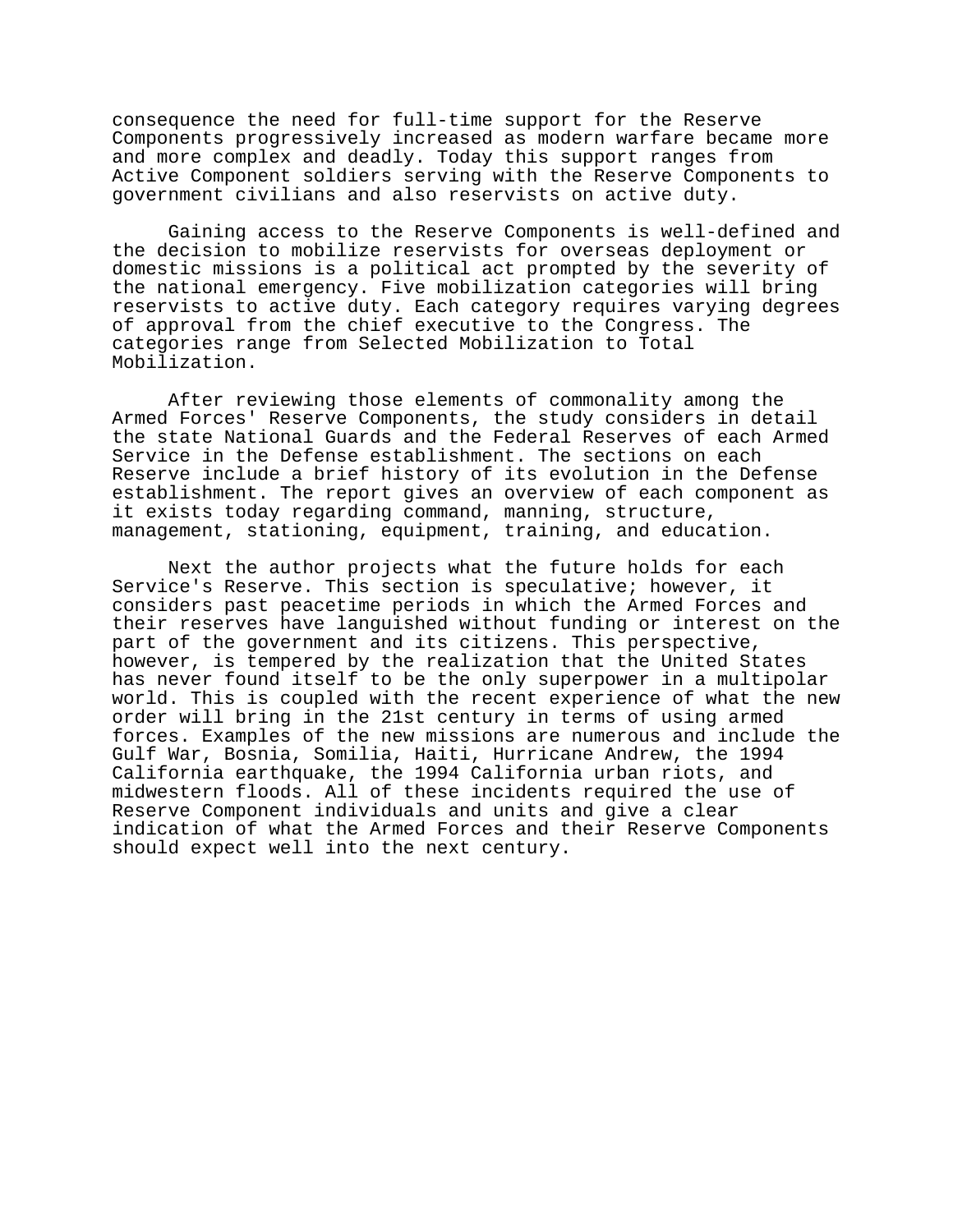## **TOTAL FORCE: EDERAL RESERVES AND STATE NATIONAL GUARDS**

## **Introduction**.

The United States has evolved a unique reserve system for its military establishment. It is a system that was originally constructed partly as a result of an 18th century fear of standing armies and strong centralized governments, and is imbedded with myth and tradition. It is a system that is laced with domestic politics, spiced with states rights, and contains strong citizen-soldier lobby groups. The reserves today are divided between the state militias or National Guards and Federal Reserves for the Army and Air Force, while the Navy, Marines, and Coast Guard have only the latter. Although U.S. wars are fought and won by citizen armies, the reserve system has rarely met the readiness claims of its citizen-soldiers or the Regular, now called Active Component (AC), establishment. Each military service's components, Active and Reserve, warily regards the other with skepticism and, at times, hostility. American society has accepted the contentious nature of the relationship between Regular and citizen-soldiers be they reserves, wartime volunteers or conscripts. However, in the major wars citizen-soldiers have been the nation's saviors. The fact that the Regular establishment has traditionally borne the first onslaught of a conflict or that its professionalism has molded the citizen forces mobilized to fight the nation's wars is usually lost in the euphoria of citizen-dominated Armed Forces' victory over an enemy.

Today, the Armed Forces' Reserve Components (RC), to include the U.S. Coast Guard which, although under the Department of Transportation in peacetime, is part of the Navy during a national emergency or war, play a greater role than ever in national security. The Cold War was partly responsible for this increased reliance because the Soviet threat appeared so overwhelming and the cost of maintaining large Active forces was prohibitive. Then, too, it is due partly to the failure to mobilize, except for a small number, the RC for the Vietnam War. After this Asian war many defense analysts and military leaders claimed that the eventual lack of public support could be attributed, in part, to President Lyndon Johnson's failure to fully mobilize the reserves, and that this politically motivated decision, in turn, did not fully commit the American public.

As a consequence, as the Vietnam War ended, a new policy was evolved that had significant impact on the nation's reserve forces. On August 21, 1970, the "Total Force Policy" for the Armed Forces was introduced by Secretary of Defense Melvin Laird. It was a vehicle to promote a reduced response time for the reserves to back a small Active establishment in a national emergency. Also it was seen as an economy measure in anticipation of the defense budget's growth to eventually accommodate the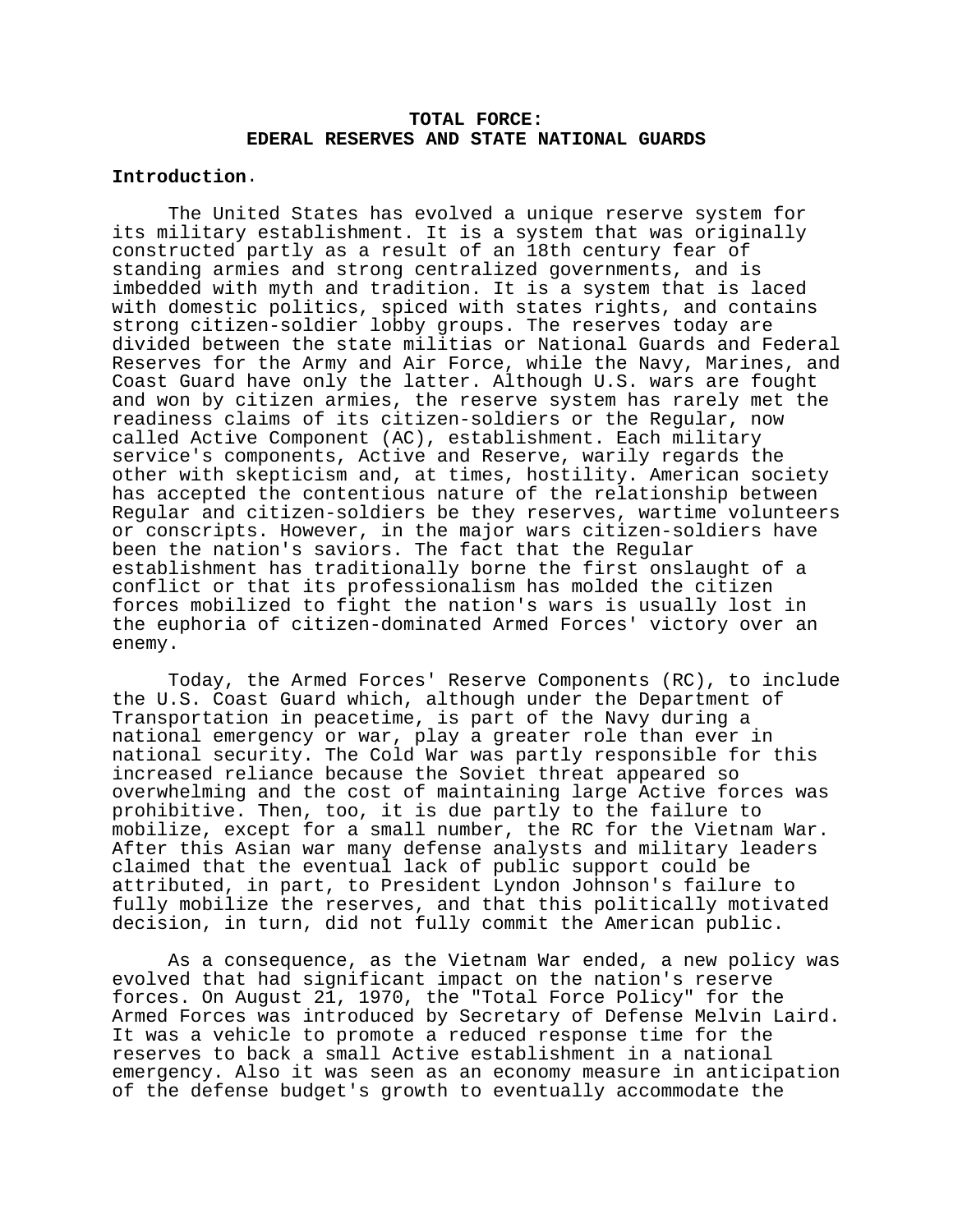increased cost of all-volunteer forces planned for commencement in 1972. In 1979, the policy was spurred on by the beginning of a massive rearmament program initiated by President Jimmy Carter's administration after the Soviets invaded Afghanistan. According to the Department of Defense Reserve Forces Policy Board, the Total Force Policy "implies an increased interdependence of active and reserve forces. It absolutely requires that the availability and readiness of reserve forces must be as certain as the availability of active forces."<sup>1</sup> Thus, once again, the RC, as they were prior to Vietnam, would be the immediate and primary source of additional forces in a national emergency.

The Armed Forces' responses were varied. Those that are "platform" oriented, that is depend on large weapons systems such as aircraft and vessels, the Navy, Coast Guard and Air Force, approached the policy differently than the two services which are manpower intensive, the Army and Marines. Obviously, the loss of a number of ships and aircraft in a major war, given the length of time required by defense industry to replace such high technology weaponry, would result in excess manpower. In the Air Force, for example, some reserve pilots have greater experience because of prior active duty with the AC and civilian jobs with airlines which equates to more flying hours than their active counterparts. As for the Navy's experience, it is almost impossible to man a vessel with reservists in any considerable number because of the complexity of modern technology. Such is not the case with the Marine Corps and the Army. A conflict of any proportion would result in initial manpower and unit requirements. Also, combat losses would need to be replaced immediately, initially from the reserves. Then too, it is expensive to keep on active duty certain type units such as Graves Registration and Civil Affairs for which there is no immediate requirement upon mobilization.

The 1990 Persian Gulf War saw a return to the use of the RC in a national emergency and was seen by many as the Total Force Policy's vindication. The reserves of all the services mobilized and deployed, sometimes in advance of active forces. Reserve combat and support units representing the Marine Corps, Navy, and Air Force, and Army support units deployed.

The Gulf War can now be seen as a unique event. As a consequence of Cold War preparations, both the AC and the RC were better prepared than in the nation's past major wars. However, the public's inclination after a conflict is to return to normalcy as rapidly as possible. This attitude carries over in terms of defense appropriations and strength authorization so that active and reserve peacetime establishments are usually minimum forces. The surprising part of this traditional approach to war is that the ACs of all services have had, in varying degrees, problems successfully integrating their reserves within their establishments in peacetime for reasons that range from the traditional hostility between citizen-soldiers and Regulars to competition for scarce dollars. The successes and problems with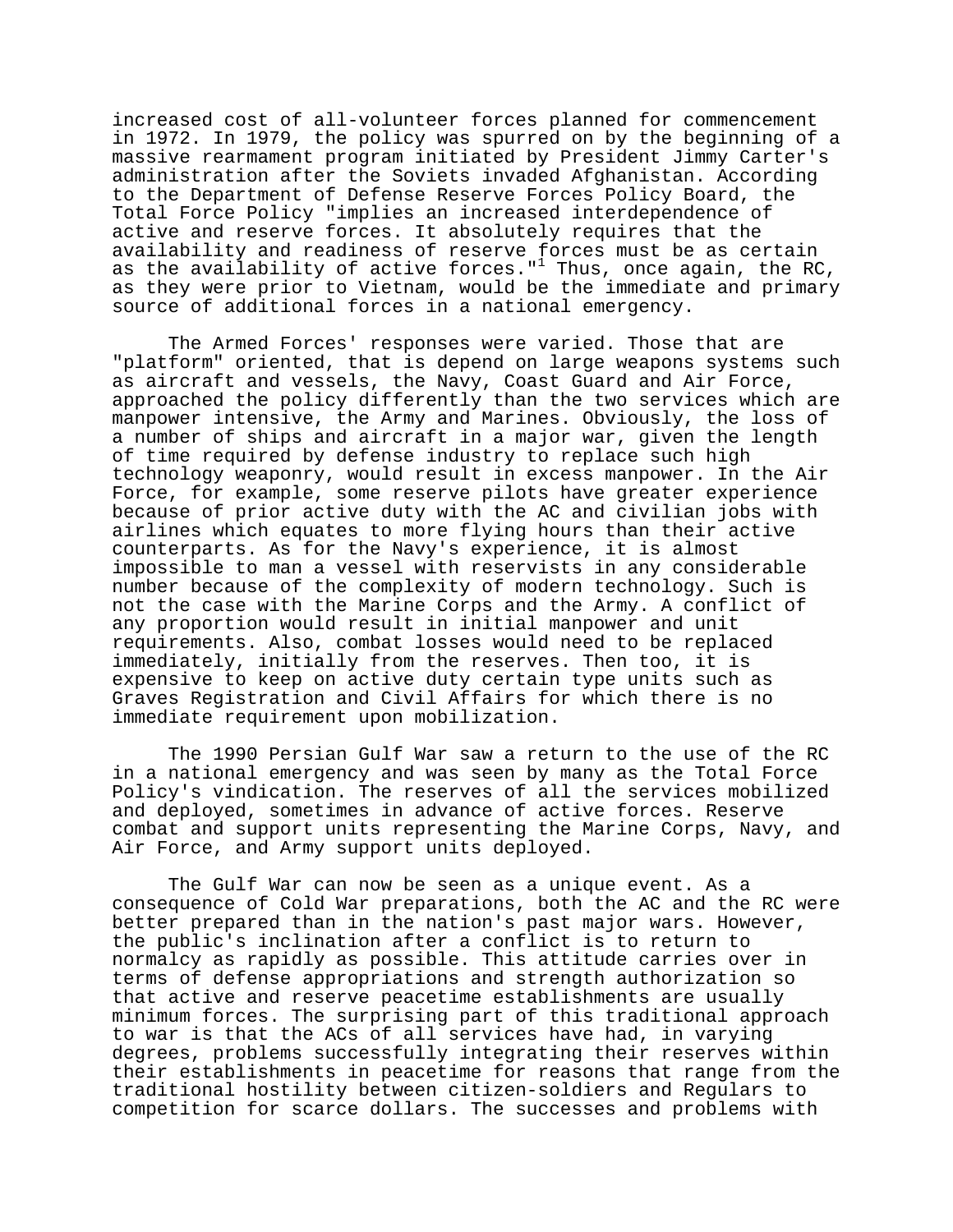attempts at integration will become readily apparent as the reserves are examined below.

#### **The Legal Basis for the Reserve Forces of the United States**.

The Constitutional basis for state reserve forces resides in Article 1, Section 8, giving Congress the power to call out the militia of the states and to "provide for organizing, arming, and disciplining" citizen-soldiers. However, it became apparent, beginning in President George Washington's first administration, that other citizen forces would be required to support the nation's Regular forces during wartime. Thus, an unsuccessful attempt was made to create a "Federal Militia." However, the wars which followed the birth of the Republic used Federal volunteers and then, for the first time during the Civil War, citizen conscription. All these actions were authorized under the Constitution's Article 1, Section 8, which gave Congress the power to "raise and support Armies . . ."

Today, the legislative basis for all United States reserve forces is Title 10 United States Code, Armed Forces (10 USC). This legislation states the reserves' purpose:

. . . to provide trained units and qualified persons available for active duty in the armed forces, in time of war or national emergency and at such other times as the national security requires, to fill the needs of the armed forces whenever, during, and after the period needed to procure and train additional units and qualified persons to achieve the planned mobilization, more units and persons are needed than are in the regular components.<sup>2</sup>

Title 10 United States Code lists the Reserve Components of the Armed Forces within the Department of Defense (DOD) as the Army National Guard of the United States (ARNG); Army Reserve (USAR); Naval Reserve (USNR); Marine Corps Reserve (USMCR); Air National Guard of the United States (ANG); Air Force Reserve (AFRES); and Coast Guard Reserve (USCGR). As indicated earlier, the latter reports to the Department of Transportation (DOT) in peacetime and the Coast Guard may become a part of the Navy in war or national emergency. Within these reserve forces there are three categories in which individual reservists are placed regardless of the service–the Ready Reserve, Standby Reserve, and Retired Reserve.

#### **Reserve Categories of Service and Active Duty**.

The Ready Reserve consists of units and individual "reserves" liable for call-up by the President under the authority of section 673b of 10 USC. There are over 1,800,000 individuals in this category. Within the Ready Reserve are several separate categories. There is a Selected Reserve composed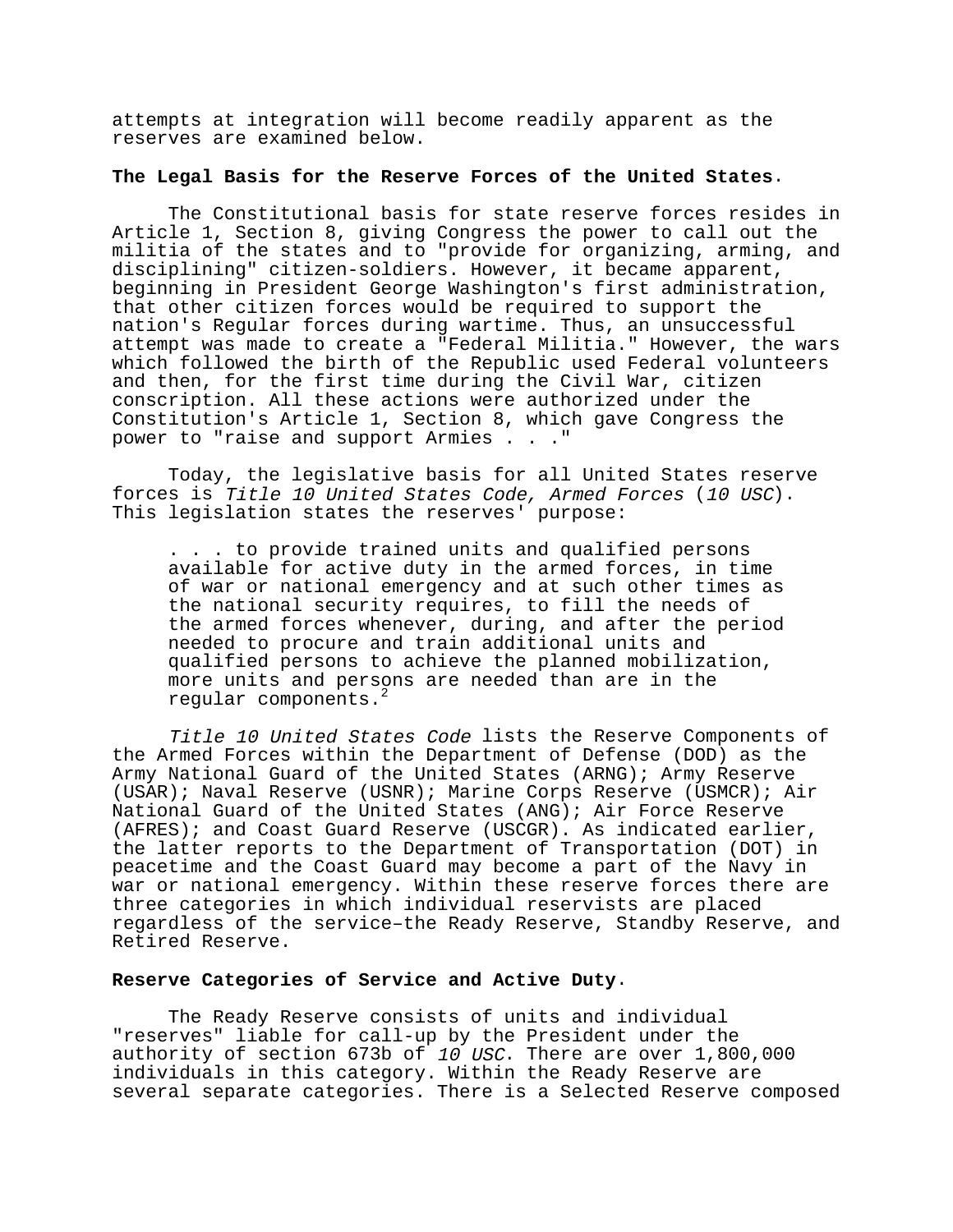of units and totaling about  $1,000$ ,000 individuals. $^3$  The units are manned and equipped to serve as required. Their members are "drilling" reservists who perform regularly scheduled training of 48 paid drill or training assemblies which are 4-hour periods (IDT–Inactive Duty for Training) and perform Annual Training (AT) of not less than 14 days per year. At home station in their local communities, reserve units usually conduct Multiple Unit Training Assemblies (MUTA) which are four 24-hour periods, one weekend per month. These are called MUTA-4.

The Selected Reserve contains full-time support personnel in the Active Guard/Reserve (AGR) program. The term AGR is used by the Army and the Air Force; however, the Navy refers to the program as TAR (Training and Administration of Reserves) and the Marine Corps as FTS (Full-time Support). Within these programs are reserve personnel who have volunteered for active duty status to perform a variety of duties to include organizing, administering, recruiting, and instructing the reserves. Those individuals in units are assigned authorized mobilization positions.

This Reserve category also includes Individual Mobilization Augmentees (IMA). This program is available in the Federal reserves only. Individual reservists augment the staffs of AC units, major commands and Executive Branch departments such as DOD and the Federal Emergency Management Agency (FEMA). These reservists are required to perform at least 14 days of AT. There is also a small subcategory of IMA called Drilling IMA (DIMA). Individuals in this program perform the same number of Inactive Duty for Training (IDT) and Annual Training days as units do.

The Selected Reserve is unique because the President is authorized to order it to active duty other than during a declared war or national emergency (10 USC 673b). Section 673b states that not more than 200,000 members of the Selected Reserve may be on active duty at any one time. These reservists are authorized to serve for 270 days. The Congress can extend the time further as it did for ARNG combat maneuver units in the 1991 Gulf War. This authority is popularly known as the "200K call-up."

The Ready Reserve also contains the Individual Ready Reserve (IRR). The IRR is a pretrained manpower pool of individuals who have served in an AC or one of their Selected Reserves and have not completed their mandatory service obligation, which is currently 8 years. It has about 776,000 members.<sup>4</sup> It is only applicable for Federal reservists. The IRR can be ordered to active duty involuntarily for training, but this is rarely done. Its members have a low priority in terms of training and unless they volunteer and funds are available, they will not be trained. These individuals are not affected by a Presidential 200,000 call-up. However, the President can call the IRR to active duty involuntarily along with the Selected Reserve if he declares a national emergency (10 USC 673). In 1984, Congress mandated that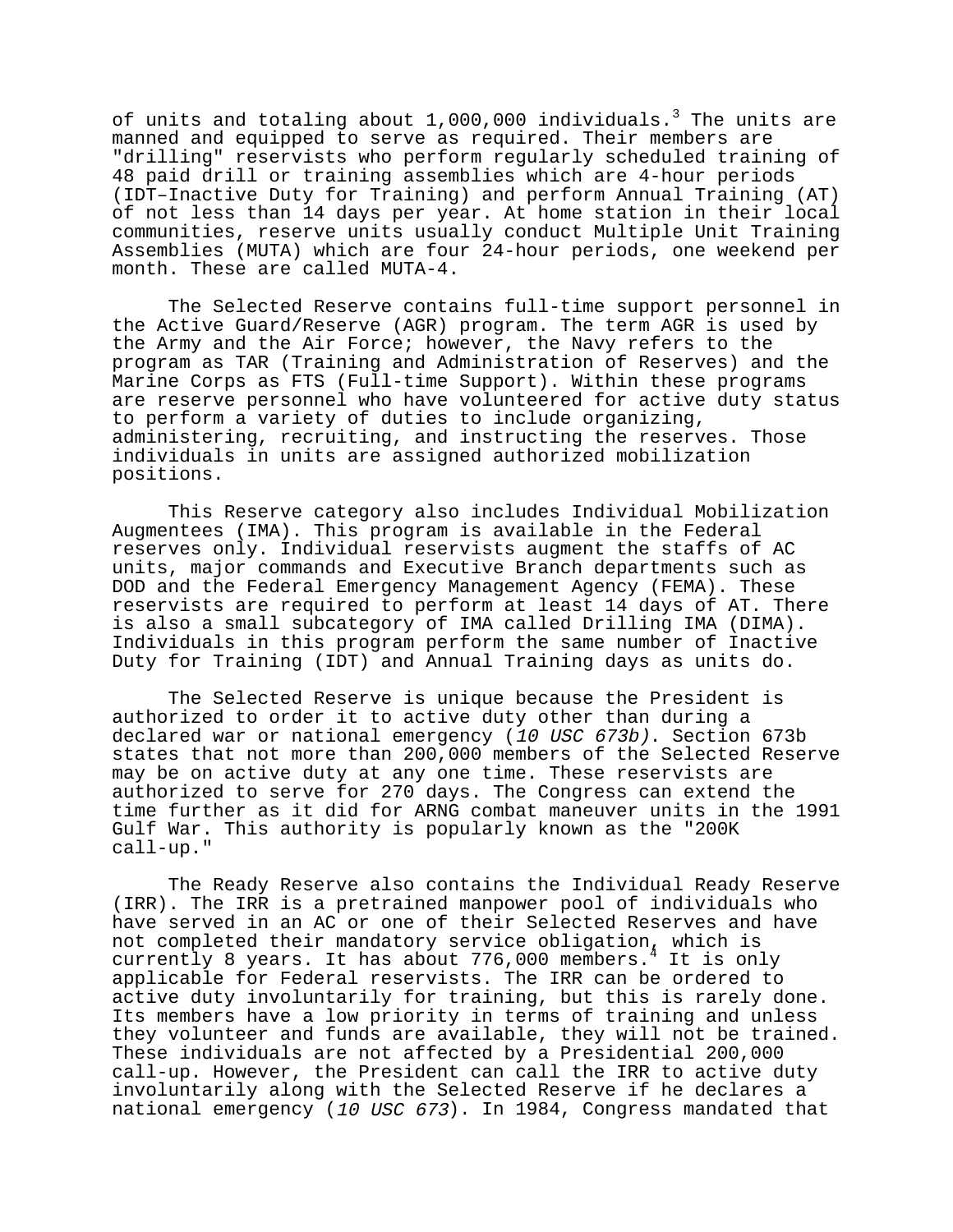each service screen their IRR annually.

Distinct and apart from the IRR is a category of National Guard soldier or airman in the Inactive National Guard (ING). These approximately 7,000 Guardsmen are inactive individuals attached to an Army or Air Guard unit, but are not part of the Selected Reserve.<sup>5</sup> They are required to muster once a year, but do not train nor do they receive compensation.

The Standby Reserve is composed of individuals, approximately 26,000, who retain their military affiliation, but are not part of the Ready Reserve. They have been designated key civilian employees, or have a temporary disability or hardship. They do not train and are not in units. This also is an exclusive Federal Reserve category. Over the years since Vietnam, DOD has made strenuous efforts to reduce this manpower pool. Individuals in this category may be involuntarily called to active duty during a war or national emergency with the approval of the appropriate Service Secretary and Secretary of Defense.

The Retired Reserve is composed of individuals who have been honorably retired and are receiving retired pay on the basis of having over 20 years of active duty. All reserve soldiers are eligible for retired pay at age 60 if not serving in the Ready or Standby Reserves. A Service Secretary has the authority to order to active duty involuntarily retirees if such a call-up is in the interest of national security. Retirees, by DOD directive, are placed in one of three categories by age. Category I contains those who have been retired not more than 5 years and are under age 60. Category II are those individuals retired more than 5 years, under age 60 and physically fit. Category III includes all other retirees.

In addition to training under the categories of AT and IDT performed primarily by Selected Reserve soldiers, there are several other categories of active duty in which a reservist can serve. There is Active Duty for Training (ADT). In this category a reservist can obtain additional training to enhance his or her skills or to gain new skills such as Airborne qualification or learn a new Military Occupation Specialty (MOS). ADT may also include attendance at any level of training or schooling from Initial Entry Training to Senior Service College. It is also used for training on active duty beyond AT. IRR soldiers can volunteer to perform ADT as "fillers" for Active and Reserve units engaged in major exercises such as Reforger in Europe. Another category in which a reservist may serve is Active Duty Special Work (ADSW). This does not involve training per se, but rather uses the expertise of the individual to perform work to enhance the RC's readiness. Lastly, there is Temporary Tour of Active Duty (TTAD). A reservist who volunteers in this category is selected by virtue of his or her skills not readily available in the AC. All types of active duty but the latter are paid from funds specifically authorized by Congress for the reserves. While serving in each category except TTAD, reservists serving less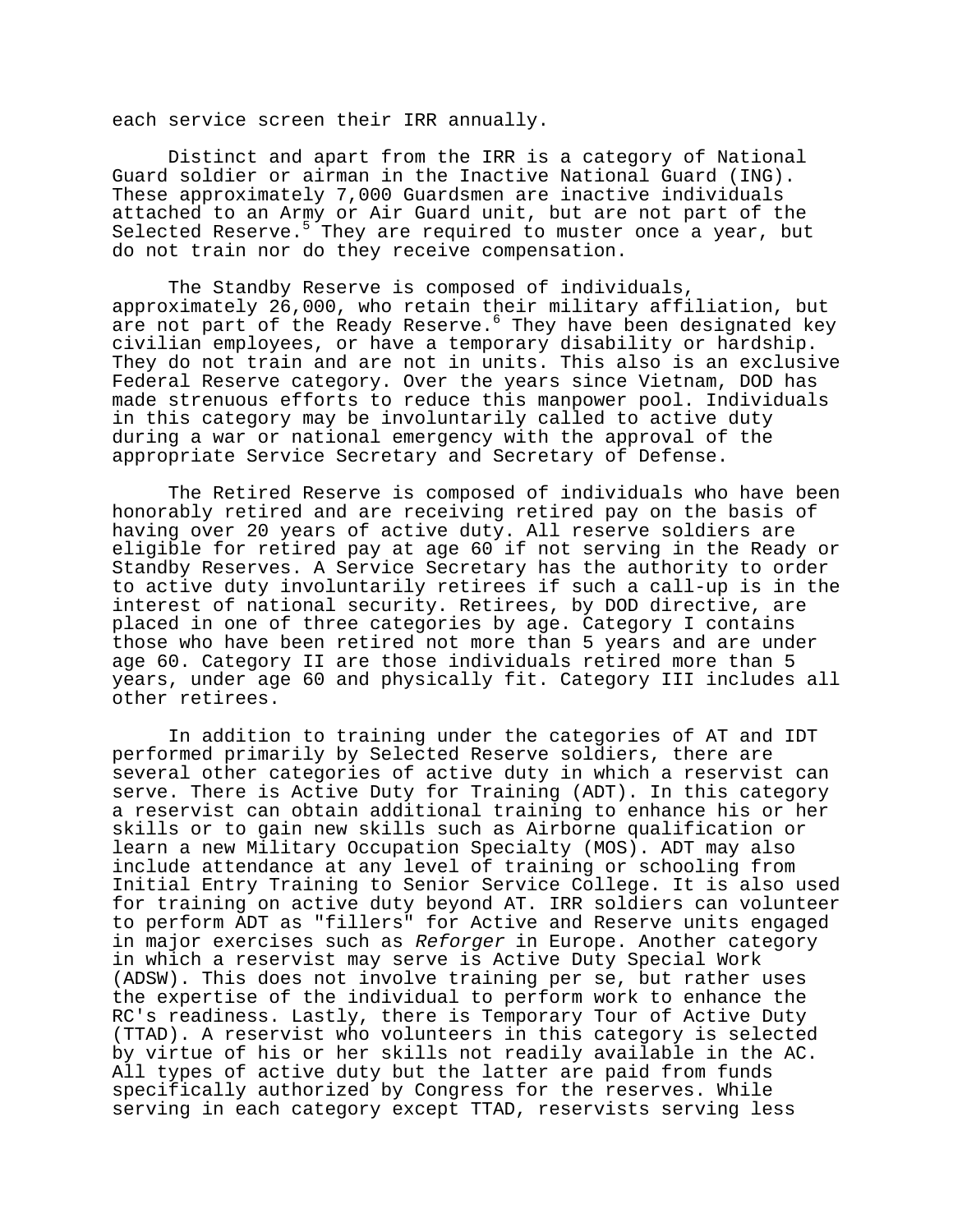than 179 days are not counted against the AC strength which, like the Reserve, is established by law.

## **Management of Reserve Forces: Congress and the Department of Defense**.

Congress, under the U.S. Constitution, Article 1, Section 8, is the final authority to manage the reserves of the various Armed Services. Reserve issues are overseen by the House and Senate Armed Services Committees and the Defense Subcommittee of the respective Houses of Congress Appropriations Committee. Congress enacts laws establishing policies and guidelines from pay and allowances to officer promotions and force structure. Of special interest to Reserve forces is annual congressional action establishing strength authorizations which, in turn, are used to support pay and allowances. Congress can and does insure, from time to time, that moneys appropriated go directly to the respective Reserve Component for installations and equipment purchase. These funds are, therefore, "fenced" for specific purposes within the reserves.

The Secretary of Defense delegates overall responsibility for reserve forces to the Assistant Secretary of Defense (Reserve Affairs) (ASD/[RA]). This office works directly with the Service Secretaries of the various Departments and with the Armed Forces leadership. Acting through the ASD/RA is the Reserve Forces Policy Board (RFPB). By statute, this board is chaired by a civilian and is composed of general officer representatives from all the Armed Forces and their Reserve Components. Membership also includes the civilian Assistant Secretaries (Manpower and Reserve Affairs) of each Service. The board, the principal advisory group to the Secretary of Defense on reserve matters, is required to submit an annual report on the Reserve Components' status to Congress and the President. The report focuses on reserve readiness and makes recommendations as to how the reserves can be improved.

Unique within the management structures of the Army and Air Force is the National Guard Bureau (NGB). The Bureau fulfills the need for the Defense establishment to have a centralized agency to work with the 54 separate state and territory National Guards. By law, 10 USC Section 3040, the NGB is both a staff and operating agency whose chief reports to the Secretaries of the Army and Air Force through their respective Service chiefs. The NGB is the avenue by which the Federal Government communicates with the states; i.e., the governors and the Adjutant Generals, the latter usually appointed. The NGB then becomes the clearing house for dealing with individual states. The Bureau controls funding, total strength, force structure, and equipment. It also develops state regulations for the National Guards.

## **Pay, Benefits and Entitlements for the Reserves**.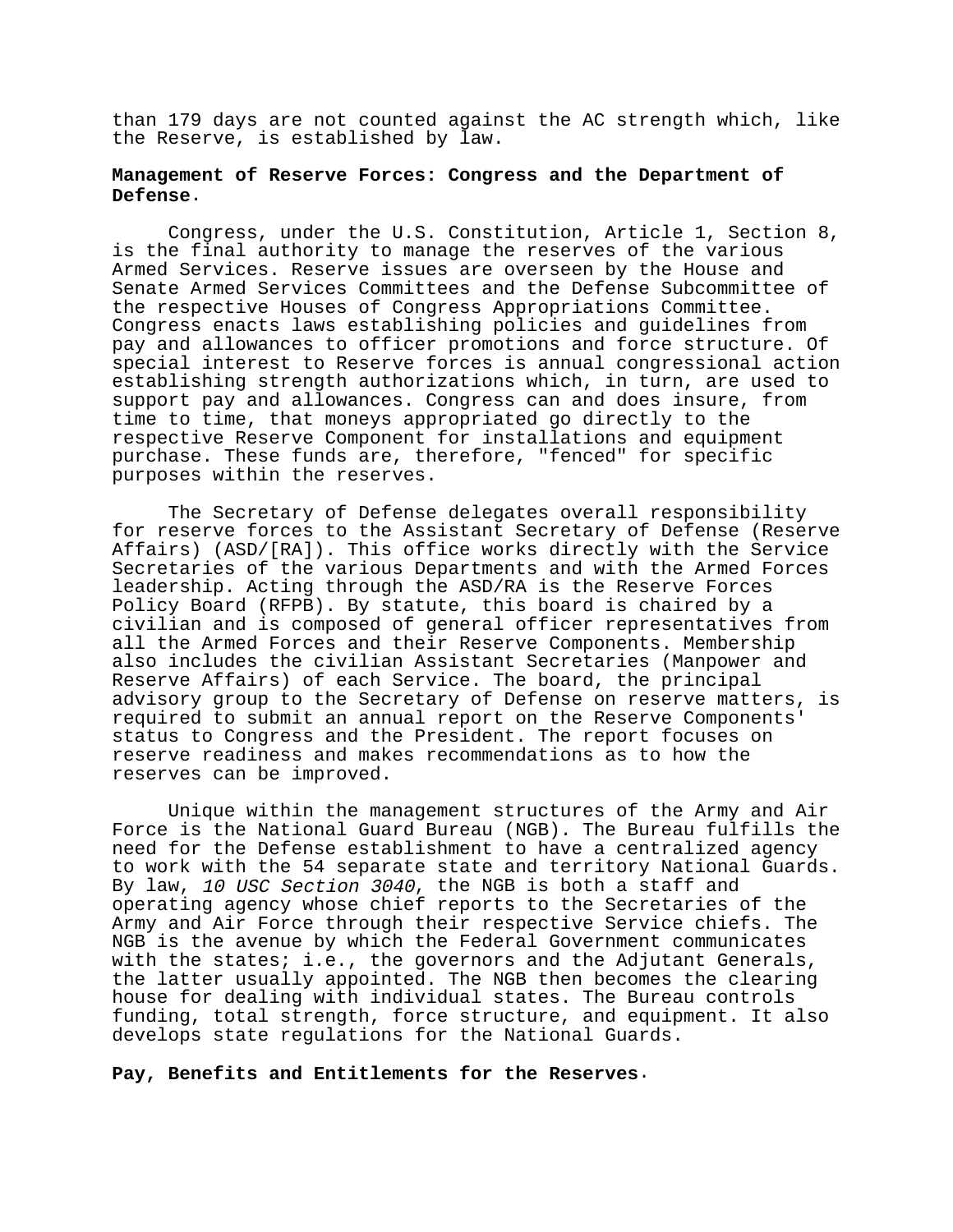Pay, benefits, and entitlements eligibility are directly related to the reservist's type of service. As with the AC, basic pay and allowances depend on length of service and rank. Reservists may receive special pay as aviators or medical personnel or hazardous duty pay for personnel in authorized positions such as airborne, or deep sea diving.

Benefits are available depending upon the service member's reserve status. When performing IDT duty for pay and for exchanging one 4-hour drill period for one day of privileges, Ready Reserve members and their families may use a post/base exchange, a department-type store. Ready Reservists and their families also have access to commissaries (food stores) based on the number of training days performed during the previous calendar year, up to 12 days. Ready Reservists may use military clothing stores, recreation facilities, clubs and other services while on IDT, ADSW, TTAD, AT, and ADT. They are eligible for full-time Serviceman's Group Life Insurance and may participate in the Montgomery GI Bill Educational Assistance Program. While on active duty they may also receive limited medical care. Since 1986, reservists have been subject to the Uniform Code of Military Justice in an IDT status as they are when on active duty. Reservists can be recalled to answer for crimes committed in any active duty category.

#### **Full-Time Support of the Reserves**.

In 1906, a system of providing full-time support (FTS) to reserve units was begun. As technology increased and warfare became more complex, full-time support programs emerged for all the RC. FTS personnel insure continuity and stability which improves unit readiness. They provide administrative, logistical, operational and training support to reservists. Today, there are three FTS categories. The first is Active Guard/Reserve (AGR). This category was described previously in the section "Reserve Categories of Service and Active Duty." Next is FTS Military Technicians and Air Reserve Technicians, a category that applies only to the Army and Air Force RC. These are Selected Reservists who are Federal civilian employees providing FTS in reserve organizations and units. Closely related to this category are Civil Service, both Federal and state, who also support units and organizations, but are not required to be drilling reservists. Lastly, a small number of AC personnel are assigned or attached to RC organizations and units. These soldiers provide advice, liaison, management, administration, and maintenance support.

#### **Gaining Access to the Reserves**.

Today, five mobilization levels can be utilized to gain access to U.S. reserve forces. Also, reservists may and are asked to volunteer their services to enter active duty in peace and war. Legally, under Title 10, United States Code, the threat's seriousness to national security governs the mobilization level.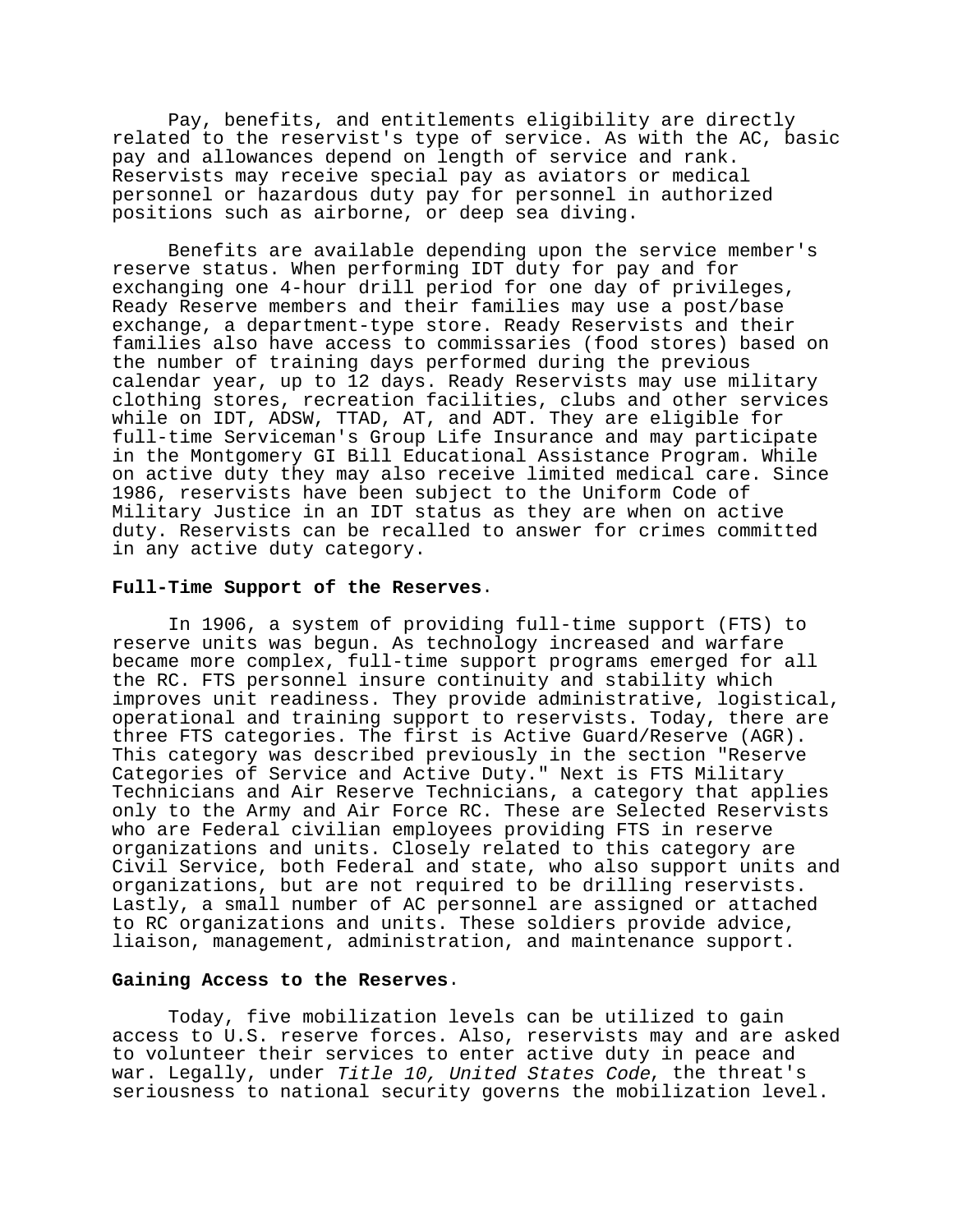The reserves are affected by each level. $<sup>7</sup>$ </sup>

• Selective Mobilization (10 USC 3500, 8500; 10 USC 331, <sup>332</sup>; 10 USC 673). Congress or the President may order the expansion of the AC Armed Forces by mobilizing reserve units and/or individuals. This level of mobilization would not be used for a contingency operation required to meet an external threat to national security, but rather a domestic threat to the safety and well-being of citizens. The 1992 Los Angles riot is an example of this mobilization level.

• Presidential Selected Reserve Call-Up (10 USC 673b). The President, by Executive Order, may augment the AC to meet operational requirements by calling to active duty up to 200,000 reserve personnel for up to 270 days. As indicated previously, this authority is known as the "200K call-up." The President is required to notify Congress and explain the reasons for his actions. President George Bush exercised this option after the invasion of Kuwait in August 1990.

• Partial Mobilization (10 USC 673, 673b; 10 USC 6485). Congress or the President may declare a national emergency and issue an executive order for the augmentation of AC Armed Forces with up to one million soldiers (President only) as individuals or in units from the Ready Reserve for up to 24 months. Congress can pass legislation establishing any limit for a partial mobilization. Preparations for offensive OPERATION DESERT STORM required a partial mobilization after a Presidential declaration of a national emergency in January 1991 which was issued in order to freeze Iraqi assets in the United States.

• Full Mobilization (10 USC 671a, 672[a]). Congress is required to pass legislation, public law or joint resolution, declaring war or a national emergency. All reserve units and individuals within the force structure would be mobilized and authority is available for national conscription. An example of this level is the 1940 U.S. mobilization after the German conquest of France in the spring of that year.

• Total Mobilization (10 USC 671a, 672[a]). Congressional declaration of war or national emergency, public law or joint resolution, is required for this mobilization level. Not only are all reserve units and individuals called-up, but additional units are created beyond the force structure in existence, by national conscription if necessary. All the nation's resources are mobilized to sustain the expanded Armed Forces. World Wars I and II are examples of total mobilization.

#### **The Army's Reserve Components**.

Background. Because the Army's reserve system is the first, largest, and most complex, its historical development is important in understanding the other Armed Forces reserve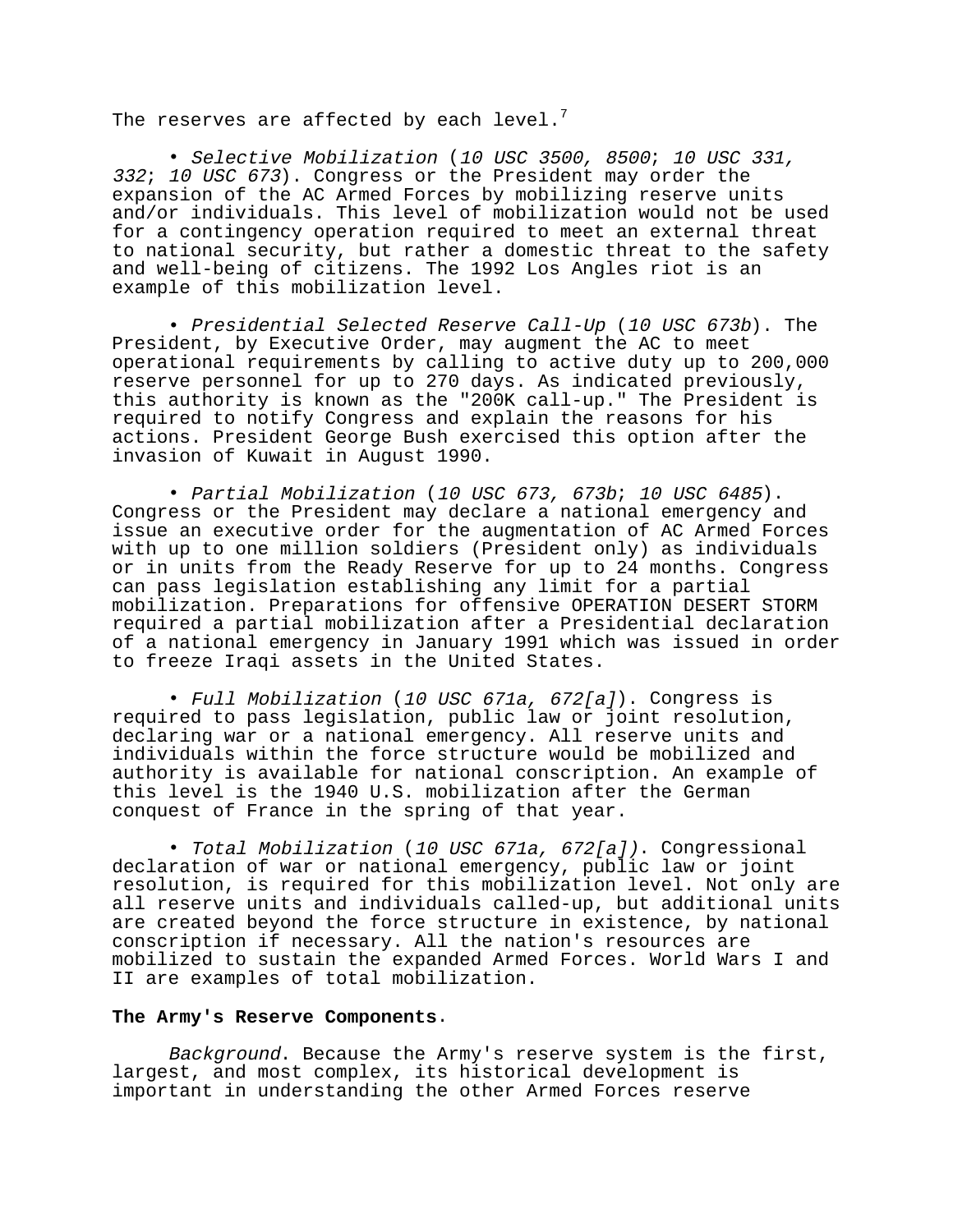systems. There are two reserve categories for the Army: the state militias and the Federal Army Reserve. The former are the nation's first citizen reserve, today's Army National Guard (ARNG). The National Guard traces its origins to the colonial militias formed in each community as a defensive force. Service in these militias was mandatory and regular drills or musters were conducted. During the American Revolution both long- and short-term militia units were raised to augment the Continental Army.

The militias were and continue to be dual mission forces with dual loyalties. Each remains under the governor's control in peacetime, but is available to the Federal Government in time of war or national emergency. Although Guard units that meet AC standards receive Federal recognition in peacetime, the parent Armed Forces, by law (Titles 10 and 32 USC), can only advise and coordinate training in peacetime. The Constitution makes it clear that the Federal government does not have direct access except upon mobilization or what is known as "federalizing" the Guard for war or a national emergency.

The militias' performance in the Revolution and in the wars which followed was questionable. As a consequence, the Federal Government, beginning with George Washington's administration, attempted from time to time to create a Federal militia in peacetime and call for volunteers in war. Both actions have meet with opposition from militia supporters. In the Mexican War, the Federal Government began calling for volunteers who, although formed into units by the states, were immediately reorganized and placed in Federal service. At the onset of the Civil War, President Lincoln called for militia. However, of the over 1,780 regiments raised, only 15 were in existence prior to the war. State designated regiments were, in reality, Federal volunteers. The militias, resurrected after the Civil War for domestic disturbances, were renamed National Guard in honor of the unit the Marquis de Lafayette formed during the French Revolution. They continued, however, to suffer from deficiencies which became apparent on mobilization for the Spanish-American War. Further, legal opinion was that the Constitution forbade militia deployment overseas. In the Spanish-American War Guardsmen volunteered as individuals. As a consequence, the 1903 Dick Act became the first legislation in 111 years aimed at reforming the militia. Basically, the act called for enforced Federal standards, Regular Army instructors, and inspectors, as well as increased Federal expenditures for equipment. Increasingly concerned over the legal restrictions barring the Guard from overseas deployment and lack of enforcement of Federal standards in peacetime, the Guards' dual missions and loyalties, and the forces' unpreparedness, the Army sought alternative reserve forces. The Army moved modestly and cautiously in 1908 to create a Medical Officer Reserve Corps. The new corps was legislated into existence under the Constitution's Army clause. The National Guards' condition after they were called up in 1916 for border duty during the Mexican Punitive Expedition prompted the Army and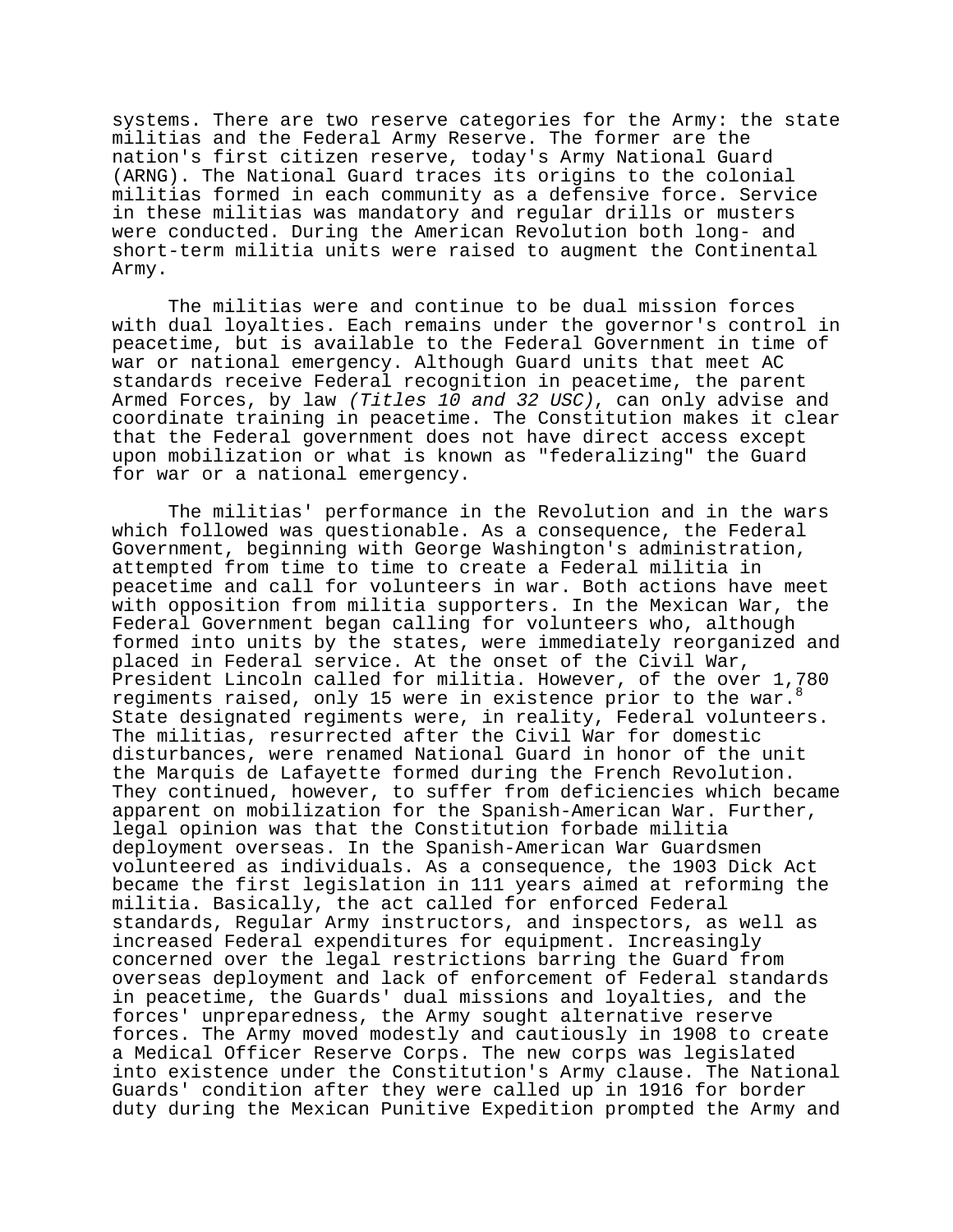Congress to expand the Medical Reserve in the National Defense Action of 1916 to include both officers and enlisted personnel in all branches of the Army. The two new reserve organizations were called respectively the Officer Reserve Corps and the Enlisted Reserve Corps. After both proved of value during World War I, the two were merged in the National Defense Act of 1920 as the Organized Reserve Corps (ORC). This Federal Reserve is today's Army Reserve. Under subsequent amendments to the 1916 Act, the National Guards would become part of the Army of the United States when ordered into Federal service. Federal financial assistance was increased and Guard units couldreceive Federal recognition in peacetime if they met Army standards.

Based on wartime experience, the Army planned a post-World War I force comprised of 27 ORC and 18 National Guard Divisions. In 1933, legislation was enacted to allow for overseas deployment of Guard units.<sup>9</sup> Unfortunately, the small defense appropriations of the inter-war period insured that World War II mobilization mirrored past deficiencies of AC, Reserve, and Guard forces.

At the war's conclusion, the Armed Forces struggled to rebuild in a constrained budgetary environment. The National Defense Act of 1947 created separate Service secretaries. Shortly after the new organization was established, the first Secretary of Defense ordered a committee to examine the state of the nation's reserves. The committee issued its report, Reserve Forces for National Security or the "Gray Report," named for its chairman, Assistant Secretary of the Army Gordon Gray. Critical of state forces, it recommended that all Reserve Components be Federal. The emphasis on combat arms in modern times has always been difficult to comprehend in light of the Guard's dual missions. The "Gray Report" noted that "The use of the National Guard with its present powerful armament is not generally suitable for the execution of state missions . . . . and not consistent with sound public policy" and that "the same forces can no longer be expected to perform both local and national functions and that a modern Federal striking force cannot be prepared adequately under state control."10 At the urging of the National Guard, Congress ignored the study.

The Cold War, commencing with Korea, brought further increased reliance on the reserves to fight a global war against the Soviet Union. For the Korean War, individual reservists and reserve units were mobilized. After analyzing the Reserve and National Guard's lack of readiness, the Congress passed legislation attempting to improve their readiness and bring the ORC into parity with the state forces in regard to regulations and funding. This legislation changed the name of the ORC to U.S. Army Reserve (USAR).

Problems continued to plague reserve readiness and were apparent during the 1962 Berlin call-up. Intent on streamlining the Army's cumbersome and expensive dual reserve system, Secretary of Defense Robert McNamara attempted to merge the ARNG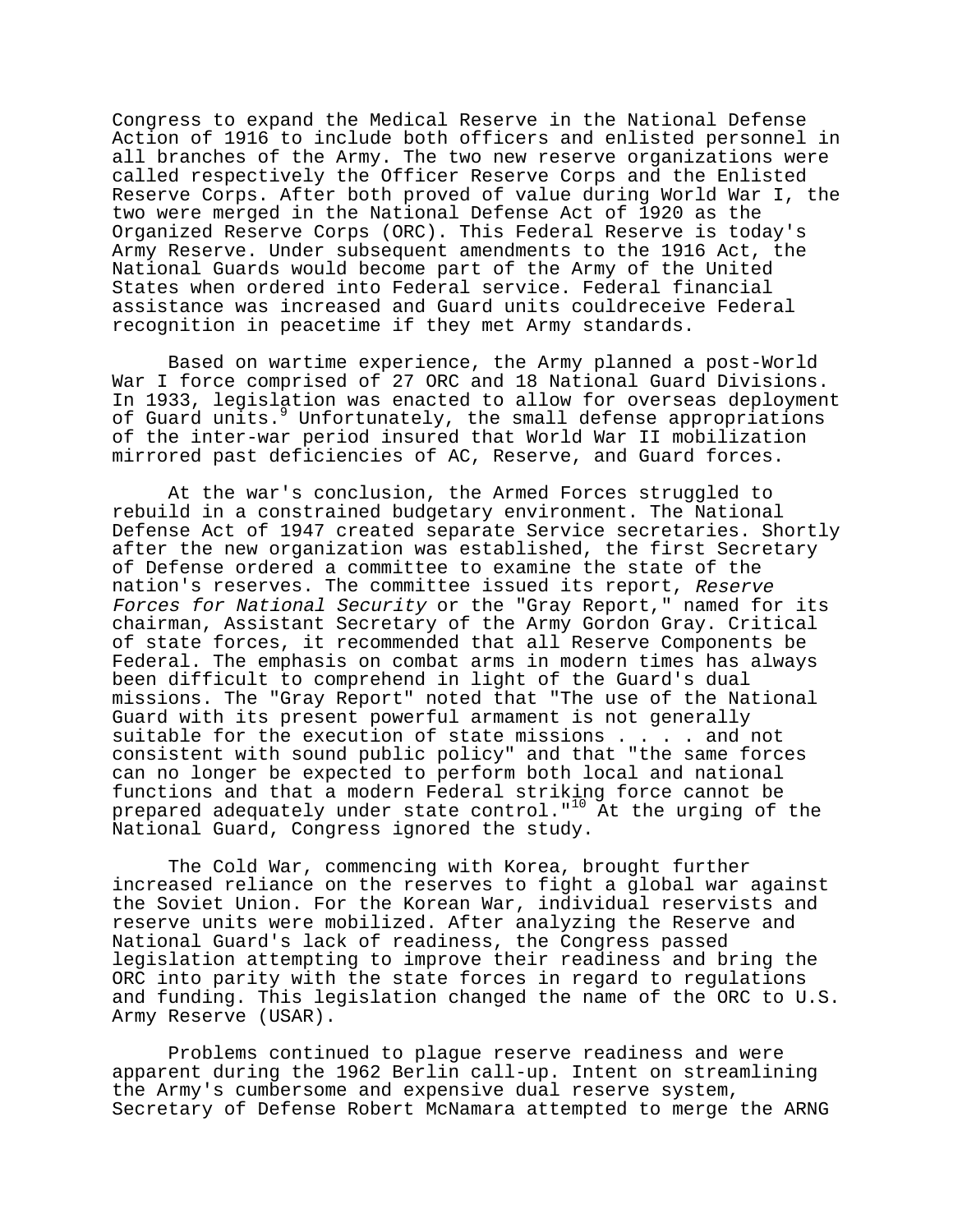with the USAR. Failing to accomplish this, he then sought to move all combat arms (infantry, armor and artillery) into the ARNG, maintaining the USAR as a support force. In this latter attempt he was only partially successful for the Army, with congressional acquiescence, asked for and received back a number of USAR combat maneuver units. However, this laid the basis for further migration of combat units to the ARNG, leaving the USAR's composition primarily, but not completely, support units.

Breaking with the past, President Lyndon B. Johnson made a political decision not to fully mobilize the reserves for the Vietnam War. As indicated previously, only a small number of reservists and reserve units were called to active duty during this unpopular conflict. The reserves became a haven for young men attempting to avoid conscription. Manpower was obtained by increasing draft calls and expanding the Reserve Officer Training Corps and Officer Candidate School quotas.

The 1990-91 Gulf War partially broke the tradition of reserve unpreparedness. The USAR and ARNG deployed support forces. In this sense this conflict vindicated the Total Force Policy. It also proved that reserve forces, when used in a complementary role, could be successful.

The Army's Reserve Components Today. At the Cold War's end the Total Army is going through massive changes in the number of personnel, structure, equipment, training, and missions. As the AC is drawn down, the RC's importance to the Total Force has continued to grow. In fact, within the Total Army, 53 percent of the personnel will be in either the ARNG or USAR while only 47 percent are AC. Figure 1 shows the nature of this dependency based on projected Fiscal Year 1996 statistics. In terms of Combat Structure (Infantry, Armor, Artillery, Air Defense, Special Forces, Combat Engineers, Combat Aviation), in percentages the Active Army has 48, the ARNG has 48, and the USAR has 4 percent. Combat Support (Signal, Chemical, Military Police, Civil Affairs, Engineers, Aviation, Military Intelligence,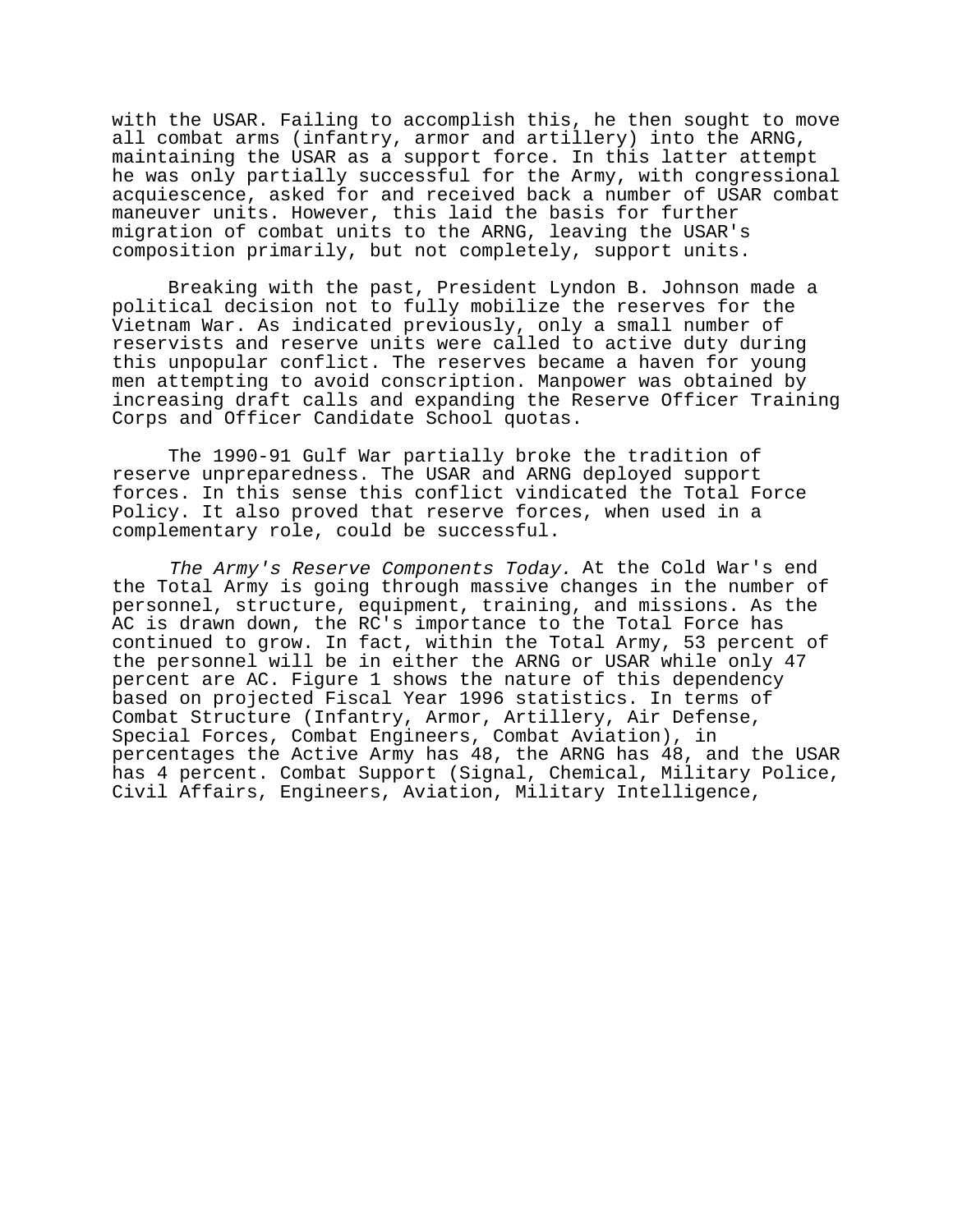## TOTAL ARMY COMBAT AND **COMBAT SERVICE SUPPORT STRUCTURE**



Source: Office Chief Army Reserve Special Report, 1993, p. 9.

Figure 1.

psychological operations) and Combat Service Support (Medical, Finance, Supply and Service, Quartermaster, Transportation, Ammunition, Judge Advocate General, Railway, and Maintenance) break down into the following percentages: Active, 35; ARNG, 29; and USAR,  $36.^{11}$ 

In overseas deployment planning for contingency operations, Figure 2 shows the number of Reserve Component personnel dedicated to what the Army calls "warfighting," which includes "Forward Presence" units already deployed overseas; "Crisis Response," those forces immediately deployed; and "Early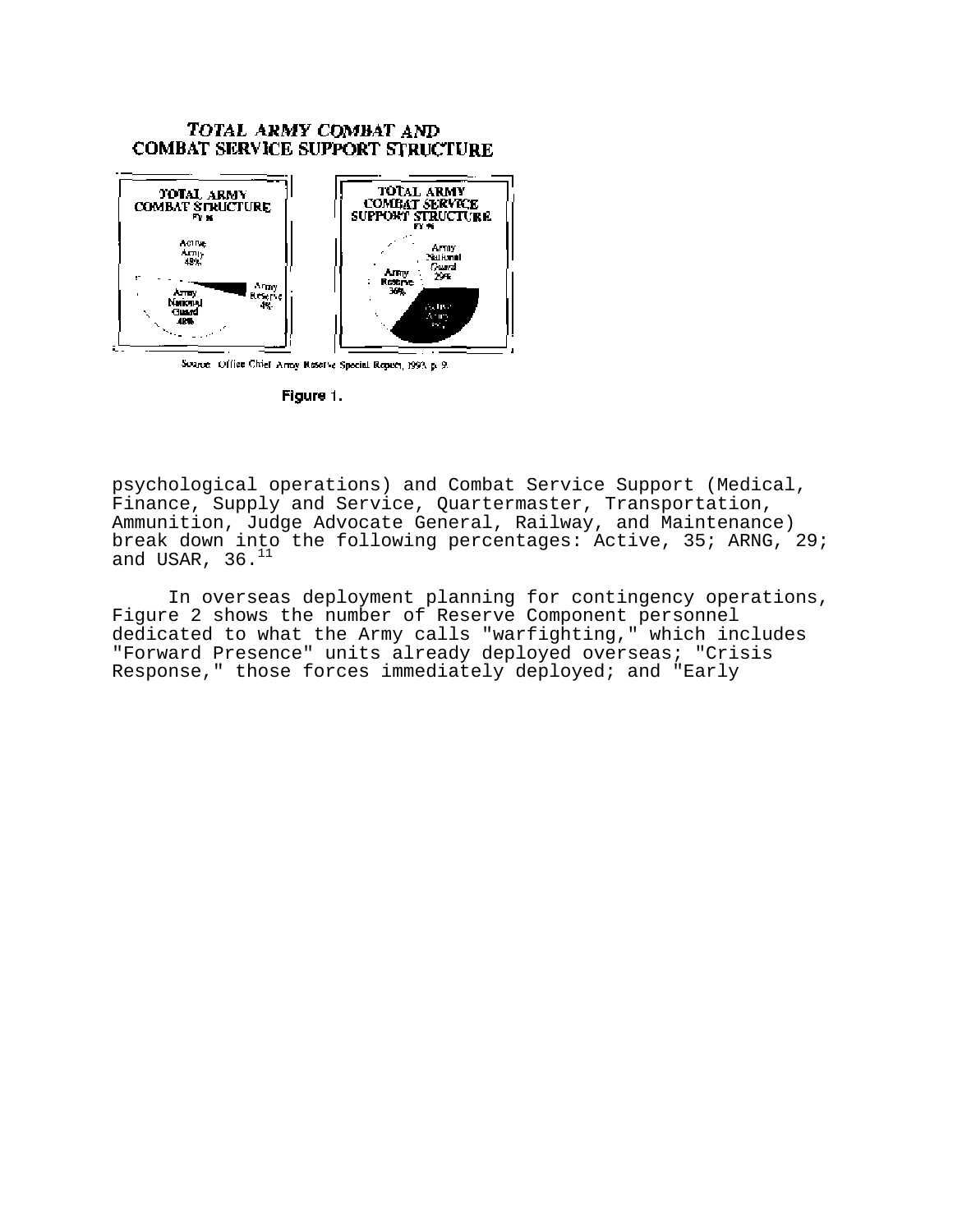

Figure 2.

Reinforcement" units that would be the follow-on forces to support those already deployed. The ARNG combat units are part of a "Strategic Reserve" and what is called "Transition" or expansion. The other than wartime mission forces also are indicated for all three components under the heading of "Sustaining Base."<sup>12</sup>

As one can readily observe, the reserve forces' contribution to the Total Army is significant. No contingency operation can take place today without mobilizing the Army's two reserves. In order to better understand the two citizen-soldier components, the following is a brief description of today's ARNG and USAR.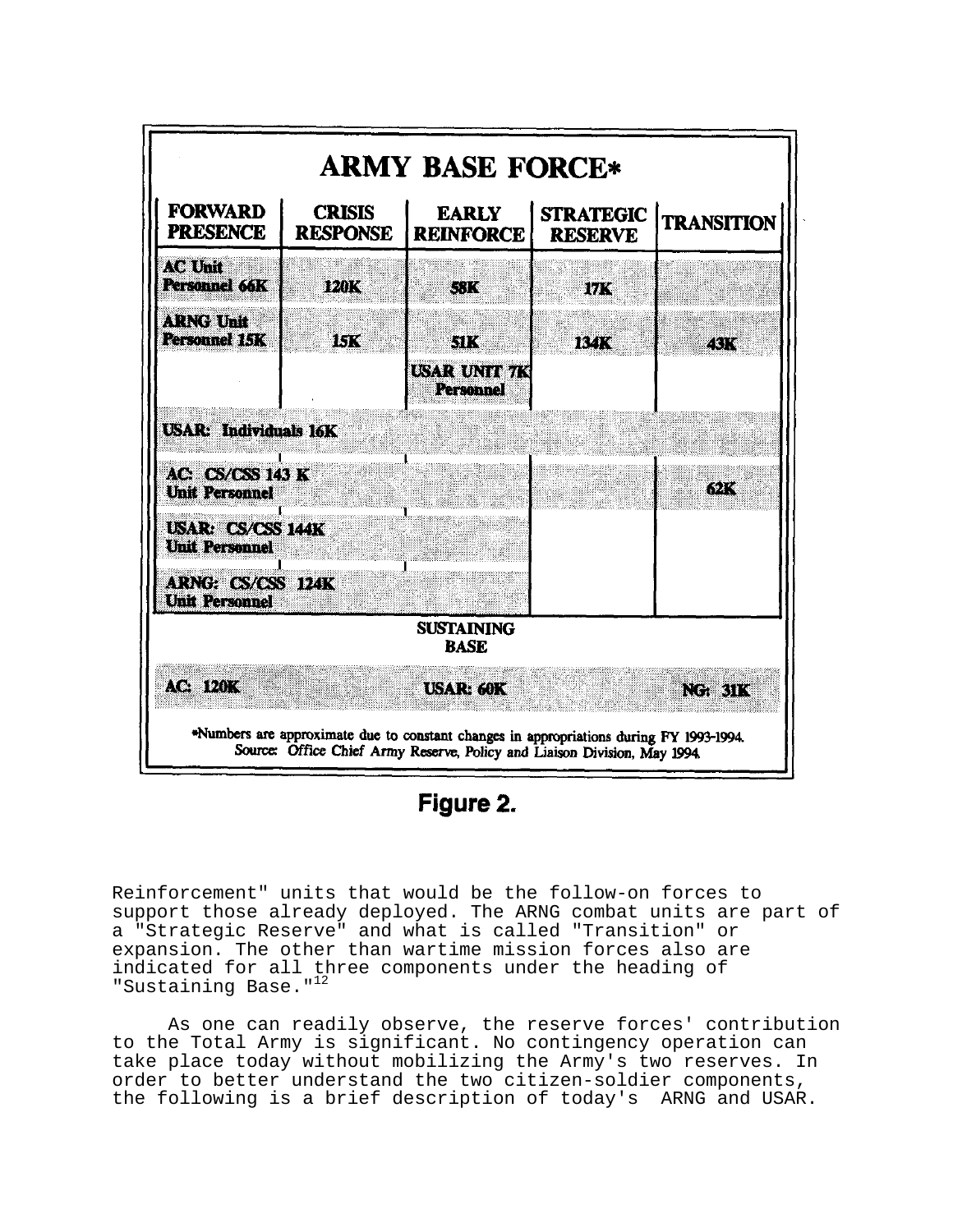Army National Guard (ARNG). The ARNG is composed of 54 state and territorial forces of varying strength and unit composition. Currently, the ARNG is authorized 410,000 soldiers. Each state Guard has a dual mission and "performs federal tasks, for national defense and for domestic emergencies, and state tasks, for local emergencies."<sup>13</sup> Within the NGB is the Director, ARNG. The director and his staff allocate available resources to provide units for the ARNG's Federal combat mission. His office conducts long-range planning, submits programs and budgets to the Army Staff and administers resources for personnel, force structure, training, and equipment.

The ARNG maintains the Army National Guard Personnel Center, which operates as an NGB field agency. In peacetime, the Center manages the Official Military Personnel Files of all ARNG officers and is directly involved with those Guardsmen, officer and enlisted, who are in the AGR program. Enlisted records are maintained by the states and territories. Officer and enlisted personnel data are on one personnel management information system, the Standard Installation/Division Personnel System. The center is also responsible for the dissemination and monitoring of ARNG peacetime personnel policies.

The ARNG management structure (Figure 3) flows from the Chief, NGB to the Director, ARNG. Because the ARNG is composed of independent state forces, there is no "chain of command" from the Department of Defense. Rather there is a "channel of communication" to each state and territorial governor and the usually politically appointed state official (South Carolina elects), The Adjutant General (TAG), a Major General who may or may not have Federal recognition of his rank outside the state. The governor is the commander-in-chief and the TAG his Chief of Staff who commands all state military forces. The District of Columbia is unique in that the President of the United States is both the commander-in-chief of it and the Armed Forces. A State Area Command (STARC) exercises command and control of a state's force in peacetime and assists during premobilization activities.

Historically, from the minutemen at Lexington and Concord, the ARNG has been primarily a combat arms force. Currently, the ARNG has 8 divisions and 45 combat maneuver brigades.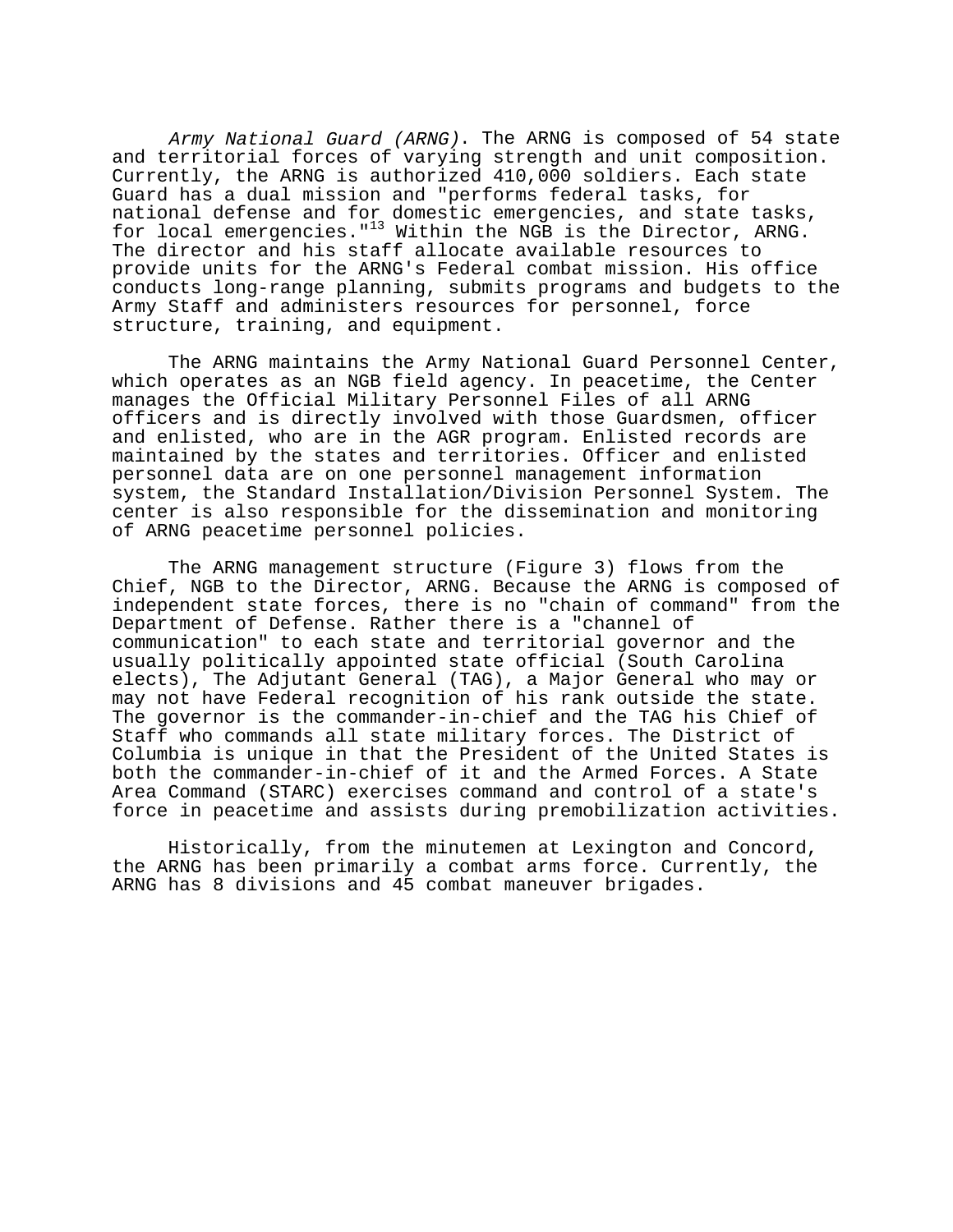

Figure 3.

Approximately, 40 percent of the ARNG's strength is in the combat category. Twenty-eight percent is combat support, while 24 percent is in combat service support. Because each state controls its own forces, it has about 8 percent of its strength in administrative support, and this includes those individuals at Departments of the Army and Defense levels (Figure 4).<sup>14</sup> As part of the Army's plans for downsizing, the current structure will be modified to allow for 15 "enhanced brigades" in a high state of readiness and 22 others at a lesser level that are considered a "strategic insurance" force.

Units in the Army National Guard vary in size from Military History Detachments to combat divisions. Some ARNG major units, such as the 35th Division Mechanized, are spread over as many as seven states. Major units by state, for example, range from a sole Infantry Brigade in Connecticut, to California where the ARNG has a Troop Command, a mechanized infantry division, an area support group, a medical brigade and a military police brigade. As with the Active Army, within large combat formations are smaller combat and combat service support units. Since a large percentage of the ARNG is combat arms, the Army's drawdown has allowed the migration of modern weapons systems, such as M-1A1 Main Battle Tanks and Bradley Infantry Fighting Vehicles to the state forces.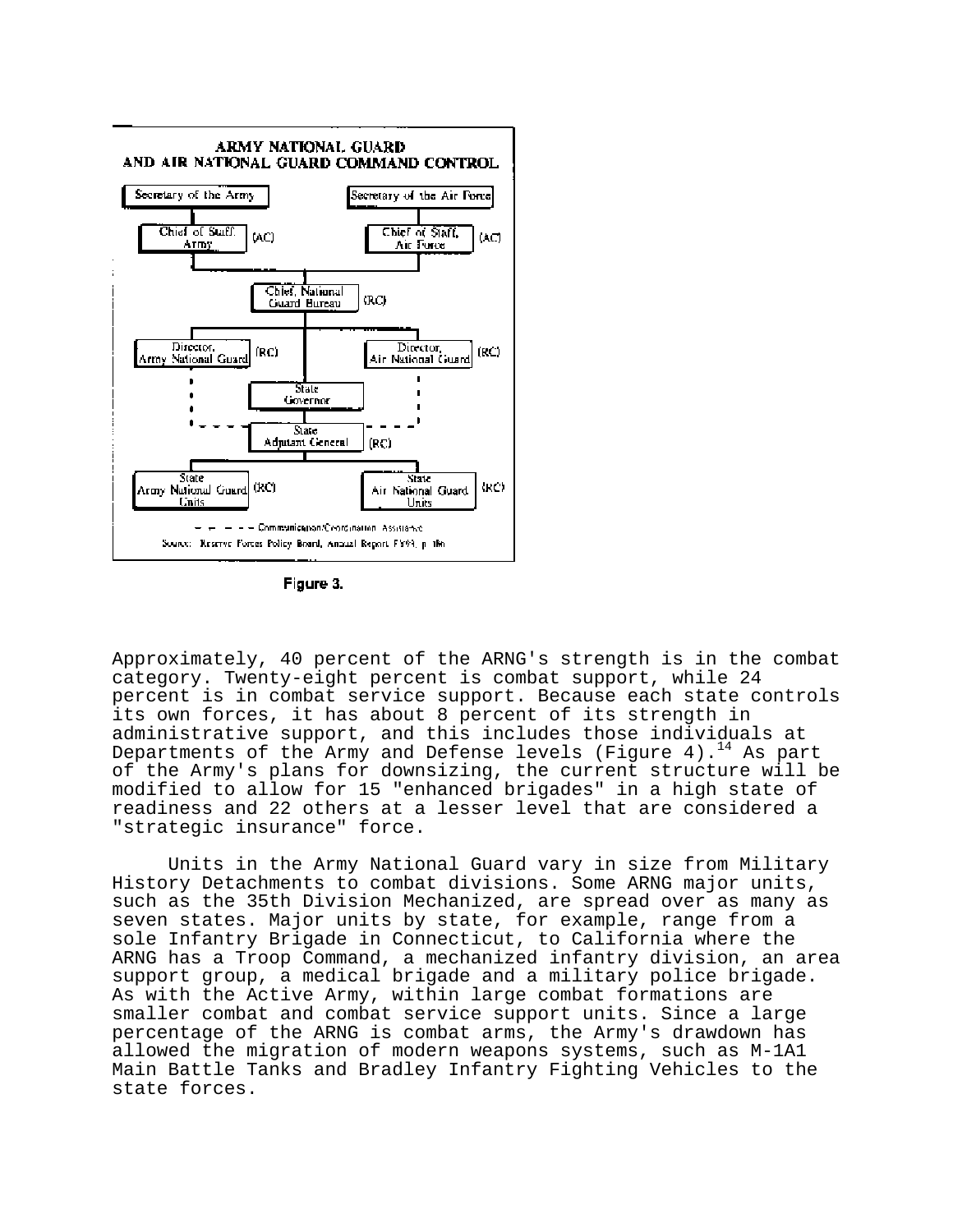

# Figure 4.

U.S. Army Reserve (USAR). The U.S. Army Reserve is a Federal Reserve comprised of regional units and individuals located throughout the United States that is centrally commanded and administered. Currently it is authorized 230,000 Selected Reserve soldiers. Additionally, about 440,000 soldiers are in the IRR. The USAR's primary mission is to support and augment the AC. It is, in peace and war, "under direct and immediate federal control. . . . As a consequence, the roles and missions of the Army Reserve are assigned directly by the Army and the Congress."15 While it can be utilized like the ARNG for domestic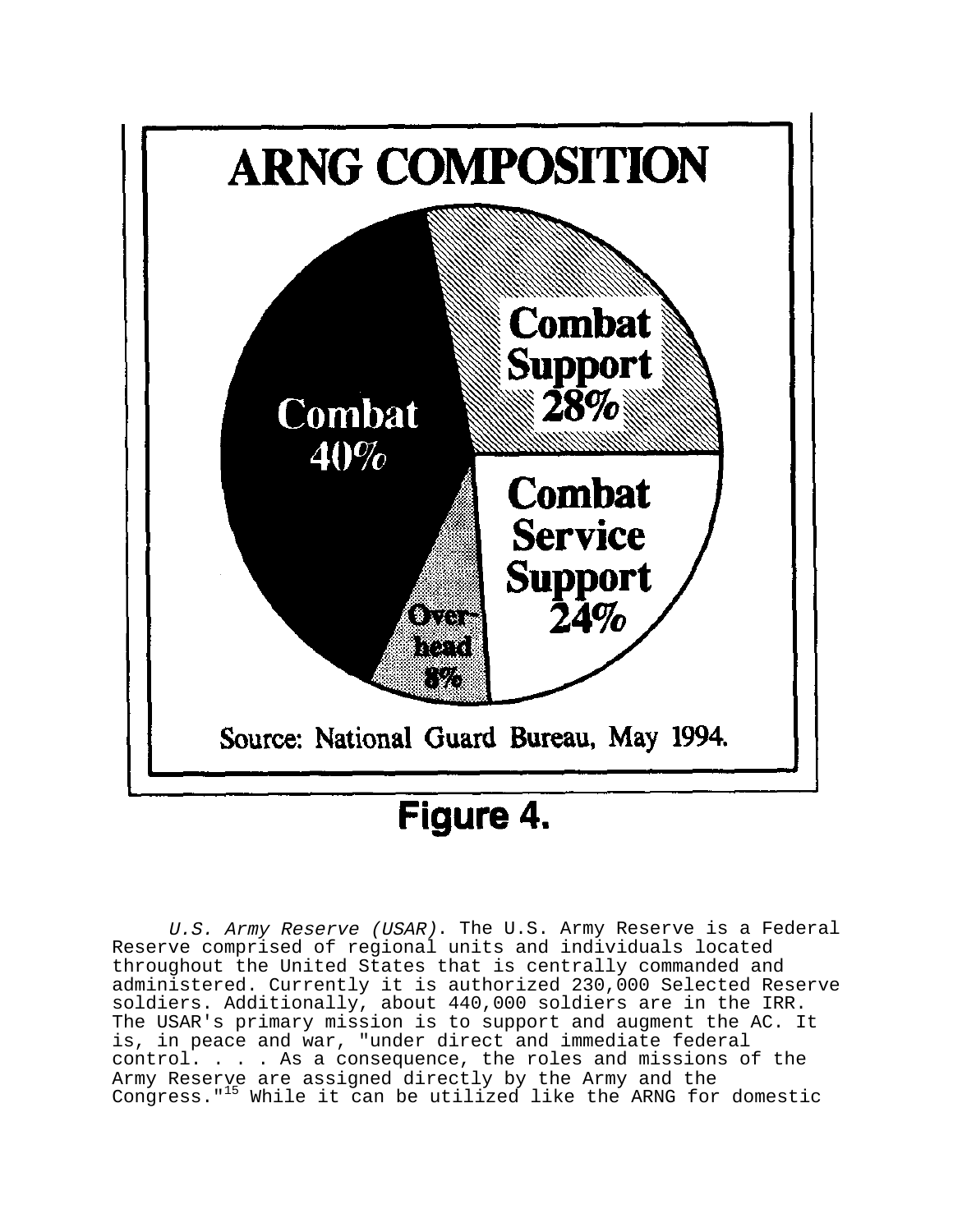missions, it can only do so upon a declaration of a national emergency or partial mobilization. However, unlike state forces, its units are not restricted by state boundaries because it is a Federal force with a direct chain of command from the smallest detachment to the Chief, Army Reserve.

The Chief, Army Reserve has three primary responsibilities: Chief, Army Reserve; Commander of the U.S. Army Reserve Command; and Deputy Commanding General of Forces Command. As Chief, Army Reserve he also serves as the advisor to the Army Chief of Staff on USAR issues.

The Office, Chief Army Reserve (OCAR) is the staff agency that advises and is responsible for the Army Reserve. This office manages planning, training, mobilization, readiness and maintenance of the USAR. The office is responsible for three appropriations: pay and allowances, operations and maintenance, and construction. OCAR, as an Army Staff component, engages in the formulation of Department of the Army polices regarding the USAR. The Office also develops long-range plans for the USAR. Figure 5 shows the USAR command and control relationships.



\*The Chief Army Reserve also serves as DCG, FORSCOM; CDR, I/SARC, Source: Reserve Forces Policy Board, Annual Report FY93, p. 187.

Figure 5.

The U.S. Army Reserve Command (USARC) is responsible for command and control of all USAR units located in the Continental United States (CONUS), excluding those units under control of Special Operations Command and overseas commands. Currently, there are 47 subordinate headquarters providing command and control for USARC-controlled USAR units. As part of a reduction in end strength, the USAR has a plan pending approval to reduce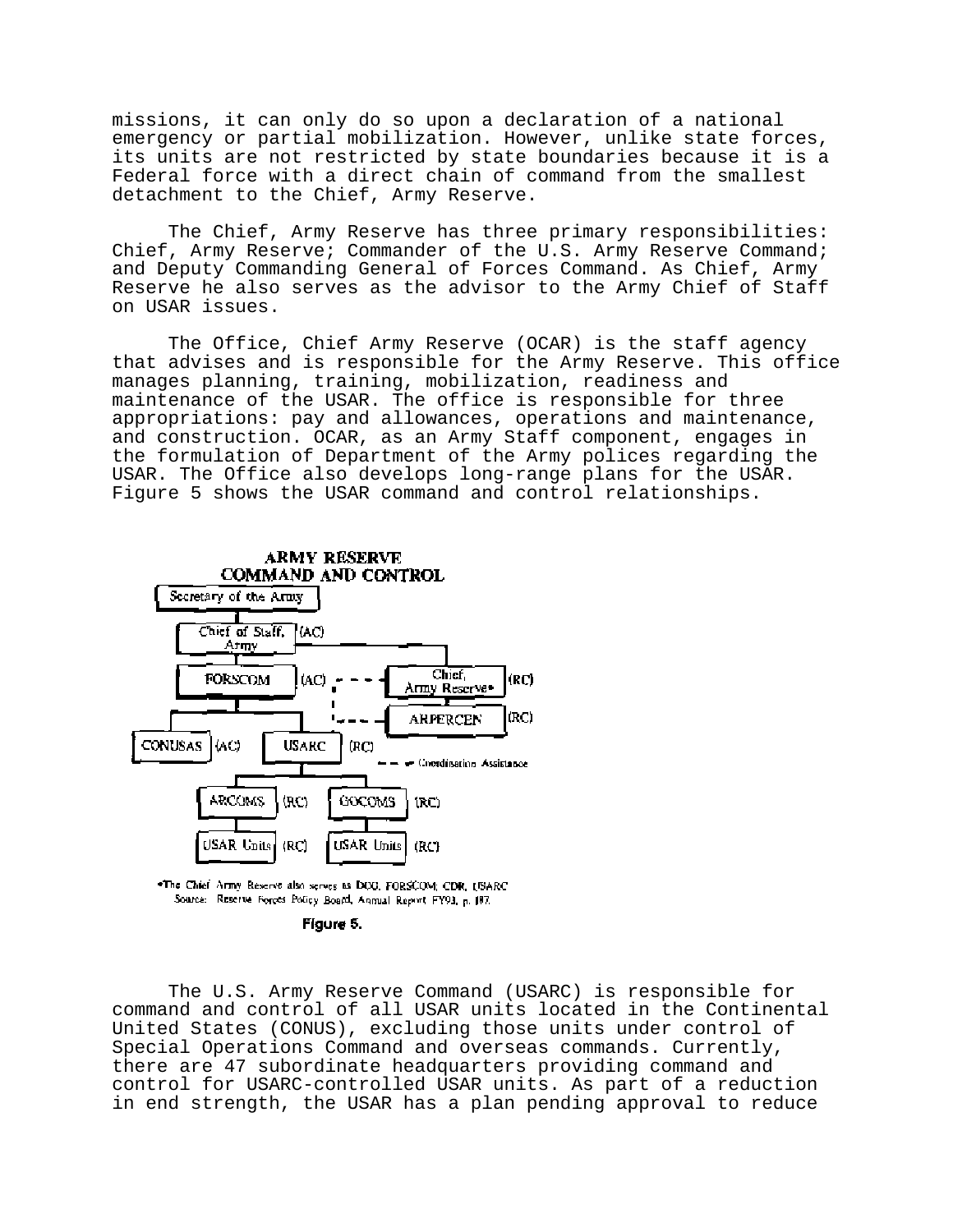this number to 31.

At present, these subordinate headquarters are a mixture of Army Reserve Commands (ARCOMs) (21 of them organized on a geograpical basis), functional or "go-to-war" commands, Divisions (Exercise) and Divisions (Institutional Training). These headquarters control all of the units that make up the Army Reserve (except Special Operations Forces). The reduction plan creates 10 Regional Support Commands (RSCs), aligned along the boundaries of the 10 Standard Federal Regions (SFRs) used by most Federal agencies less the Department of Defense and eliminates 10 ARCOMs. The only remaining ARCOM within the USARC that will exist OCONUS is in Puerto Rico.16

The total USAR Troop Program Unit (TPU) composition, shown in Figure 6, is divided into four functional areas: 56 percent Combat Service Support, 18 percent Combat Support, 6 percent Combat, and the balance, 20 percent, "Mobility Base Expansion" (training divisions/brigades, garrisons, U.S. Army Reserve Forces schools, hospitals, depot support and port operations).<sup>17</sup> Units range from detachments to large units such as Theater Army Area Commands. As support type units they are to a greater extent independent because they provide unique functions.

A Field Operating Agency of OCAR, the Army Reserve Personnel Center (ARPERCEN) commands and controls USAR soldiers not in TPUs. Its mission is similar to the AC's Personnel Support Command. It provides life cycle management for those soldiers not assigned to USAR units and is assuming similar responsibilities for TPU members. The Center is also responsible for the administration and records of the IRR, IMA program, Standby Reserve and retirees of all components to include the Retiree Recall Program. USAR AGRs are managed by the Full-Time Support Manning Center co-located with ARPERCEN but reporting directly to OCAR. Although ARPERCEN's motto is "Management for Mobilization," it has inherited mission responsibilities that have little to do with the Reserve, such as management of records for World War II Philippine Scout veterans. These missions are holdovers from the old Reserve Components Personnel and Administration Center operated by the Army's Adjutant General.

Equipping USAR units has not been as easy as with the ARNG. Since the USAR does not mirror the AC as does the ARNG, equipment has not migrated in similar quantities. Additionally, the type of major end items of equipment for bakeries and laundries does not appear as glamorous as M-1A1 tanks and Bradley Fighting Vehicles and therefore does not appear as necessary for war. Therefore, the Reserve must rely heavily on programs such as Dedicated Procurement. As a consequence, "the USAR still lags significantly behind all other DOD [Department of Defense] Reserve Components in the amount of equipment actually on hand when compared to wartime requirements.<sup>"18</sup>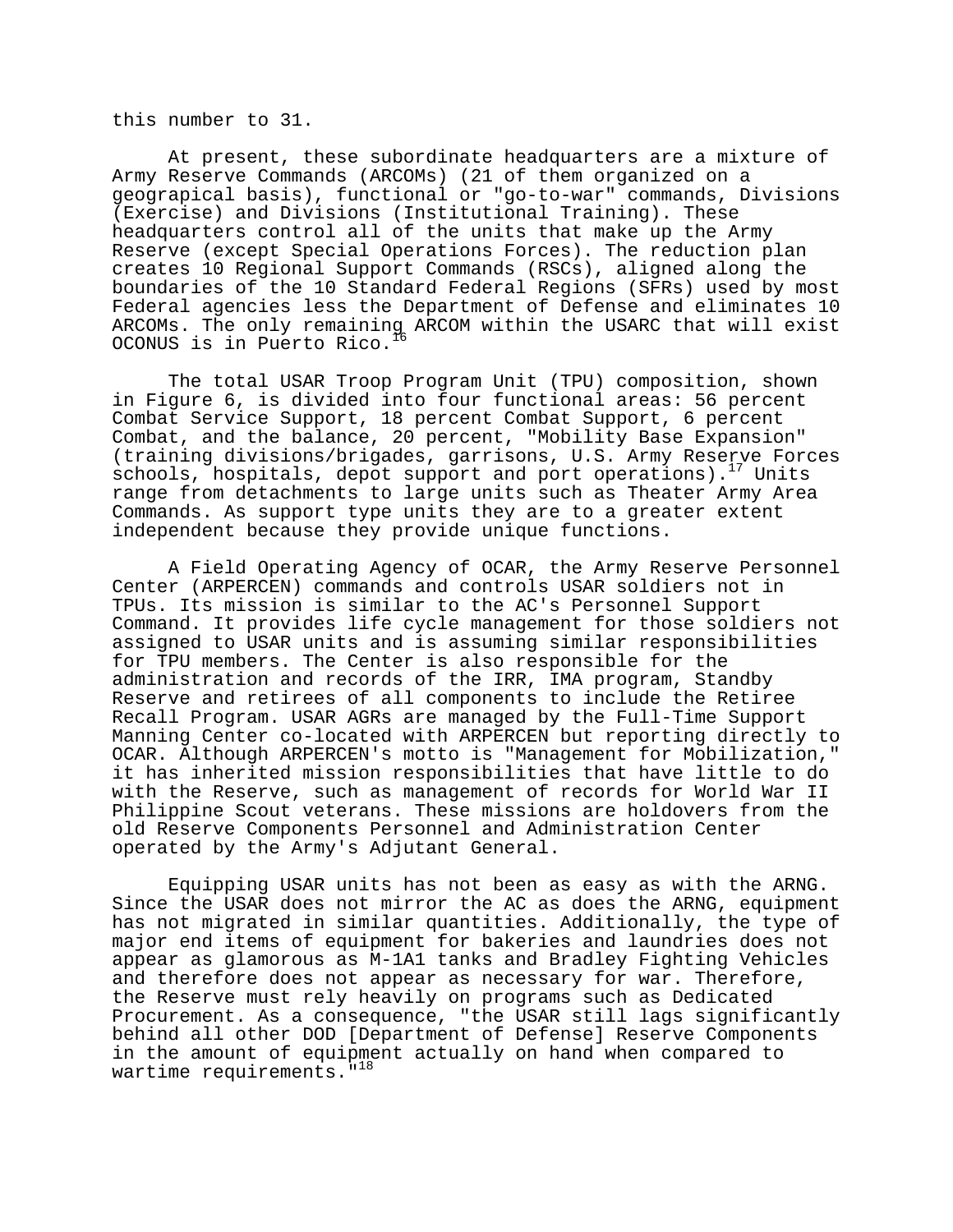

Figure 6.

Training the Army's Reserve Components. The Total Army Training Study conducted in 1984 developed the Reserve Components Training Development Plan. Revised annually, this document integrates all reserve training initiatives into a comprehensive plan which provides the blueprint for pre- and post-mobilization training for individuals and units. The study identified requirements and recommended methods, new and existing, to train the ARNG and USAR to Army standards as individuals, crews, and units.

Individual enlisted soldiers and officers may attend any AC school or course provided there is a need for the training or education, a space is available, and the soldier meets certain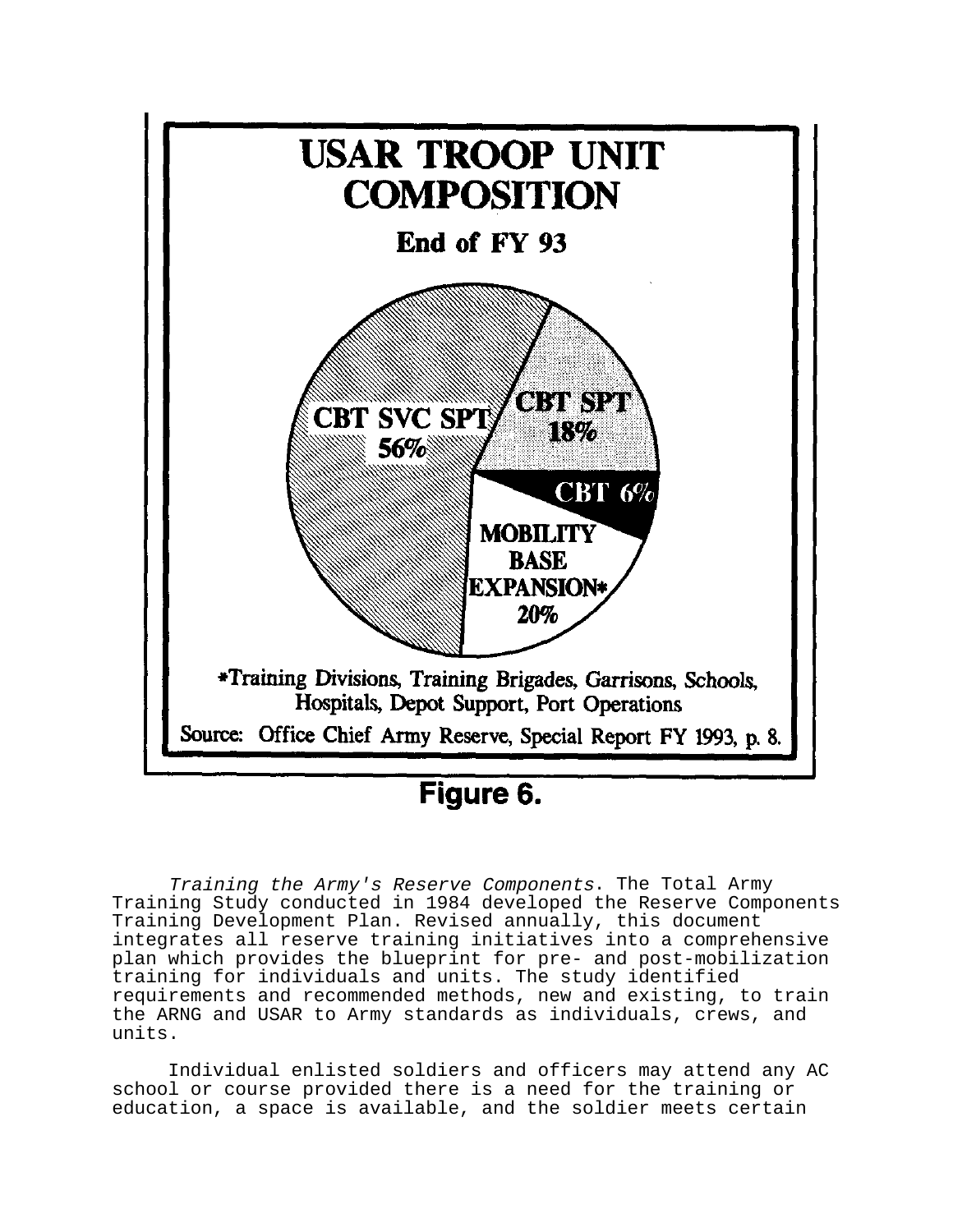admission criteria. Some admissions, especially in the Federal USAR, require board approval for such schooling as the Sergeants Major Academy and Command and General Staff College. There are a number of major training programs to enhance the ARNG and USAR's unit readiness. One of the most significant is CAPSTONE, a management tool that aligned the reserves and the AC within a wartime organizational structure. The organizational structure was then used as a basis for planning and training USAR and ARNG units, allowing them to make the fullest use of limited training time to focus on wartime missions and build a relationship with the AC units they would operate with in wartime. Other programs such as Affiliation, Partnership and Counterpart, as the names imply, build closer relationships between the AC and the USAR and ARNG. The Overseas Deployment Training (ODT) Program further expands CAPSTONE by allowing reserve units to deploy and train in overseas areas they might be sent to after mobilization in a national emergency.

New programs continue to be introduced. As a result of the inability to deploy the ARNG roundout brigades for the Gulf War, Congress passed The Army National Guard Combat Readiness Reform Act of 1992. Also in 1992, BOLD SHIFT, a program in which AC teams assist in individual, unit and leader training in the USAR and ARNG, was introduced. The ARNG's Project Standard Bearer and the USAR's Project PRIME focus on training units identified as part of the Contingency Force Pool (CFP), those which would be mobilized and deployed early in a crisis.

#### **The Air Force's Reserve Components**.

Background. As with the Army, the U.S. Air Force has a dual reserve. A National Guard air arm began in 1908 when the New York National Guard volunteered to form the Signal Corps' 1st Aero Company. After the creation of a Regular Air Service in 1907, the first National Guard fixed wing unit appeared. In 1911 an Aero detachment was formed in California and in 1915 the First Aero Company, New York National Guard, was federally recognized. $21$  The 1916 National Defense Act established an Aviation Section in the Signal Corps and created a Federal Reserve of 296 officers and 2,000 enlisted personnel. As a consequence, the first Air Force Reserve Aero Squadron organized in 1917 and deployed to France that same year. The Army Air Corps gained equal status with other Army branches in 1926 when it became the U.S Army Air Corps. $^{22}$  In the inter-war period, from 1919 to 1940, the AC ORC and the ARNG's air assets suffered from limited funding. In fact, the Air Corps was so chronically undermanned that it used reservists who were not counted against manpower ceilings on a regular basis. Both were relatively insignificant in terms of providing units during the mobilization for World War II. The ORC provided 1,500 trained pilots for the Army Air Corps during the critical period just after Pearl Harbor.<sup>23</sup>

At the conclusion of World War II the Air Force was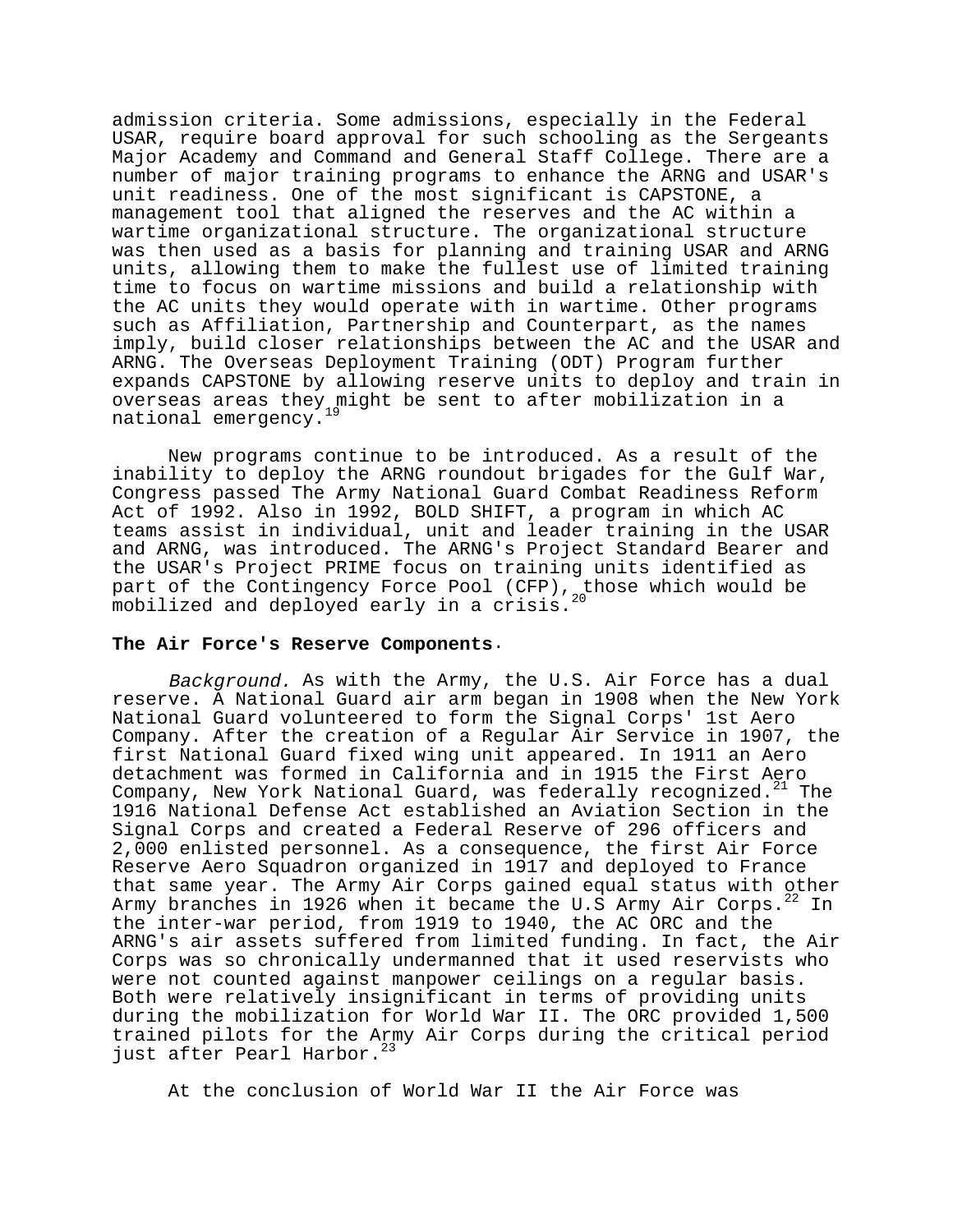reorganized. An Air Defense Command was established for continental U.S. air defense. This command was given the mission to provide for the organization, administration, training, and maintenance of the National Guard and Reserve Air Force elements. The former expressed a desire to "reconstitute the air capability" of the state National Guards. The Army Air Force was less than enthusiastic. However, Chief of Staff George C. Marshall overrode objections in an effort to obtain support for post-war Universal Military Training and supported the establishment of the Air National Guard (ANG) in late 1945. However, the Air Force continued to object to the lack of direct control and reporting chain to state  $a\overline{1}r$  assets.<sup>24</sup>

The National Security Act of 1947 created a new "National Military Establishment" which authorized the Air Force as a separate service. Three military departments, headed by civilian secretaries, Army, Navy, and Air would report to a Secretary of Defense. The National Guard Bureau would have two separate divisions, one Army and the other Air Force. The Bureau itself would remain under the Department of the Army. The Air Force was still concerned about this Army oversight and the lack of direct control of state forces and questioned why a governor required state air elements. The controversy came to a head following the Gray Report. The Secretary of the Air Force convinced the Defense Secretary to request legislation merging the ANG with the AFRES. The National Guard lobby killed the proposed merger. However, the legislation made it clear that the National Guard Bureau would be denied the power to interfere with Air Force and Army operations through the Bureau's divisions.25 Once the issue was resolved, the Cold War insured emphasis on both the AFRES and ANG. During President Dwight D. Eisenhower's administrations increased attention was paid to the AFRES and ANG, primarily as a result of the successful use of air power during the Korean War and a deliberate attempt by the Chief of Air Force to influence congressional delegations in favor of his service. In addition to continental U.S. air defense, the ANG absorbed additional missions such as those in the Tactical Air Command which included fighters, reconnaissance, troop transporters, heavy equipment lift, and medical evacuation. The AFRES was similarly tasked and duplicated these missions. Unlike the Army, the Air Force, over the following years, used both the ANG and AFRES in real world missions without the need to mobilize by using individual volunteers. Examples of such mission deployments range from Berlin and the Pueblo Crisis, in 1961 and 1968 respectively, to airlift into Grenada in 1983 and JUST CAUSE in Panama in 1989. Indeed, the Total Force policy was very much a part of the Air Force philosophy after the Korean War and prior to its introduction in the early 1970s. It was and is much easier for the Air Force AC to validate standards because it was dealing with a more manageable force that applies its skills frequently. Some reservists have related civilian experience in aviation. These factors account for the relative short time to mobilize and deploy air assets. As a platform oriented service composed of small crew formations and individuals, it has been far easier for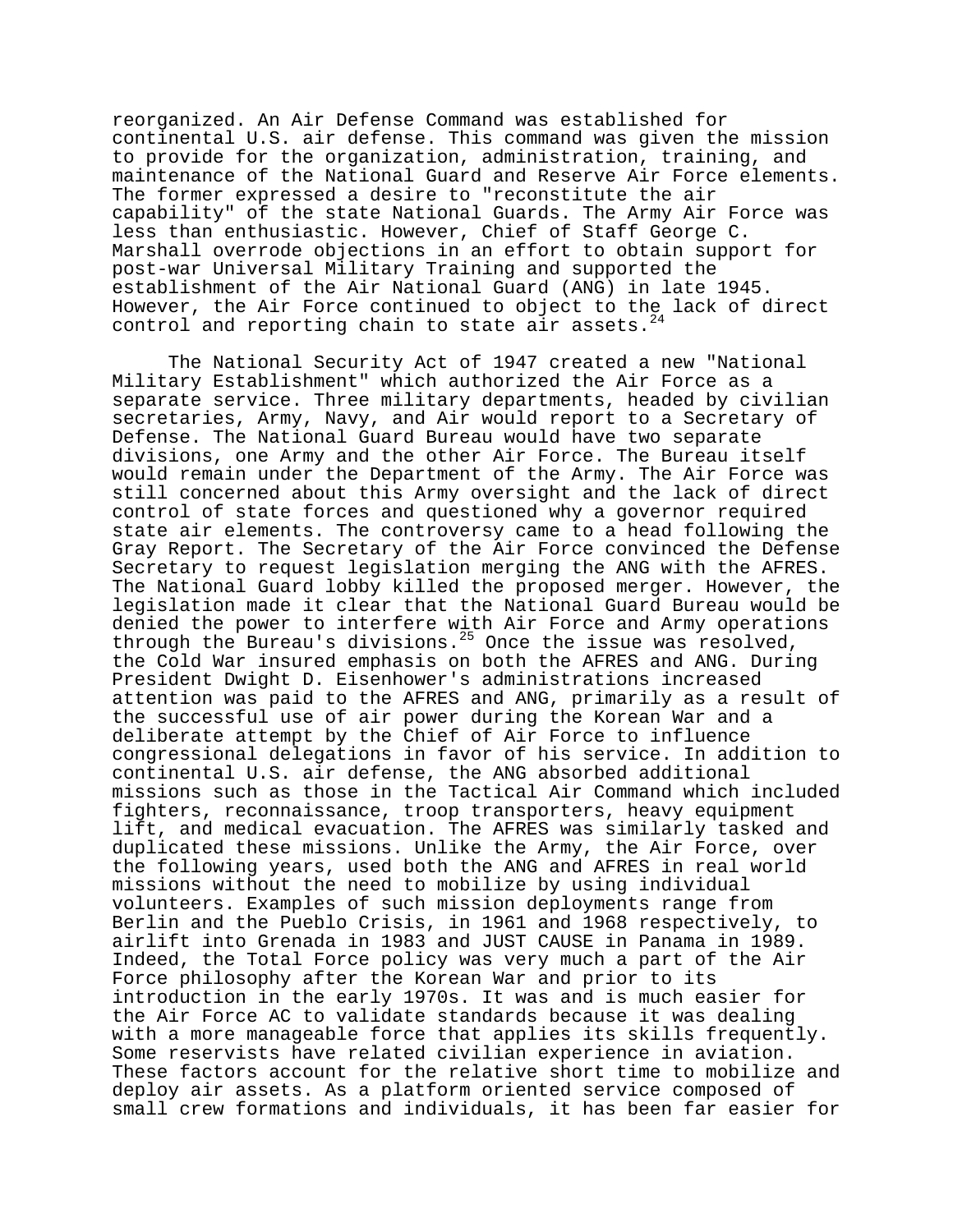the active force to integrate the ANG and the AFRES into a Total Force.

During the 1990 Gulf War the ANG provided early augmentation of the deployment with two Military Airlift Groups on a voluntary basis prior to mobilization. These were quickly followed by reconnaissance and air refueling tanker units. After mobilization other ANG support units followed including a Mobil Aerial Port Squadron and two F-16 squadrons.<sup>26</sup> The AFRES deployed 12 out of 14 C-141 and C-130 squadrons, all of its C-5 assets, one A-10 fighter unit, all of its medical elements, and other smaller support assets such as Aerial Port, Security Police, and Fire Protection units.<sup>27</sup>

The Air Force's Reserve Components Today. The Air Force has faced the realities of the Cold War's end. Its performance in the Gulf War, heightened by media attention, has not exempted it from downsizing. Even prior to the current reductions, beginning in 1973, missions have been slowly migrating to the Reserves and Guard. The active force's manning level has decreased by one third since 1986. During that time the RCs have grown slightly to match increasing missions. However, the Air Force continues to be a power projection force that can be immediately deployed to the scene of a conflict anywhere in the world. Indeed, the Air Force was able to respond first with major deployments of assets to Saudi Arabia in August 1990 and the Air Force also transported the 82nd Airborne Division and other Army units to the Gulf from the United States and Europe. In accomplishing this, heavy reliance was placed on ANG and AFRES units and individuals.

Today, the ANG comprises 117,676 (19 percent) and the AFRES 81,539 (13 percent) of the Air Force Total Force of 623,180 (Figure 7).<sup>28</sup> Also about 112,000 airmen are in the IRR. The RCs dominate many Air Force missions. For example, the AFRES contributes 100 percent of the aerial spraying capability, 71 percent of the aeromedical evacuation assets, and 50 percent of the strategic airlift crews. The ANG provides 92 percent of the continental U.S. interceptors, 86 percent of the tactical/weather reconnaissance assets and 70 percent of the communication units. For a complete breakdown of ANG and AFRES contributions to the Total Force, see Figure  $8.^{29}$ 

All reserve units in peace and war are assigned to an AC command. These major commands are Air Mobility, Air Combat, Air Force Special Operations, Pacific Air Forces, Air Force Materiel, Air Force Intelligence, Air Training, and U.S. Forces Europe. These commands set training standards, provide advisors, and evaluate the Reserve Components. Through these commands both the ANG and the AFRES perform worldwide missions.<sup>30</sup> These missions include airlift support to the U.N. force in Somalia, domestic counter narcotics efforts, fighting forest fires, and many other real world tasks both at home and abroad.

Both the ANG and the AFRES, as their Army counterparts, are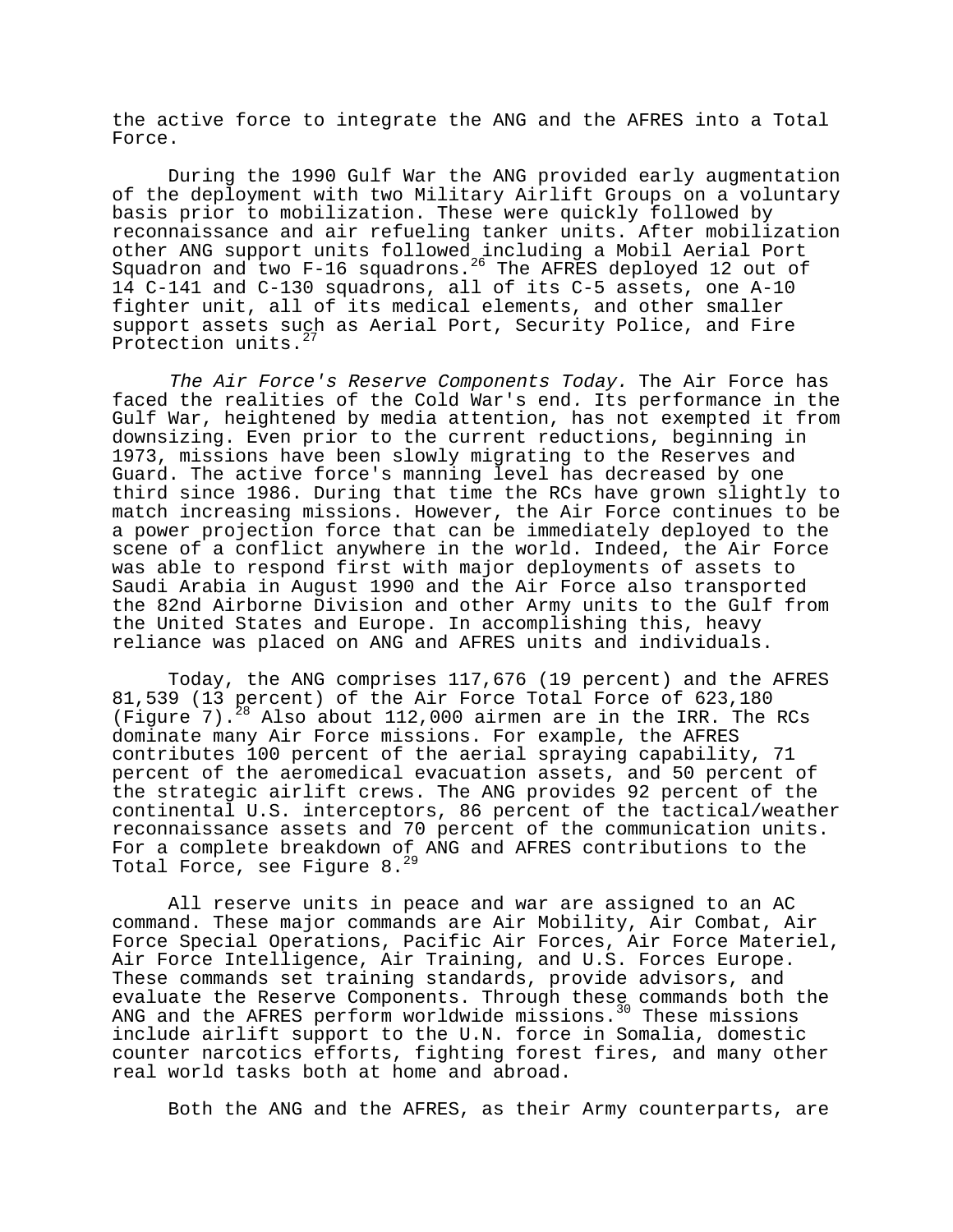separate and distinct components. What follows gives a general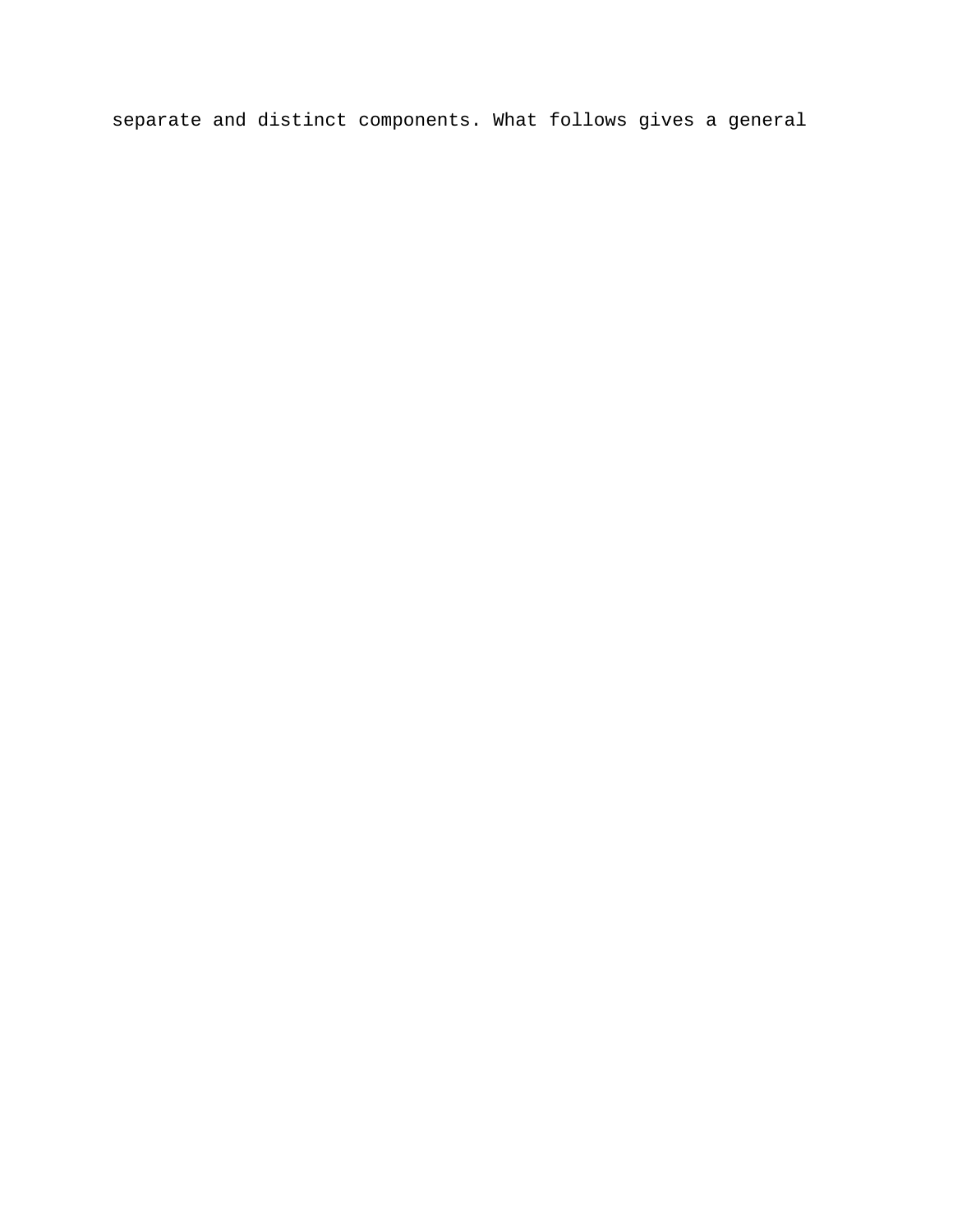

## AIR RESERVE COMPONENT CONTRIBUTIONS



Source: Department of Defense, The Reserve Components of the United States Armed Forces, June 1992, pp. 25-26.

Figure 8.

overview of these reserve forces.

Air National Guard (ANG). At the NGB level there is a Director of the ANG who has equal status with the ARNG Director. The Constitutional constraints also apply to the ANG and, therefore, as with the ARNG, there is a "channel of communication" from the Department of Defense (See Figure 3). The ANGs are state and territorial forces available to the Federal Government when required. While not all the aircraft and units within the ANG are compatible with state missions, some, such as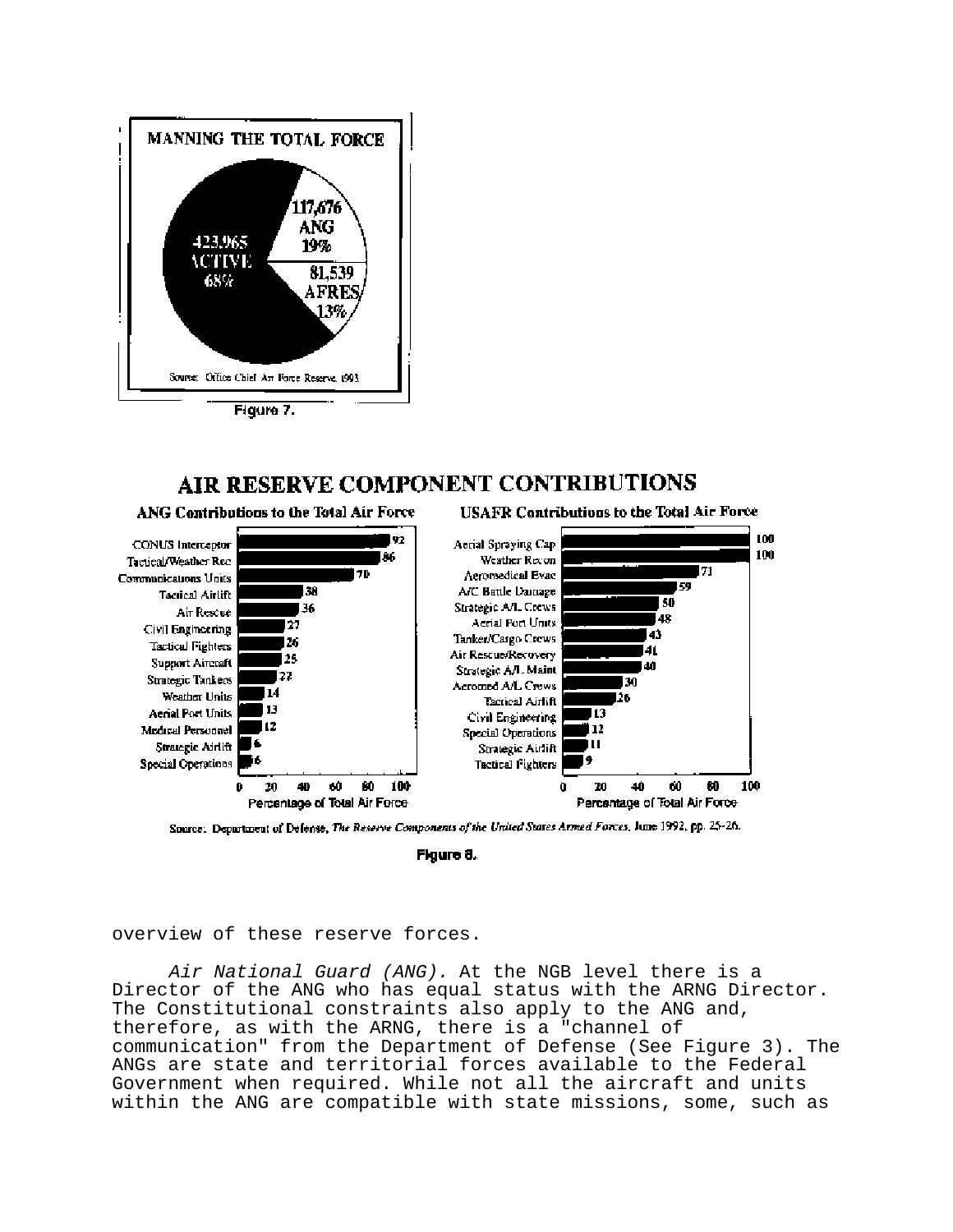medical and engineering and security units, are used by governors as are individual airmen. The 54 state and territorial governors are the Commanders-in-Chief of their respective Guards which are immediately available for state missions. The Adjutant General is the Chief of Staff for both the Air and Army National Guards, making state forces joint in nature. The ANG shares responsibilities in the State Area Command (STARC); however, each state and two of the four territories maintain an ANG headquarters. Every state and territory has at least one of the 80 ANG installations in its geographic boundaries.

 Also similar to the ARNG, the ANG has a larger percentage of its approximately 400 units in the combat category of continental interceptor and tactical fighter wings than in support areas. As with the ARNG, the 117,000 Air Guardsmen either are unit members or in an inactive status. Other than combat formations, ANG units include tactical control and combat communications, engineering installation, communications and mission support, weather, aircraft control and warning, civil engineering, medical, security police and range control. Examples of the type of units within a state range from the New York ANG with two airlift groups, a rescue group, a fighter group and wing, and a tactical control group, to Delaware with a single airlift group.<sup>31</sup>

Many ANG units fly the same type and model aircraft flown by the AC. At times there is a migration of older aircraft; however, as the Air Force becomes smaller much of the equipment passed to the ANG is in the state-of-the-art category. Air combat units utilize F-16, F-15, A-10, F-4G, and RF 4C aircraft. ANG units, which provide personnel and cargo transportation capabilities, are equipped with KC-135 C-5A, C-141, and C-130 aircraft. Some B-1s are in the Kansas Air National Guard.

Air Force Reserve (AFRES). The AFRES is a Federal Reserve. Its chain of command (see Figure 9) flows directly from the Air Force Chief of Staff to the Chief of Air Force Reserve, who is dual-hatted. The latter heads the Office of Air Force Reserve and is the principal advisor to the Chief of Staff. In this capacity the Chief establishes policy and develops plans and programs. In addition to staff functions, the Chief of Air Force Reserve also commands the Air Force Reserve.

Headquarters, AFRES is located at Robins Air Force Base, Georgia. From there the Chief Air Force Reserve exercises control over three Air Force Commands. The 4th Air Force at McClellan Air Force Base, California is responsible for providing airlift, C-9 aeromed evacuation, rescue and special operations units; the 10th Air Force at Bergstrom Air Force Base, Texas oversees five fighter wings, an air refueling wing, and one composite wing; and the 14th Air Force at Dobbins Air Force Reserve Base, Georgia supports airlift and weather reconnaissance units. These major commands provide for the administration and supervision of the unit programs, provide logistic support, review and manage unit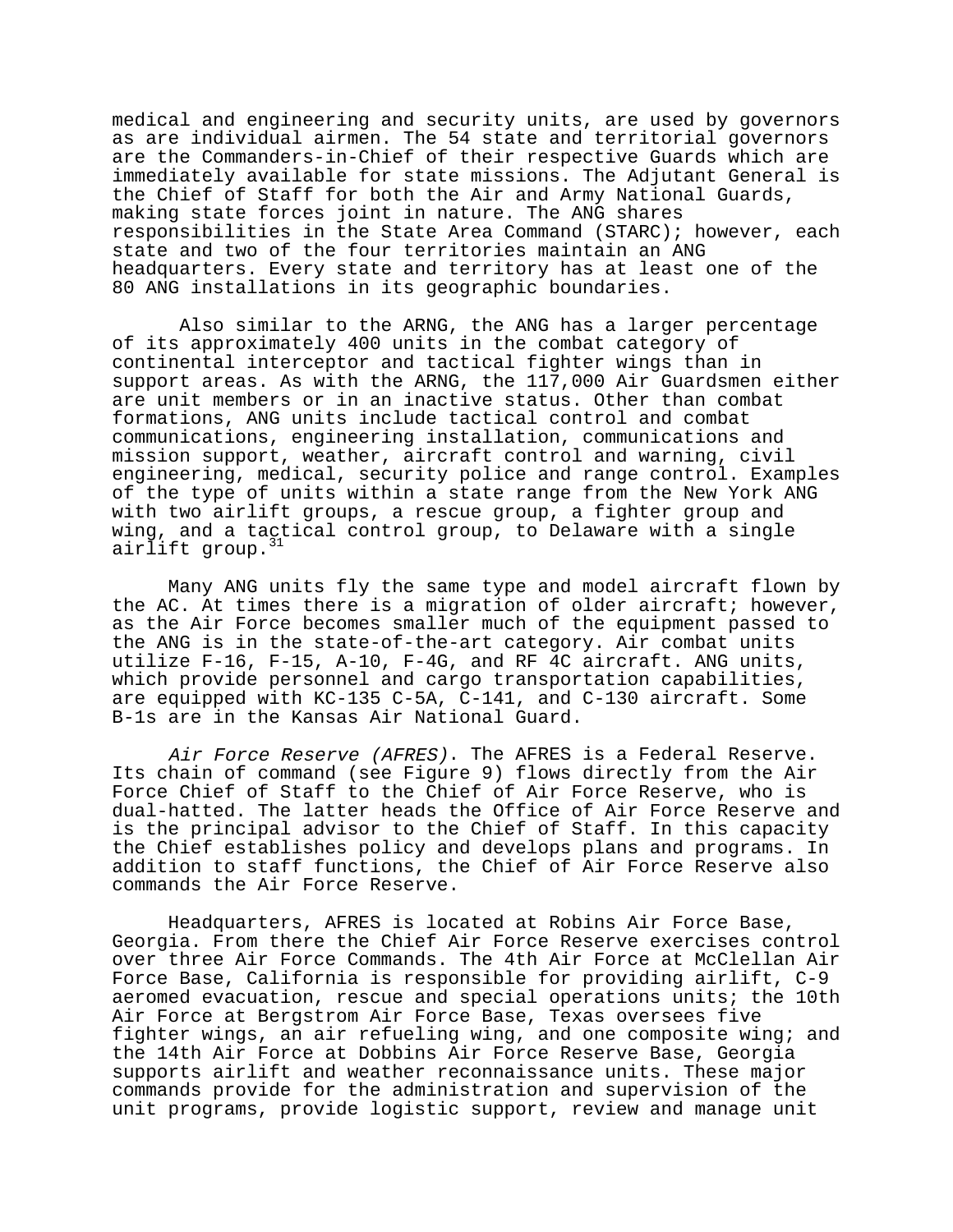

training, and validate combat readiness of units in their respective geographic regions. Most of the AFRES units, upon mobilization, are gained by either the Air Combat Command or Air Mobility Command. A field operating agency, the Air Force Reserve Personnel Center, located in Denver, Colorado, provides personnel services to all AFRES and ANG members.

AFRES units are equipped with cargo C-141, C-130, C-5 and KC-135. Combat aircraft in the AFRES include F-16, A-10 and HH/MH-60 (helicopter). As a Federal Reserve the AFRES has an Associate Aircraft Program which provides trained crews and maintenance personnel for approximately 300 AC aircraft. This program pairs a Reserve unit with an AC unit who then share a single aircraft. Aircraft types in the program include C-5, C-17, C-141, C-9, KC-10 and B-52.

Training the Air Force's Reserve Components. Reservists are trained at AC Air Force training and educational facilities. They range from crew and pilot training to Senior Service College. Unit training is conducted by full-time technicians who are civil service employees during the week and reservists on drill weekends. Much of what is considered training is performed as real-world missions such as humanitarian airlifts and support of all AC missions.

## **The Naval Reserve (USNR)**.

Background. President Thomas Jefferson believed that the nation was best served, not by standing military forces but by citizen militias. As a consequence he suggested creation of a national naval militia in 1805. In the same period several seacoast states established naval militias. A number of these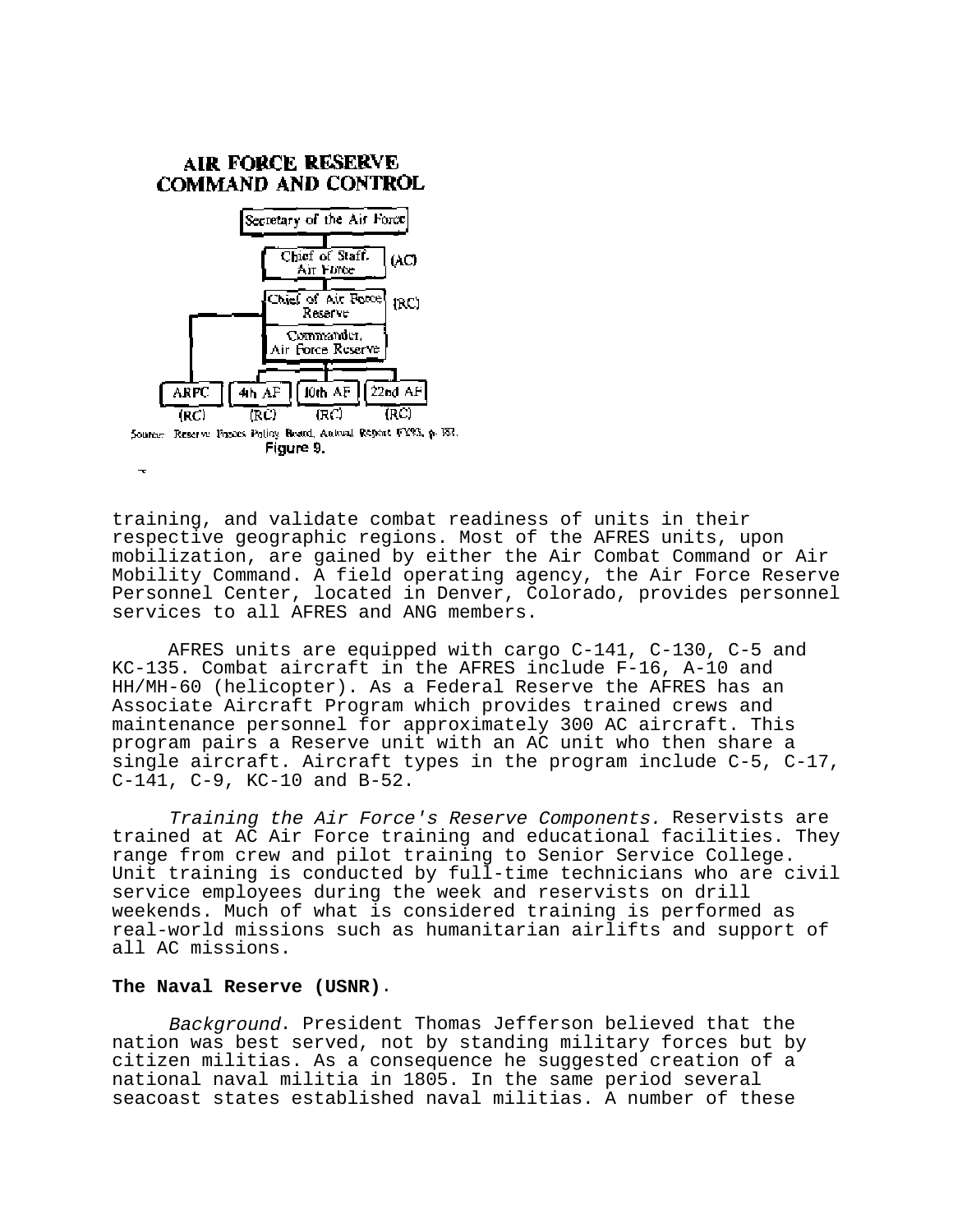units survived to augment the Union Navy during the Civil War. In May 1888, Massachusetts brought back the concept by establishing a naval battalion as part of the state militia. A decade later 16 states followed suit. In 1898 these militias served in the Spanish-American War. The Navy Department eventually established, in 1914, a Division of Militia Affairs. A year later, in March 1915, Congress legislated into existence a "Federal Naval Reserve," the forerunner of the modern Naval Reserve. $32$  This Federal organization eventually supplanted the state militias.

The Federal United States Naval Reserve (USNR) has provided personnel in every war since its establishment. Over 300,000 Navy reservists served in World War I and all Navy draftees (2,000,000) were classified as reservists in World War II. The USNR spearheaded the space shuttle "Challenger" salvage and in 1987 two USNR minesweepers deployed at the height of the war between Iraq and Iran. In the Gulf War, USNR personnel deployed to the Gulf. Over half of these reservists were medical specialists. USNR sealift specialists, air-naval gunfire liaison officers, harbor masters, cargo handlers, Seabee (construction) battalions, search and rescue detachments, and port security personnel also deployed to the Gulf. During the War other reservists augmented Naval commands worldwide.<sup>33</sup>

The Naval Reserve Today. A Reserve or AC rear admiral heads the USNR command and control structure (Figure 10) and is based in Washington, DC. As the Chief of Naval Reserve, this officer is also the Director of Naval Reserve and Commander, Naval Reserve Force. The Chief of Naval Reserve is the principal advisor to the Chief of Naval Operations for planning, policies, programming and budgeting.

## **NAVAL RESERVE** COMMAND AND CONTROL



\* The Commander. Naval Reserve Forces also serves as Director, Naval Reserve and as Chief of Naval Reserve.

Source: Reserve Forces Policy Board, Annual Report FY93, p. 188. Figure 10.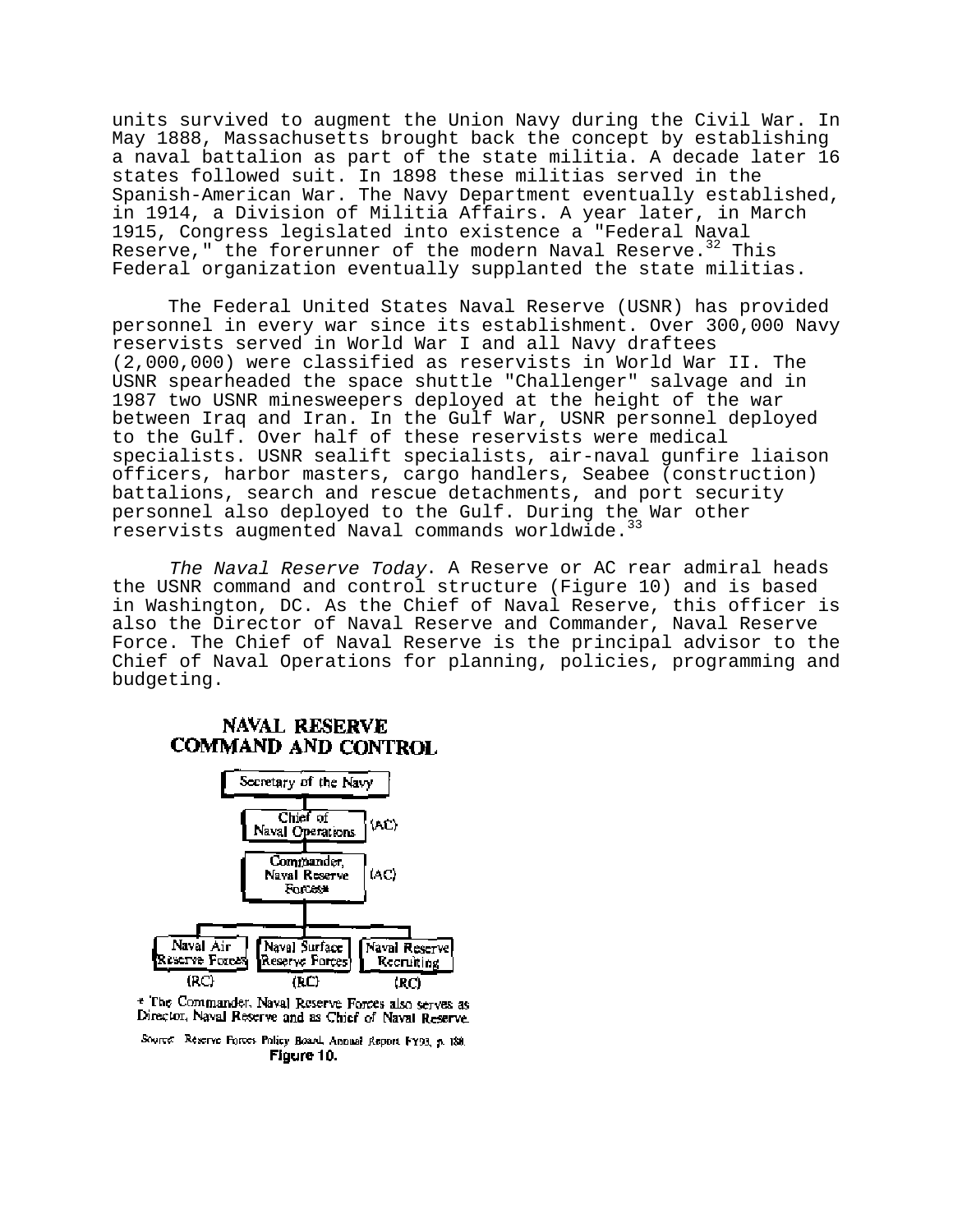The Naval Reserve Force Command is a field command operating in New Orleans. It has primary responsibility for operations, training, administration, and readiness of all Naval reservists. Its responsibilities include the TAR, the IRR, and IMA programs. Colocated are two subordinate commands, Naval Surface Reserve Force and Naval Air Reserve Force. Both are commanded by Reserve flag (general) officers. The senior of the two is the Deputy Commander, Naval Reserve Forces. There is also a third reserve command located in New Orleans, the Naval Reserve Recruiting Command, responsible for the recruitment of manpower to fill Naval Reserve units and individual Selected Reserve positions. The Selected Reserve is authorized a strength of 118,000 which is 12 percent of the Navy. Another approximately 160,000 are in the IRR.<sup>34</sup>

Selected Reservists serve either in "commissioned" or "augmentation" units in over 250 training sites across the nation. Commissioned units, comprising 20 percent of the Selected Reserve, are self-contained organizations possessing their own major end items of equipment. These units are structured to mobilize and be functionally independent or deploy along side AC units. The types of units in this category include ships, aircraft squadrons, construction battalions, cargo handling battalions, mobile inshore undersea warfare units, and special boat units. Eighty percent, approximately 2,500 units, are in the augmentation category. These units are composed of reservists with professional skills in, for example, medicine, intelligence, and law. These units augment just about every AC organization. Upon mobilization these skilled personnel are immediately available to serve as an individual asset or as unit members.<sup>35</sup>

The USNR's contribution to the Navy's Total Force is significant. The force contributes 100 percent of the Navy's total assets in five areas: heavy airlift, composite aircraft, strike rescue, embarkation assistance and harbor protection. Over 50 percent of the Reserve units are the areas of shipping control, cargo handling, military sealift, Seabee battalions, and intelligence/security (Figure 11).<sup>36</sup>

Training the Naval Reserve. USNR personnel attend Navy educational and training institutions as required. Contributory support, reservists using their skills to support on-going fleet operations, not only enhance readiness training, but also add needed manpower to support the AC in peacetime. Other training programs are available. One of the newest is the Naval Surface Reserve's Innovative Naval Reserve Concept. It has been applied to the Fast Frigate Program. Eight FF-1052, Knox Class, frigates have been designated training "platforms" and are under the USNR's operational control. Each frigate in the program trains a Selected Reserve crew and four cadre crews. The cadre will then be available as nucleus activation crews for decommissioned ships.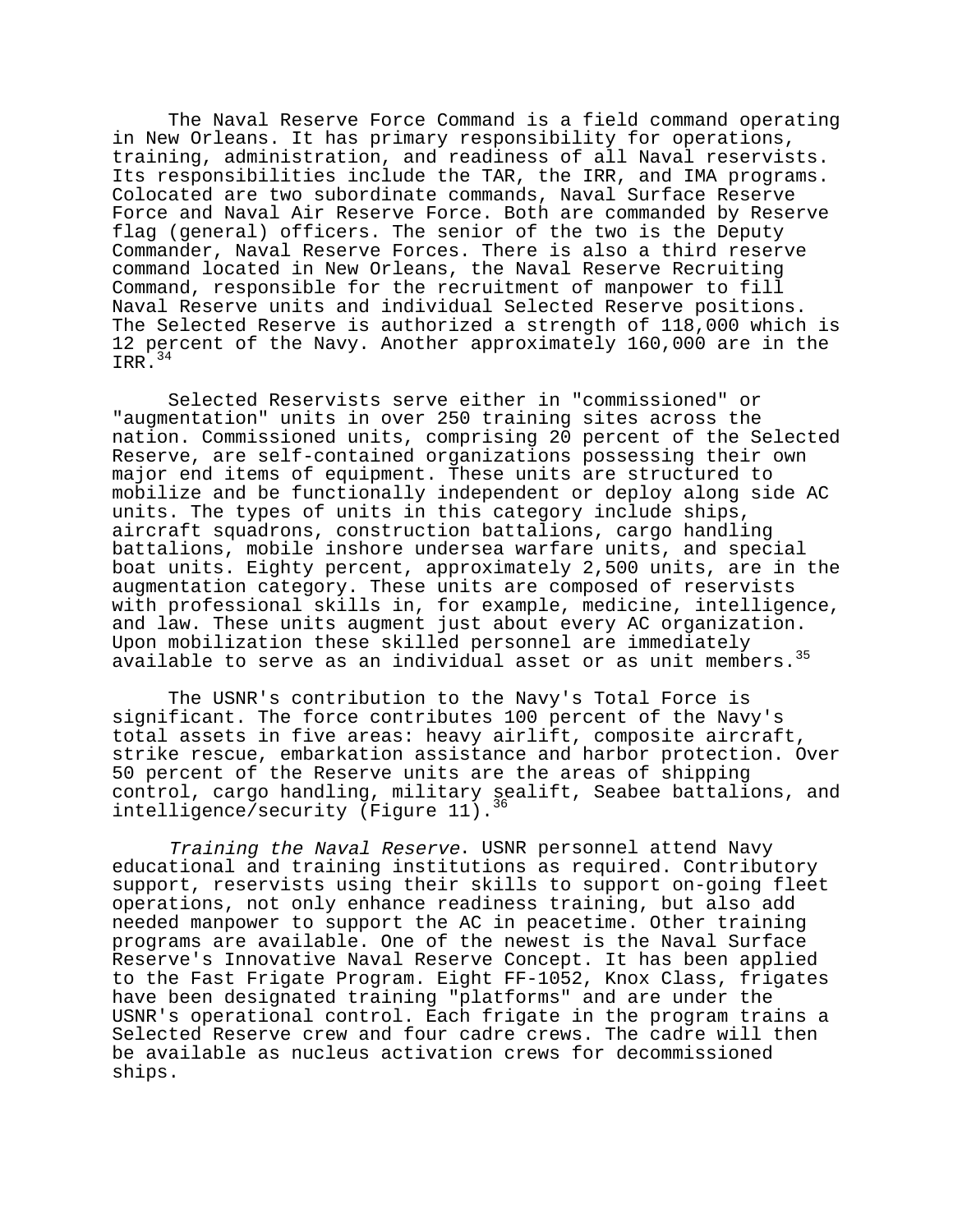

Figure 11.

#### **The U.S. Marine Corps Reserve (USMCR)**.

Background. The authority for the U.S. Marine Corps Reserve (USMCR) resides in an appropriation act passed by Congress on August 29, 1916. Two days later the Navy Department issued General Order 231 establishing "A U.S. Marine Corps Reserve to be a constituent part of the Marine Corps  $\ldots$  . . "<sup>37</sup> When war was declared in April 1917, USMCR strength consisted of three officers and 32 enlisted men. By the end of World War I, the authorized strength had climbed almost 80,000. In the inter-war period the Congress passed an act to establish a formal organizational structure for the USMCR. The basic unit became Fleet Marine Corps Reserve company. When World War II broke out there were 23 Marine Reserve battalions and 13 Reserve air squadrons. Ultimately, 68 percent of the Corps during the war was composed of reservists. During the Korean War the entire USMCR, 88,500 men, was mobilized. At Inchon, half the 1st Marine Division was comprised of USMCR personnel. The USMCR was reorganized in 1962 into the structure that exists today. It includes the 4th Marine Division, 4th Marine Aircraft Wing, and 4th Force Service Support Group.

Not mobilized for Vietnam, the USMCR activated over 31,000 reservists for the 1990 Gulf War. Of this number 13,000 deployed to Southwest Asia. Forty percent of the 2nd Marine Division was comprised of USMCR members. Numerous smaller USMCR combat and support units were composed entirely of reservists. Several reserve combat units successfully engaged the enemy.

The Marine Corps Reserve Today. Because the Marine Corps is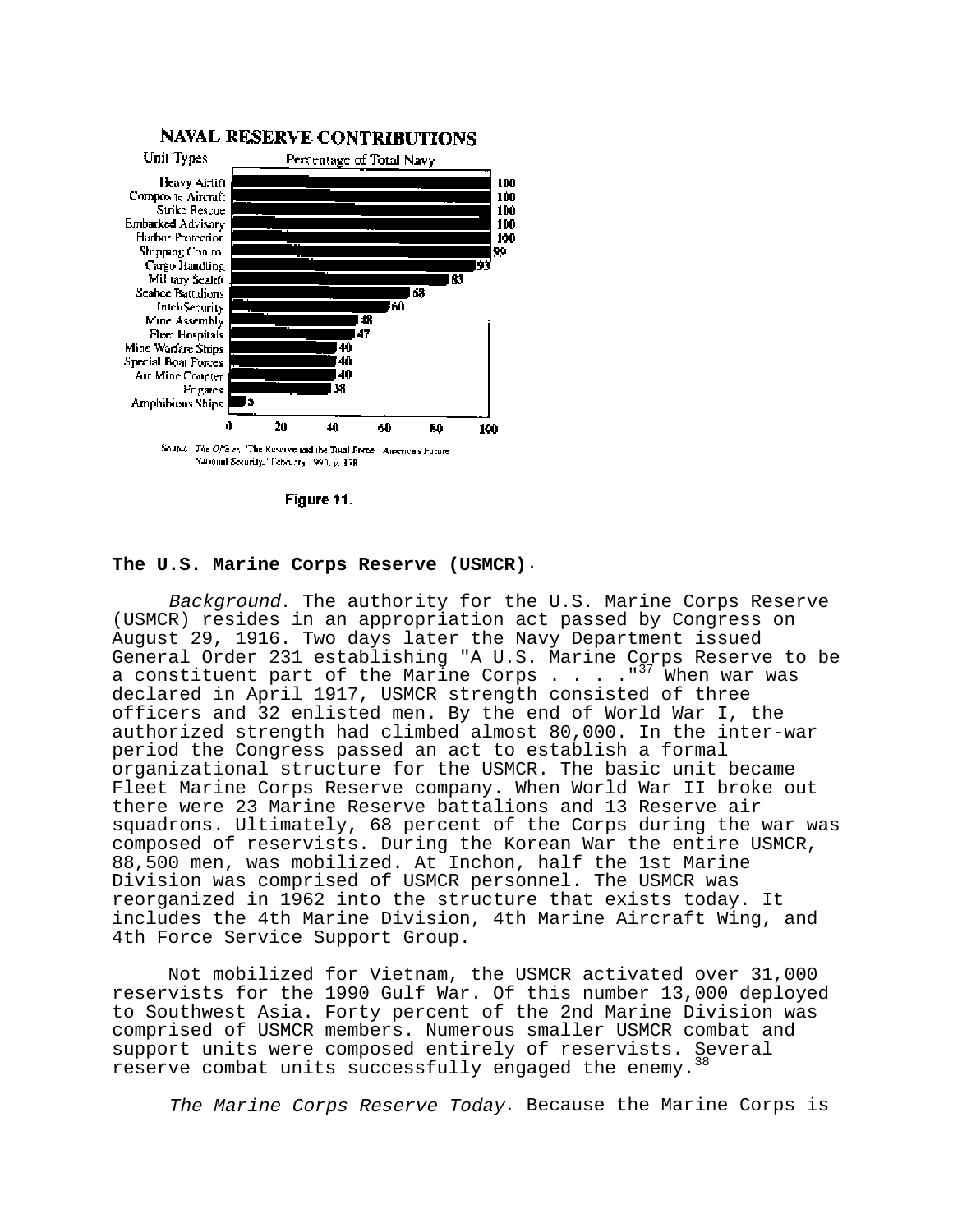a smaller service within the Navy, its reserve is integrated within its own command and control structure. The Commandant of the Marine Corps is responsible for the USMCR. His Deputy Chief of Staff for Manpower and Reserve Affairs, an AC general officer, is the principal staff officer for USMCR matters. The Assistant Deputy Chief of Staff for Manpower and Reserve Affairs is responsible for the day-to-day operations of the Reserve Affairs Division. The USMCR command and control structure is shown in Figure 12.

## **MARINE CORPS RESERVE** COMMAND AND CONTROL



Source: Reserve Notes Policy Board. Annual Report FY93, p. 189.

Figura 12.

An AC general officer commands the Marine Reserve Force (MARESFOR) which is headquartered in New Orleans. In this command are five Fleet Marine Force major subordinate commands and a support command. The headquarters provides a centralized command structure for all USMCR elements, and its staff is comprised of both AC and Reserve personnel.

Subordinate to the MARESFOR are a number USMCR elements. The AC Fleet Marine Forces' USMCR units are organized in a Marine Division (MARDIV), a Marine Aircraft Wing (MAW), a Force Service Support Group (FSSG), and two Marine Expeditionary Brigade (MEB) commands. These organizations are each commanded by Reserve general officers and are colocated with MARESFOR. The MARDIV consists of nine infantry, two tank, one armored infantry assault, and one light armored battalion and combat and combat support units. The MAW has 19 squadrons of fixed and rotary wing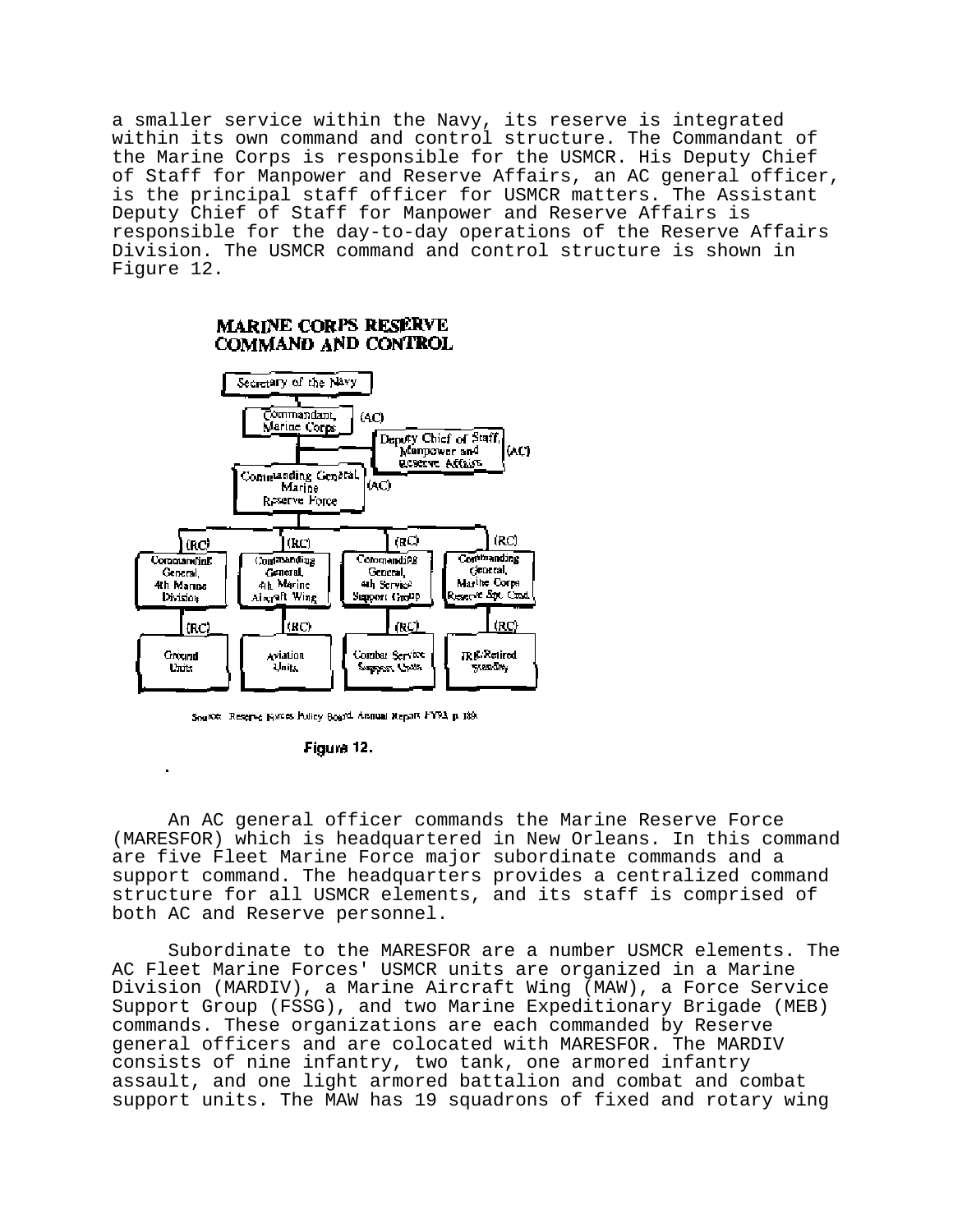aircraft and an antiaircraft battalion plus support units. The FSSG is composed of seven support battalions. The MEB command elements are organized as command and control nuclei for a Marine Air Ground Task Force upon mobilization. All in all, the USMCR comprises 25 percent of the total Marine force structure and 33 percent of the manpower, 42,000 Selected Reserve authorized strength with approximately 70,000 IRR.<sup>39</sup> The USMCR contains 100 percent of the Marine Civil Affairs Groups and 50 percent of the force recon and air naval gunfire units, as well as significant percentages of other type units (Figure 13).



Figure 13.

Under MARESFOR is the Marine Corps Reserve Support Command headquartered in Overland Park, Kansas. Commanded by a Reserve general officer, the center administers the IRR, provides training opportunities to USMCR members during AC exercises, and may activate IRR members on a voluntary basis to support special projects<sub>41</sub> mobilization screening, and professional education courses.

Training the Marine Corps Reserve. The small Marine Corps strength minimizes segregated training for USMCR personnel. Reservists are educated and trained by the AC across the board. Special two-week courses for the USMCR are available at regular intervals. They are primarily Military Occupation Specialty refresher training or review specific aspects of Marine Corps doctrine. Reservists, like their AC counterparts, may attend a full range of training and education programs provided by the other Armed Services. Unit members and IMA train on an annual basis. The USMCR is called upon annually to augment AC exercises. Lastly, there is the Reserve Counterpart Training program. This type of training allows individual reservists to serve alongside their AC counterparts for 2-4 weeks working in the specialty.

## **U.S. Coast Guard Reserve (USCGR)**.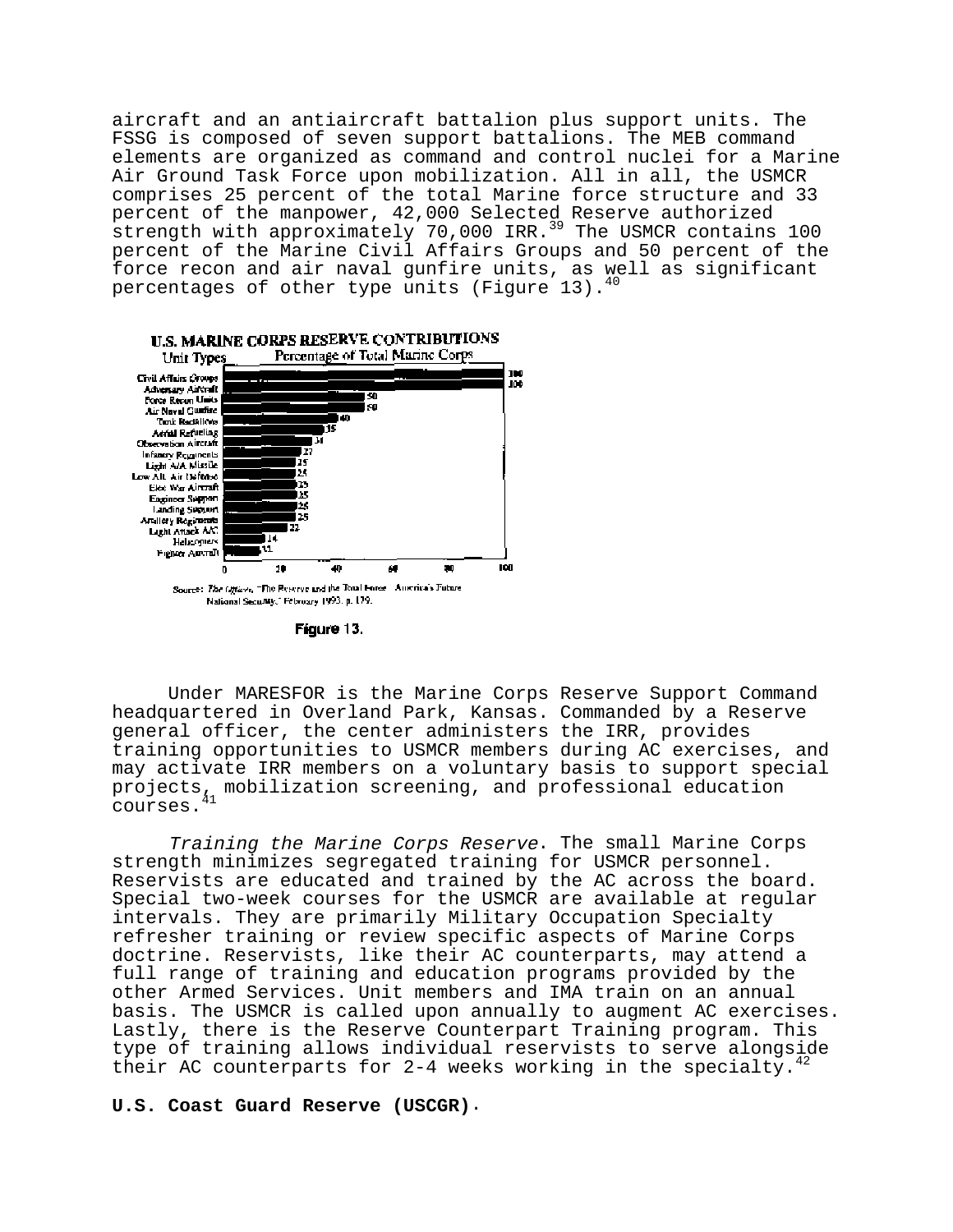Background. The Coast Guard was first established in January 1915 when the Revenue Cutter Service merged with the Life-Saving Service. Although the Coast Guard, since 1967, operates as part of the Department of Transportation, it is, by law, one of the U.S. Armed Forces. It operates as part of the Navy in war or national emergency; its personnel and ships transferred to operational control of Navy commanders.

In 1939 the first Coast Guard Reserve was established. On February 19, 1941, this civilian component became the Coast Guard Auxiliary. The Coast Guard Reserve provided 144,000 personnel for World War II. After the conflict, the civilian auxiliary languished until the end of the decade when reserve personnel began to meet informally to train without compensation. Several years later, legislation passed in 1950 drastically increased the Coast Guard's port security mission. With the growing tensions brought about by the Cold War, Congress, as part of an across-the-board strengthening of the Armed Forces, created a paid drill Coast Guard Reserve. The first unit of this peacetime force was organized in October 1950 in Boston. For the wars which followed there were no reserve activations. However, as in the Armed Forces reserves, individual members volunteered for the Korean War and Vietnam. During the Gulf War over 1,600 Coast Guard Reservists were called to active duty to perform in-theater port security and port out-loading in the United States.

The U.S. Coast Guard Reserve Today. The USCGR is "directed" by an AC Rear Admiral who serves as Chief, Office of Readiness and Reserve, reporting directly to the Coast Guard's Commandant. The Director does not command the USCGR. The reserve chain of command does not differ from that of the AC. The USCGR is organized into 10 Reserve Districts and 46 "Groups" encompassing units in 39 states, the District of Columbia, Puerto Rico, and Guam. Units are the responsibility of local AC commanders (Figure  $14)$ .<sup>43</sup>

Currently, under Title 14, U.S. Code and, unlike the other four Federal Reserves of the Armed Services, only the USCGR can be involuntarily called to active duty for not more than 30 days in a 4-month period and not more than 60 days in a 2-year span to meet the surge demands caused by a manmade or natural disaster without a Presidential declaration of a national emergency. Also this reserve force is not restricted from acting in a law enforcement capacity as are the other Federal Reserves.<sup>44</sup>

The USCGR has an authorized Selected Reserve strength of 10,000 serving in units and about 8,000 in the IRR.45 Most of the units directly augment local AC commands. One hundred percent of the Coast Guard's deployable port security units are in the USCGR. Other type units include small stations, marine safety offices, operational shore facilities and command and control elements, repair and supply, and air stations. Only 3.5 percent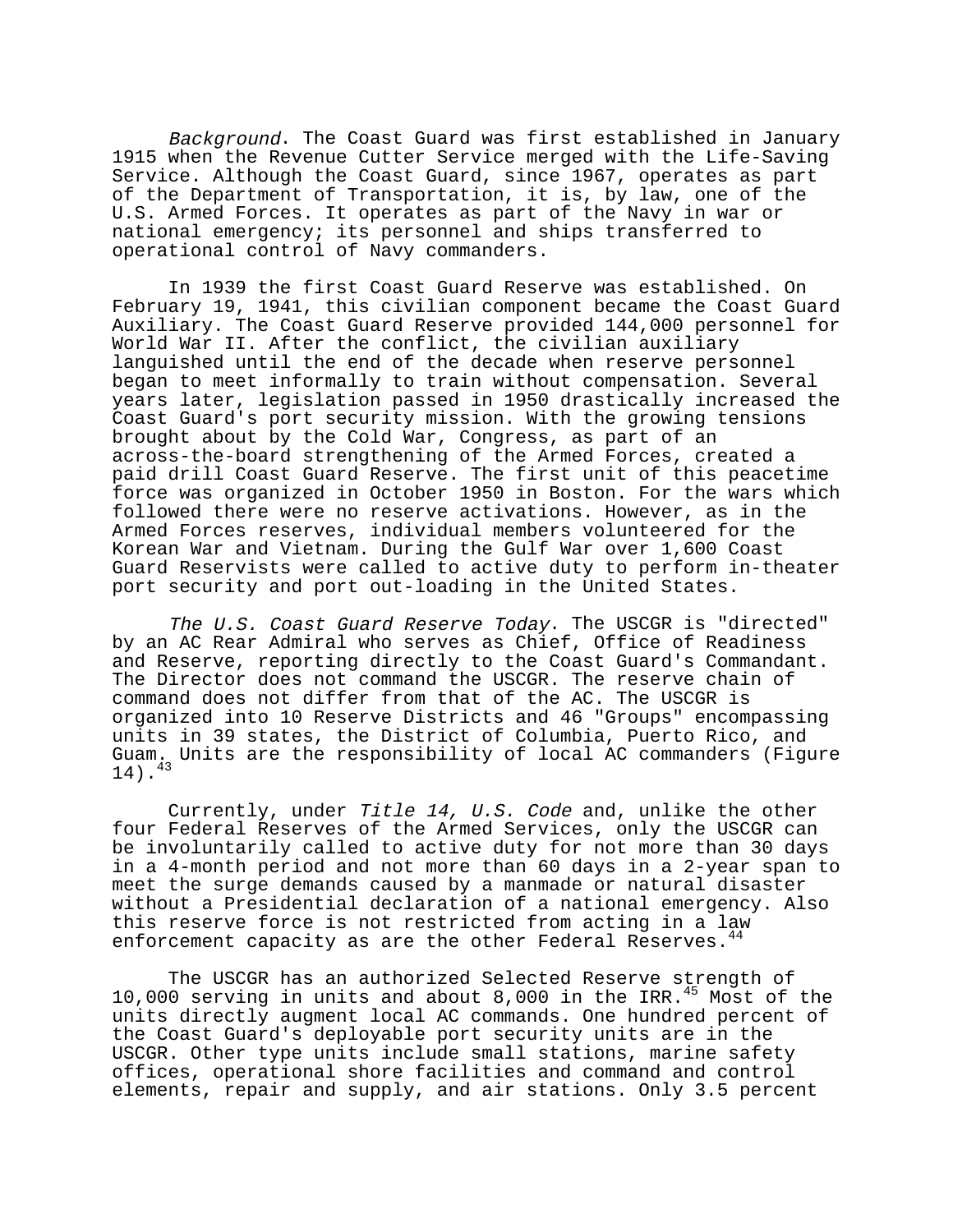

of the Total Force USCGR personnel serve aboard vessels (Figure 15).



Figure 15.

Since USCGR personnel are primarily augmentation forces, they are integrated in a number of Coast Guard missions and have specific responsibilities, for example, port management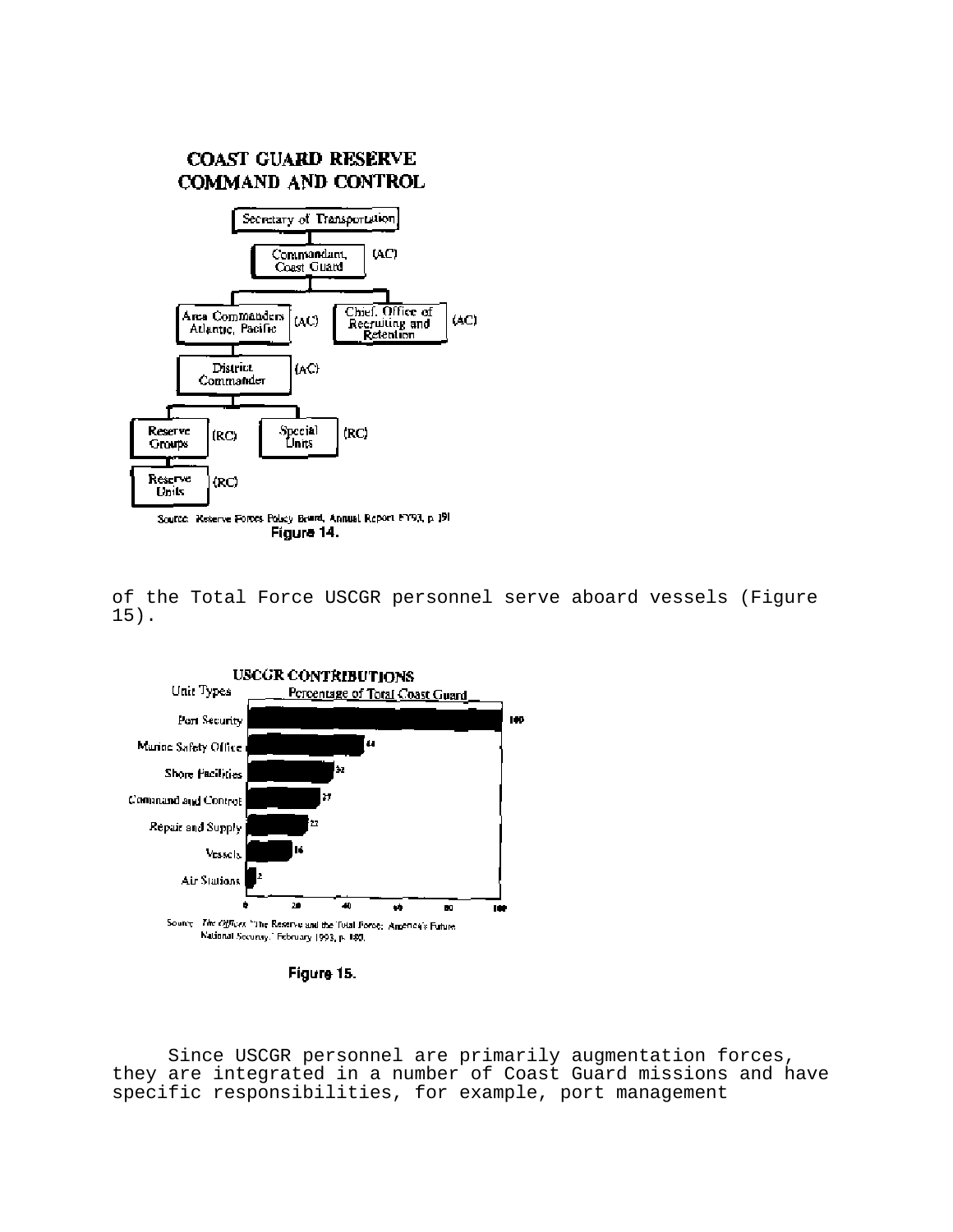operations. They perform port security, safety, and environmental inspections at all levels: district, group, and marine safety offices. Additionally, reservists are integrated into the operations of small boat units where they stand watch, perform as crew members, coxswains, and boat engineers. This type of augmentation is especially useful for "surge operations" such as narcotic interdictions, intercepting illegal immigrants, and combatting natural disasters. Some 200 reservists were called to active duty for Hurricane Andrew and 500 more served in midwest flood relief operations in 1993.

Training the Coast Guard Reserve. USCGR members attend similar formal training and education programs as do their Active Component counterparts. The Reserve performs over 53 percent of its training duties in direct support of operational missions.

## **Reserve Forces of the United States and the Future**.

Post-war and peacetime environments have never been easy for U.S. Armed Forces. In the peacetime periods between war there has been, especially in the 20th century, a struggle between Active and Reserve Components for personnel strength and portions of a decreasing defense budget. Coupled with this fratricidal warfare for scarce dollars are other contentious issues: end strength, force mix, missions, and recruiting, equipping and training reservists.

In many ways today's post-Cold War demobilization is vastly different than those in the past. There is a difference because of the introduction and institutionalization of two concepts. First is the Total Force Policy and second, the elimination of conscription and the introduction of the smaller, but costly all-volunteer forces. Both have placed the Armed Forces reserves into a position to assume greater roles in defense than ever before in the nation's history.

Prior to his resignation, Secretary of Defense Les Aspin conducted what he called The Bottom-Up Review: Forces For A New Era. The results were announced on September 1, 1993. The Armed Forces, the Review stated, must be prepared to "field forces sufficient to fight and win two nearly simultaneous major regional conflicts."46 However, only by using the reserves extensively would the Armed Forces be able to accomplish this requirement. As indicated in the individual reserves training programs, emphasis is being placed on reserve forces' readiness. The Bottom-Up Review has remained the Clinton administration's defense blueprint, thus insuring a prominent role for the reserves into the future. However, problems exist for the Armed Forces because of the built-in dependency on their pre-trained citizen-soldier forces.

One problem that affects all the services is accessibility to their reserves in conflicts less than major regional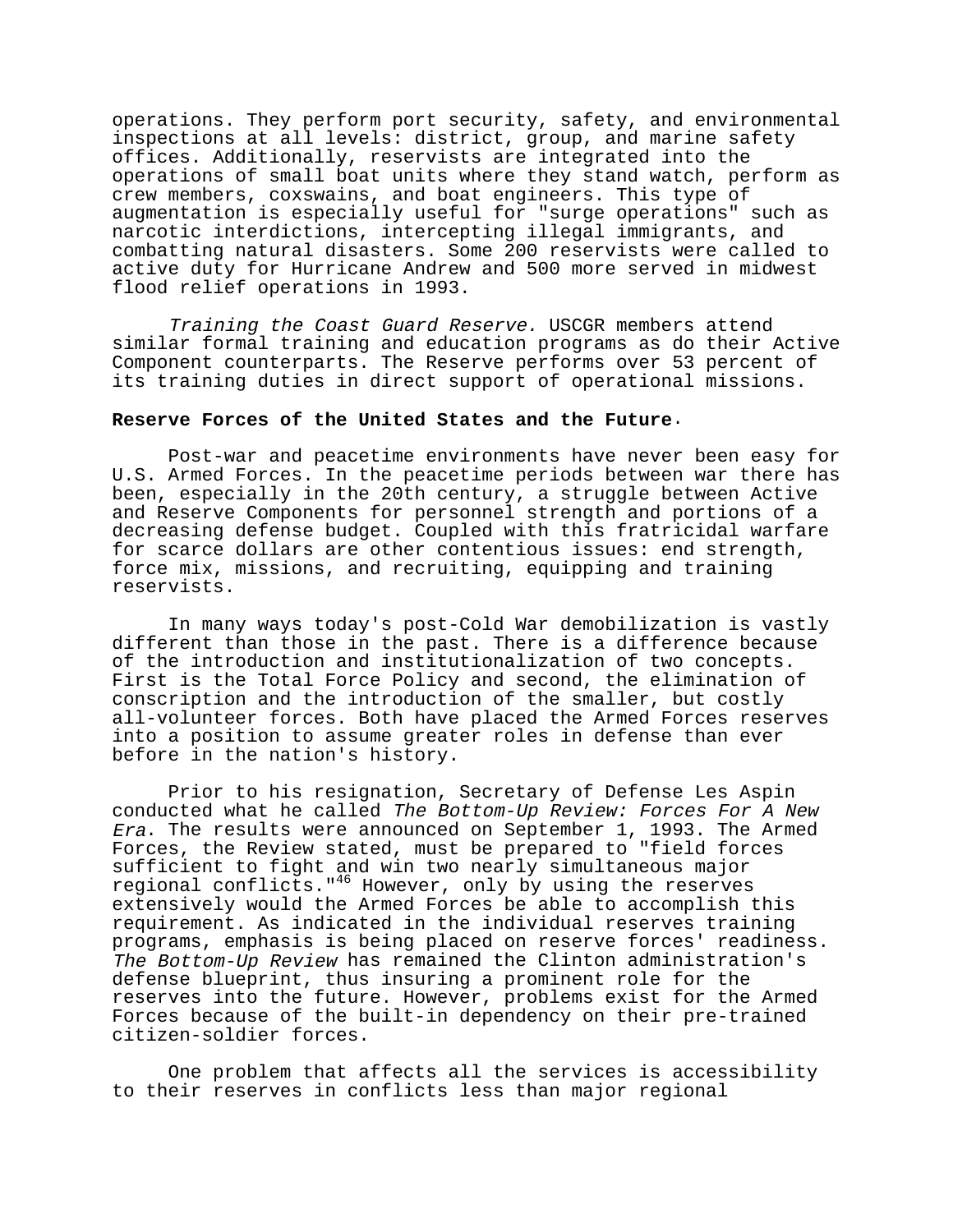contingencies, the type of conflicts that are more likely in the future. In a Department of Defense contracted study by the Institute for Defense Analyses released during the spring of 1994, there was general agreement that there will be a "need for RC units and individuals in lesser contingencies and operations other than war  $(00TW)$ ."<sup>47</sup> One significant example is the deployment of U.S. forces to Somalia. A postal unit available from the USAR was required. Unable to gain access to a Selected Reserve unit without the President invoking a 200K call-up under 10 USC 673b or declaring a national emergency, volunteers were called for and a provisional unit created which did not function well. Another problem in Somalia was that after combat forces landed, the mission should have, in the author's opinion, been turned over to Civil Affairs units, which units have members who in their civilian lives manage cities and towns from sanitation to government and police forces, exactly what was needed for a country in chaos. This was not done because these units are in the RC. Had these units been deployed, the results, for the military, the Administration, and for Somalia might have been better.

The Defense Department's response to the growing need for reservists and reserve units was to ask for legislation which would allow the Secretary of Defense to call-up 25,000 Selected Reserve members for contingencies and operations other than war. In the fall of 1994 Congress refused to act upon the request, but, as of this writing, later agreed to reexamine the issue. Not certain that such authority would be forthcoming, DOD is continuing to examine the long-standing policy of seeking reserve volunteers for operations and institutionalizing procedures. A recent study on volunteerism acknowledges that the Air Force "uses volunteers routinely for peacetime operations."48 The reason is simple: air crews are small and the skill levels of reservists are equal to or better than the AC. The other Services, especially the Army, require greater numbers of individuals in units (vessels) that require lengthy post-mobilization training and cohesion prior to deployment. In the final analysis, volunteerism is less than a satisfactory option for all but the Air Force. However, the DOD will continue to institutionalize this option as long as it lacks the Secretarial 25,000 call-up authority.

The senior leadership of the Active Components has traditionally been uncomfortable with large reserve formations and the command of these by senior reserve officers. Volunteerism precludes the need and perceived "problem" created by bringing large reserve forces and reserve senior officers onto active duty.

Another problem that will plague the reserves in the future is the inevitable reduction in training operations tempo (optempo). The Bottom Up Review requires the maximum effort be made to ready reserve forces for combat. However, in FY 1995, for example, the budget allows the USAR to train only those units in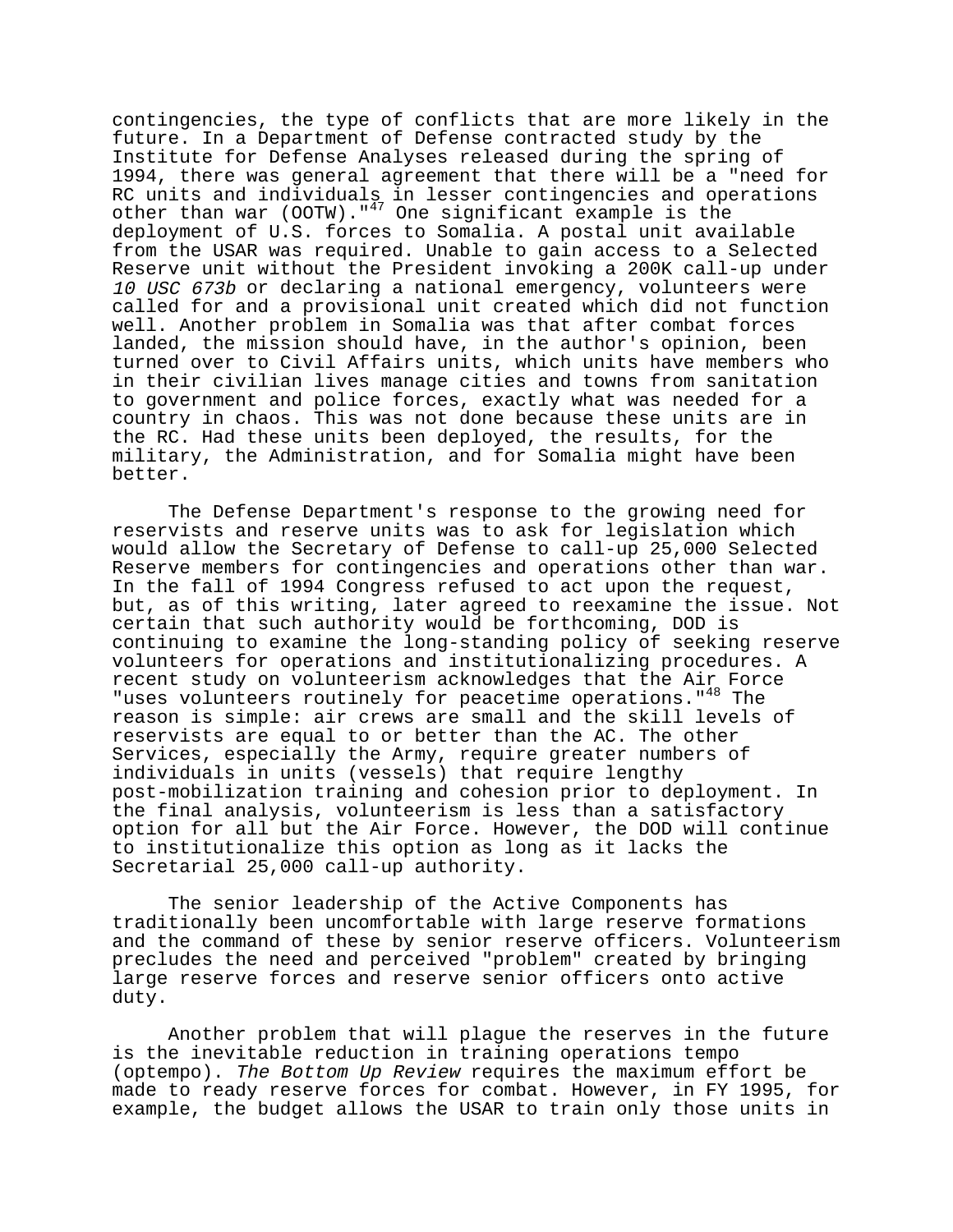the Contingency Force Pool (pre-identified units that would be required early in an emergency).49 Other than enhanced ARNG combat maneuver brigades, which would be necessary if there were two major regional contingencies, the FY 1995 budget does not contain funds for any other Guard brigades.

The absence or reduction of meaningful RC training in the past has led to a decline in reenlistment which has created a significant annual turnover of personnel and ultimately resulted in lower readiness levels. With the uncertainty about the ultimate size of the reserves, there is also a reluctance to enlist and once the reserve drawdown is completed in 1999, recruiting for the reserves will become even harder.

The other difficulty facing the reserves is the increasing technological revolution and pace of modern maneuver warfare. It, therefore, will become increasingly difficult for combat maneuver forces in the Reserve Components to deploy in a contingency without extensive and lengthy post-mobilization training. With a downsized AC, the numbers of personnel used to conduct RC post-mobilization training will be harder to come by.

The future of the USAR, as a consequence of an "Off-Site" agreement announced in December 1993 by former Secretary Les Aspin, appears bright. One result of the agreement was the eventual migration of most of the remaining combat arms structure from the USAR to the ARNG, leaving the former Reserve Component primarily combat service support. It is likely that there will be further moves to define the support role for the USAR and the combat role for the ARNG.<sup>50</sup> As a consequence, the USAR will form the bulk for early mobilized and deployed reserve units. Almost all of the USAR's Troop Program Units will be part of the Contingency Force Pool and its other units, which support mobilization, will be utilized even before the deployment of AC units in the event of a regional conflict.

The same holds true for the USNR. The complexities of modern naval warfare limit the use of ships that are exclusively manned and commanded by reservists. Those ships "manned" by reservists actually have 80 percent Active Component personnel crews. The Navy also has limited need for large numbers of reserve personnel in the future because if ships are lost in combat there will be more than enough crews available since the industrial base lead time will preclude launching replacements for a conflict. However, there probably will be an increased dependency on shore-based USNR support units and individual reservists in specialty areas.

The USMCR will change little. Although there will be budget cuts and small force reductions, the Marine Corps' utilization of its reserve will remain basically the same: small combat units easily integrated with the bulk of the reserve in support units, and command positions filled by both AC and Reserve officers.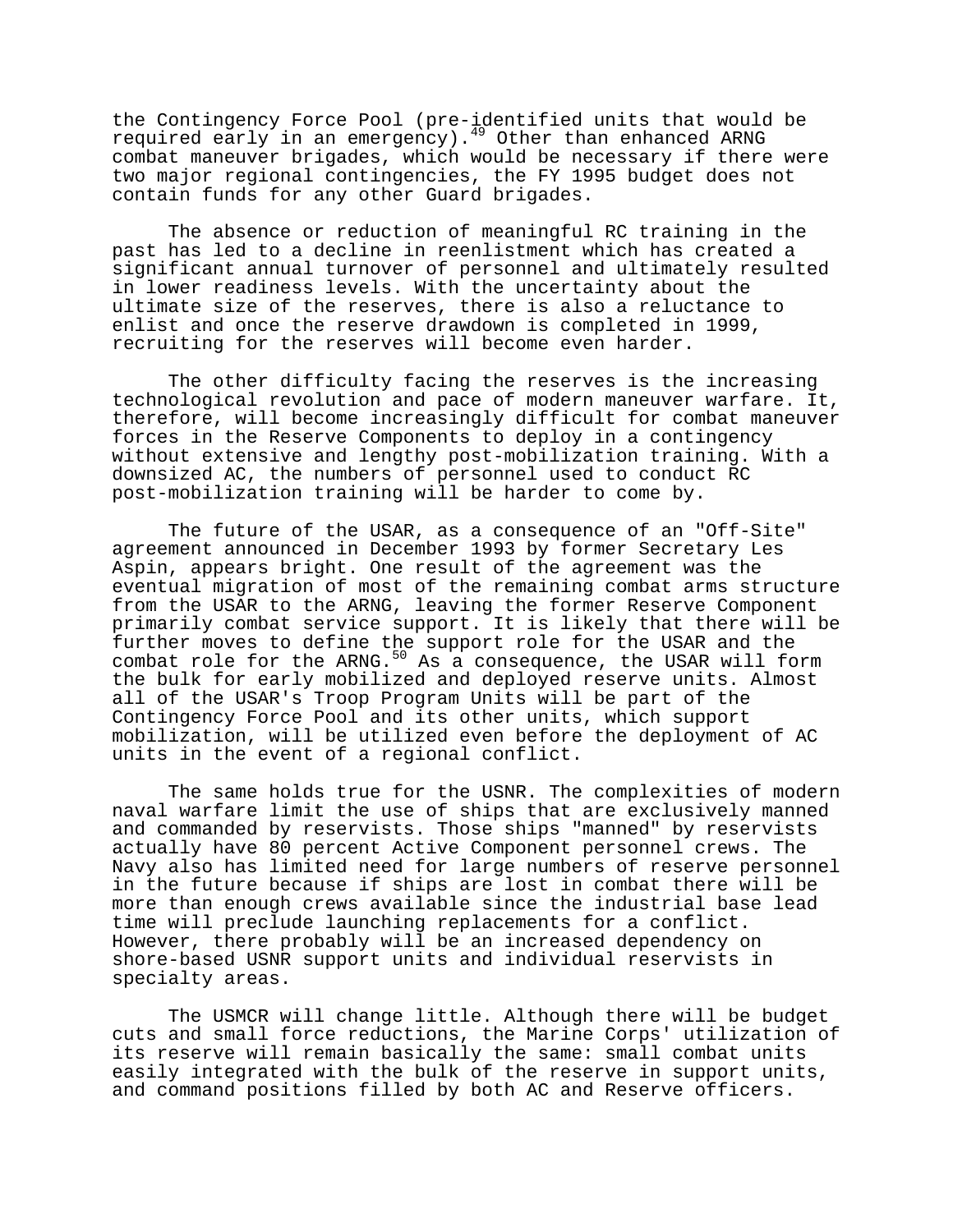In regard to the Coast Guard, faced with budget cuts, its leadership has decided to make the USCGR the bill payer to maintain the AC's strength. This decision will impact more on the Coast Guard's domestic missions than on its small, but not insignificant, national security role. The most significant consequence will be on AC personnel for they will be required to perform more weekend and holiday duty.

The AFRES, and to a lesser extent the ANG, are the most integrated of all the RCs with their ACs. The Air Force war plans show its intent to make full use of its reserve assets early in any contingency operation. This is partially because the Air Force is platform oriented; that is, the mission revolves around aircraft. As the AC downsizes, more and more modern equipment will flow to the reserves. However, in the distant future, should the defense budgets continue to decline, there will emerge a problem of aging aircraft. It is becoming increasingly clear that there is also less need for ANG fighter units. The future will probably see a substantial reduction in these units. It remains to be seen, however, if the existing Guard assets are moved into the support arena.

For those Armed Forces that depend heavily on having available large numbers of pretrained individuals, the Army and the Marine Corps, the Individual Ready Reserve will be increasingly important as fillers and casualty replacements. The downsizing of the AC forces will swell this reserve program, as did the large Cold War forces, and then by the next century its numbers will decline. The Clinton administration firmly opposed abolishing the Selective Service System which, in the distant future, once the IRR declines in numbers, will become increasingly important as a manpower source.

The other individual manpower pool, the IMA, may eventually be removed from the Selected Reserve and returned to the Mobilization Designee Program, which was volunteers within the IRR. The Armed Forces will, by necessity, increasingly rely on Selected Reserve units. Further cuts in the Selected Reserve will be unacceptable and thus the IMA program may transition to the IRR so that it does not count as part of the Selected Reserve strength.

In the future, the RCs will become the "compensating leverage," according to Secretary of Defense William Perry, to reduce the potential risks accrued by accepting smaller AC forces.52 In addition to providing support in the worst case scenario, two major regional contingencies, the reserves will also be involved in peacekeeping, peacemaking, peace enforcement, and humanitarian missions both at home and abroad.

To be able to provide that leverage regardless of the roles or missions they assume, the Armed Forces Reserves must meet four "imperatives" noted by the Reserve Forces Policy Board. First, they must be well-organized, provided the most modern equipment,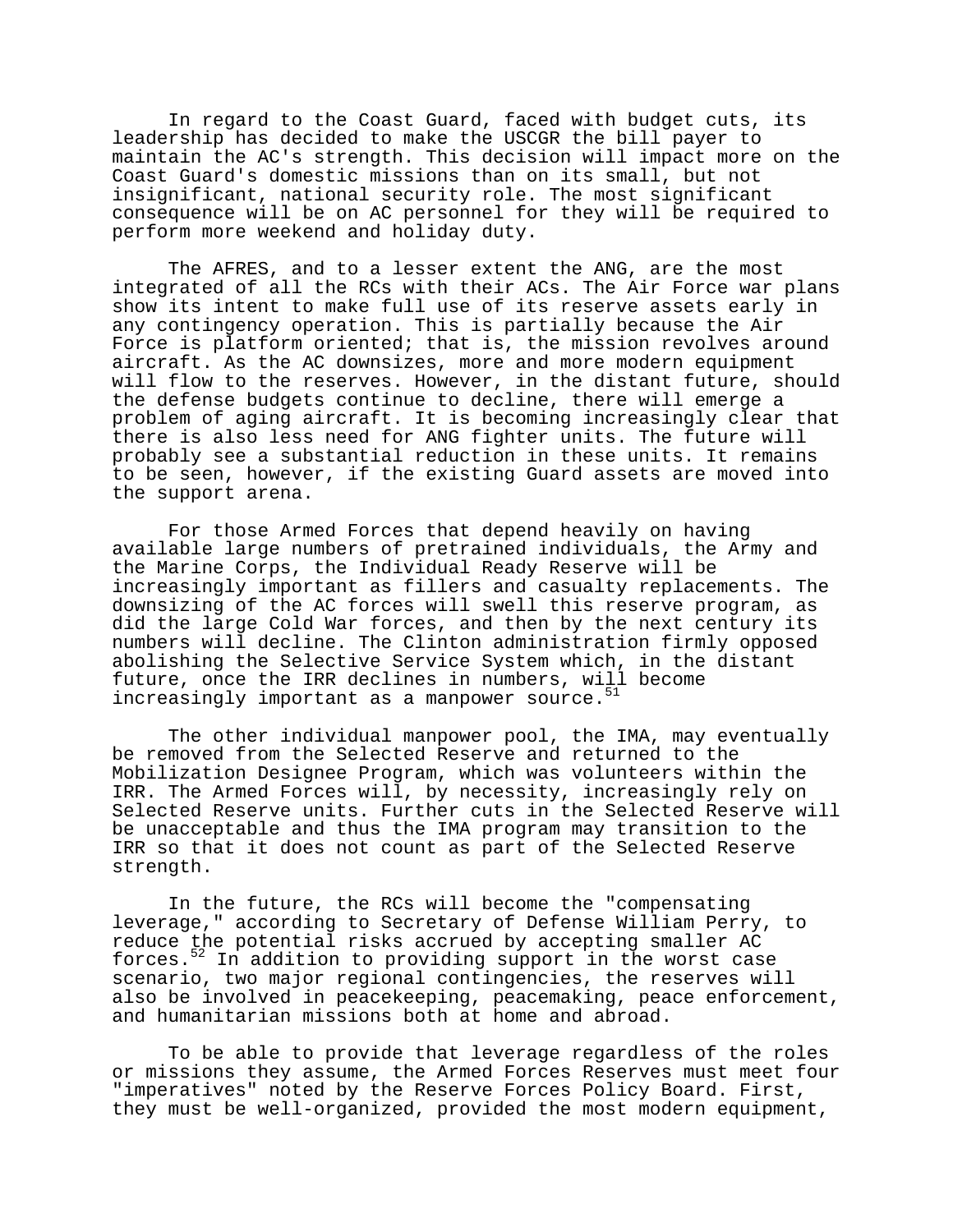fully trained within the time limits imposed, and fully sustained annually. Second, they must continue to be affordable, that is not only less costly, but effective and efficient in what they do. Third, they must be relevant. To be so requires further integration into their AC and thus properly molded to meet national security and domestic requirements in the future. Last, there must be immediate access to reserve individuals and units by the Secretary of Defense.<sup>53</sup> If the nation continues to rely on citizen soldiers, then the mechanism must be in place that allows for accessibility to reserve forces in peace and war. If all these imperatives are met, the nation will continue to be well-served by its citizen-soldiers.

#### **ENDNOTES**

1. Department of Defense, Annual Report of the Reserve Forces Policy Board, FY 1975, Washington, DC: GPO, 1976, p. 2.

2. U.S. Congress, Title 10, United States Code Armed Forces, Washington, DC: GPO, 1989, p. 79.

3. Department of Defense, Annual Report of the Reserve Forces Policy Board, Washington, DC: FY 1993, p. 197.

- 4. Ibid.
- 5. Ibid.
- 6. Ibid.

7. Department of the Army, Mobilization and Deployment: Reference and Theory, Fort Leavenworth, KS: Command and General Staff College, n.d., p. 2-1.

8. John K. Mahon, History of the Militia and National Guard, New York: Macmillan Publishing Co., 1983, pp. 97-100.

9. Ibid., p. 175.

10. Department of Defense, Reserve Forces for National Security, "Report to the Secretary of Defense by the Committee on Civilian Components," Washington, DC: Office of the Secretary of Defense, June 30, 1948, p. 14.

11. Department of the Army, Special Report, Washington, DC: Office Chief Army Reserve, 1993, pp. 9-10.

12. Department of the Army, Briefing Slides, The Army Reserve, Office Chief Army Reserve, Policy and Liaison Division, May 1994.

13. John R. D'Araujo Jr., "National Guard: The Dual-Role Force," Army 1993-94 Green Book, Arlington, VA: Association of the United States Army, October 1993, p. 120.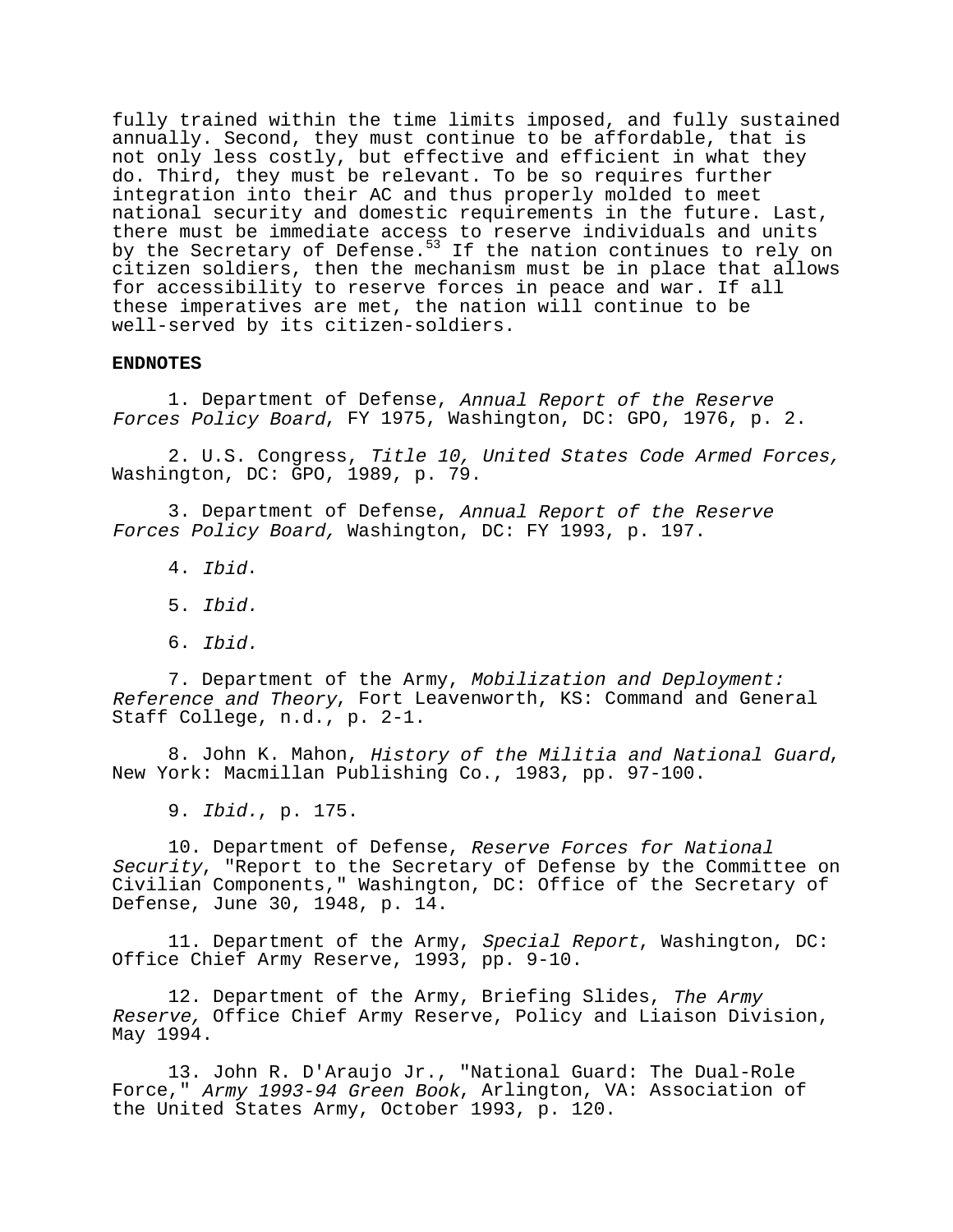14. Army National Guard Public Affairs Office, Briefing Slide, "Restructuring the Army National Guard Campaign Plan," May 1994.

15. Department of the Army, Army Reserve Special Report, p. 3.

16. U.S. Army Reserve Command, "Memorandum for USARC PAOs," Subject: Public Affairs Guidance–USARC Command and Control (C2) Plan, dated July 17, 1994.

17. Ibid., p. 8. 18. Ibid., p. 55. 19. Ibid., pp. 44, 50.

20. J.H Binford Peay III and John R. D'Araujo, "Building America's Army For The 21st Century," National Guard, January 1994, pp. 28-29.

21. Mahon, History of the Militia and the National Guard, p. 146; Department of Defense, The Reserve Components of the United States Armed Forces, Washington, DC: Office, Assistant Secretary of Defense for Reserve Affairs, June 1992, p. 23.

22. Robert Frank Futrell, Ideas, Concepts, Doctrine: Basic Thinking in the United States Air Force, 1907-1960, Vol. I, Maxwell Air Force Base, Alabama: Air University Press, December 1989, pp. 21-22.

23. Department of Defense, The Reserve Components, pp. 23, 24.

24. Mahon, p. 203.

25. Ibid.

26. National Guard Association, National Guard, January 1991, pp. 23-25.

27. Office Air Force Reserve, Issues Brief: Desert Storm, Washington, DC: 1994, briefing slide number 29.

28. John A. Bradley, Air Force Reserve Briefing to the U.S. Army War College, March 21, 1994.

29. Department of Defense, The Reserve Components, pp. 25 and 26. The Officer, "The Reserve and the Total Force: America's Future National Security," February 1993, p. 174.

30. National Guard Bureau, Air National Guard Update, Washington, DC: National Guard Bureau, July 1993; The Officer,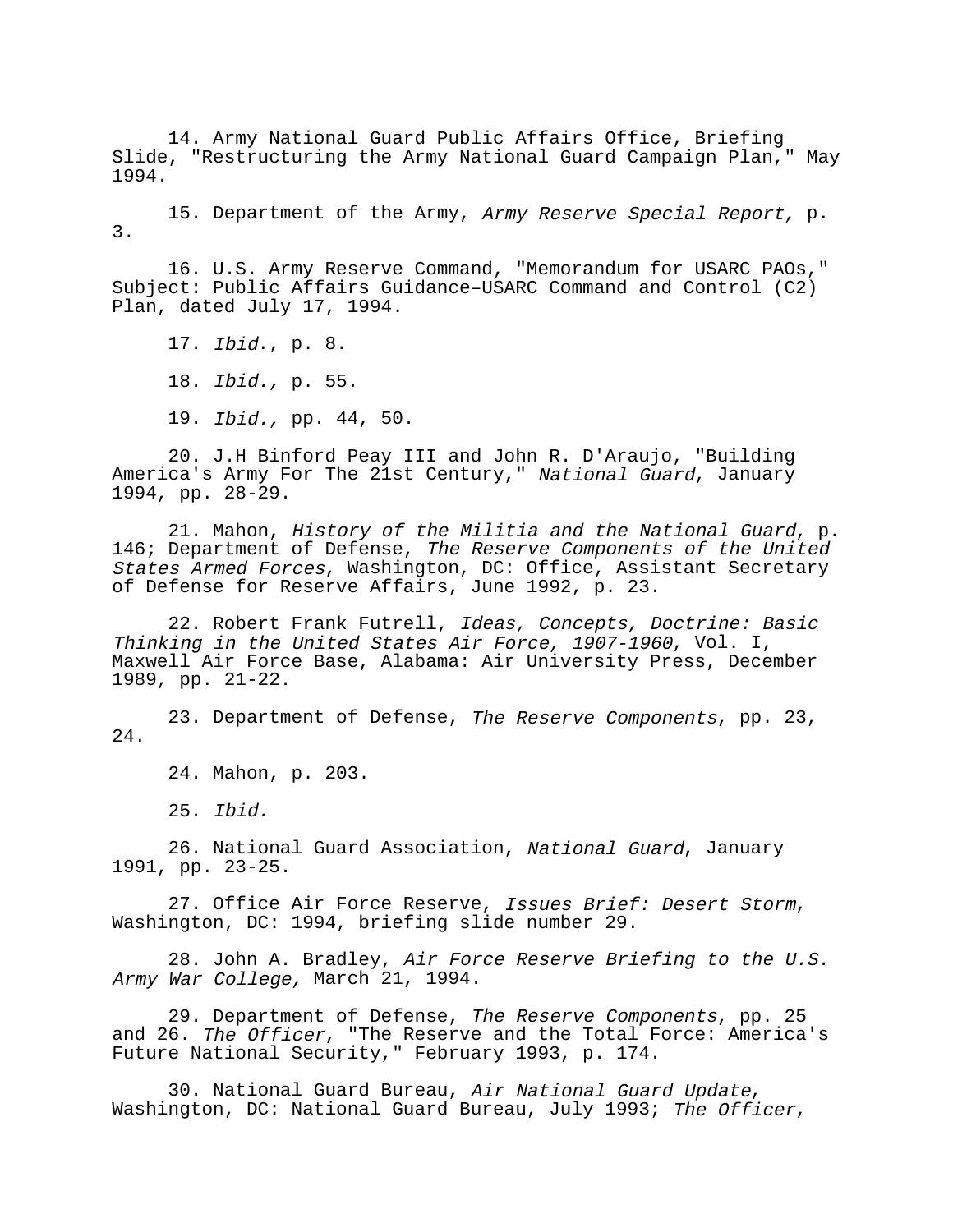"The Reserve and the Total Force," p. 177.

31. National Guard Association, National Guard, January 1994, pp. 82 and 83.

32. Department of Defense, The Reserve Components, p. 16.

33. Ibid., p. 17.

34. Annual Report of the Reserve Forces Policy Board, p. 197.

35. Ibid., pp. 17-18.

36. The Officer, "The Reserve and the Total Force," p. 178.

37. Susan L. Alone, "The Reserves Turn 75," Marine Corps Gazette, September 1991, p. 59.

38. Department of the Navy, Marine Corps Reserve Forces in Southwest Asia, Quantico, VA: The Marine Corps Research Center, July 1991, pp. 1, 5.

39. Armed Forces Reserve Policy Board, p. 197.

40. Department of Defense, The Reserve Components, p. 21; The Officer, "The Reserve and the Total Force," p. 179.

41. Department of Defense, The Reserve Components, p. 21.

42. Department of the Navy, Marine Corps Reserve: Information Pamphlet, Overland Park, KS: Marine Corps Reserve, n.d., pp. 11-12.

43. Annual Report of the Reserve Forces Policy Board, FY 93, p. 191.

44. The Officer, "The Reserve and the Total Force," p. 179.

45. Annual Report of the Armed Forces Reserve Policy Board, p. 197.

46. Les Aspin, The Bottom-Up Review: Forces For A New Era, Washington, DC: Department of Defense, September 1, 1993, p. 10.

47. Stan Horowitz, et. al., "Reserve Component Volunteerism," briefing prepared by the Institute for Defense Analyses, Washington, DC, May 20, 1994, slide no. 6.

48. Ibid., slide no. 8.

49. Office Chief Army Reserve, "AGR Senior Advisor Position Validation Meeting," Washington, DC, May 19, 1994.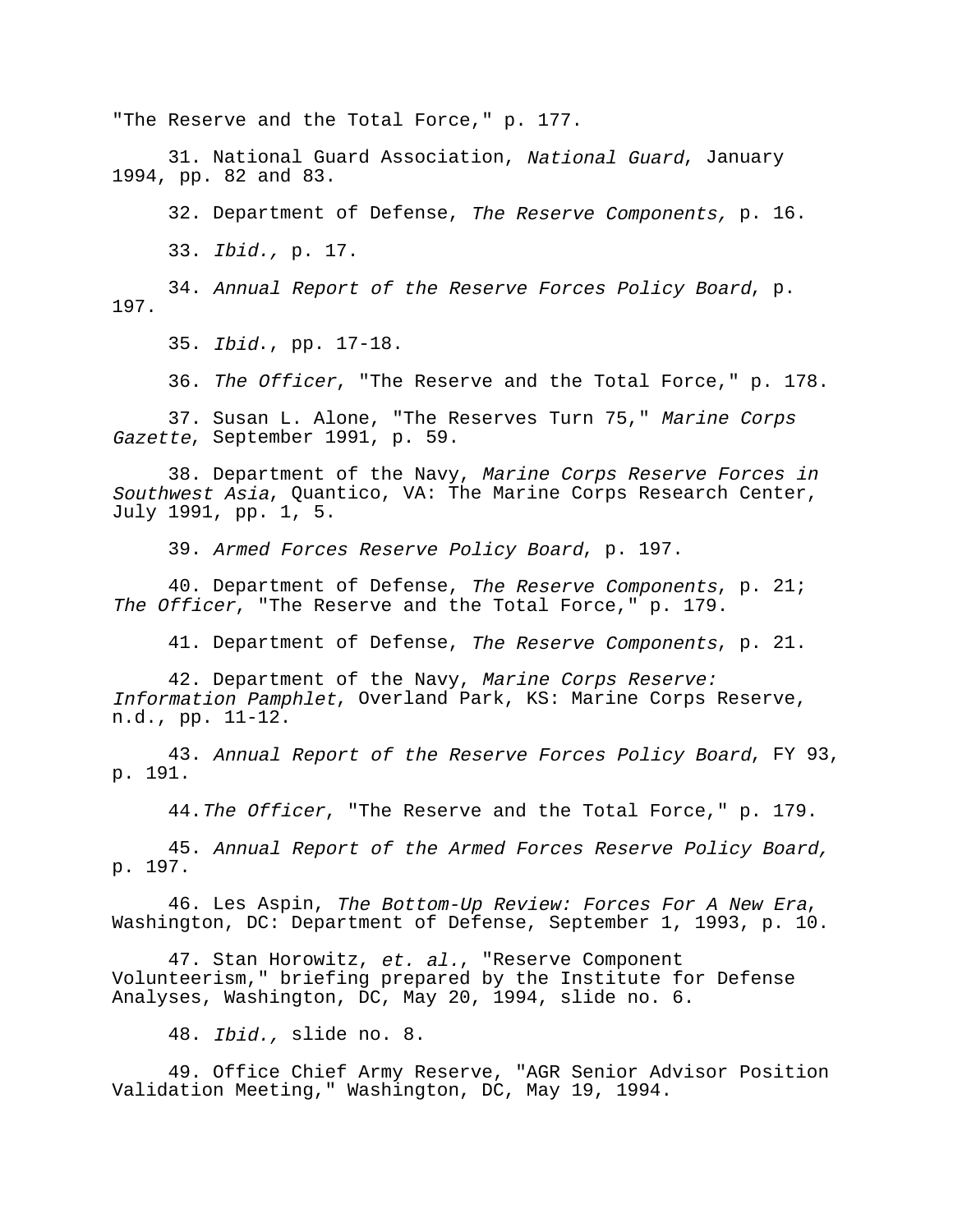50."Peay: Force overhaul is `success story'," Interview with General James H. Binford Peay III, Army Times, May 30, 1994, p. 26.

51. Combined dispatches, "Clinton continues registration for draft," Washington Times, May 19, 1994, p. 4.

52. Annual Report of the Reserve Forces Policy Board, FY 93, p. 3.

53. Ibid., pp. 4-5.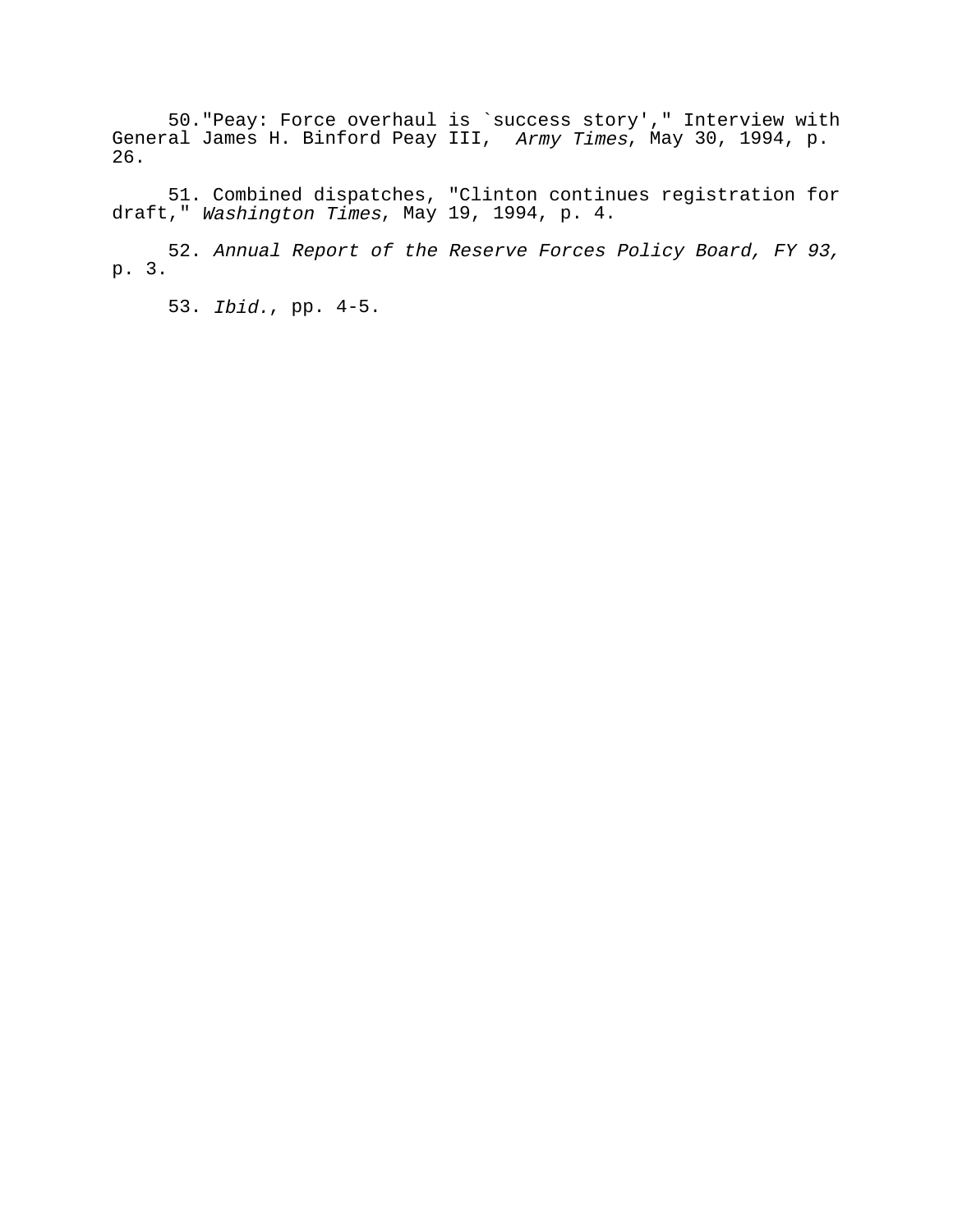## **GLOSSARY**

- AC Active Component
- ADSW Active Duty Special Work
- ADT Active Duty for Training
- AFRES Air Force Reserve
- AGR Active Guard/Reserve
- ANG Air National Guard
- ARCOM Army Reserve Command
- ARNG Army National Guard
- ARPERCEN Army Reserve Personnel Center
- ASD/RA Assistant Secretary of Defense/Reserve Affairs
- AT Annual Training
- CFP Contingency Force Pool
- CONUS Continental United States
- DIMA Drilling Individual Mobilization Augmentees
- DOD Department of Defense
- DOT Department of Transportation
- FEMA Federal Emergency Management Agency
- FSSG Force Service Support Group
- FTS Full Time Support
- GOCOM General Officer Command
- IDT Inactive Duty for Training
- IMA Individual Mobilization Augmentee
- ING Inactive National Guard
- IRR Individual Ready Reserve
- MARDIV Marine Division
- MARESFOR Marine Reserve Force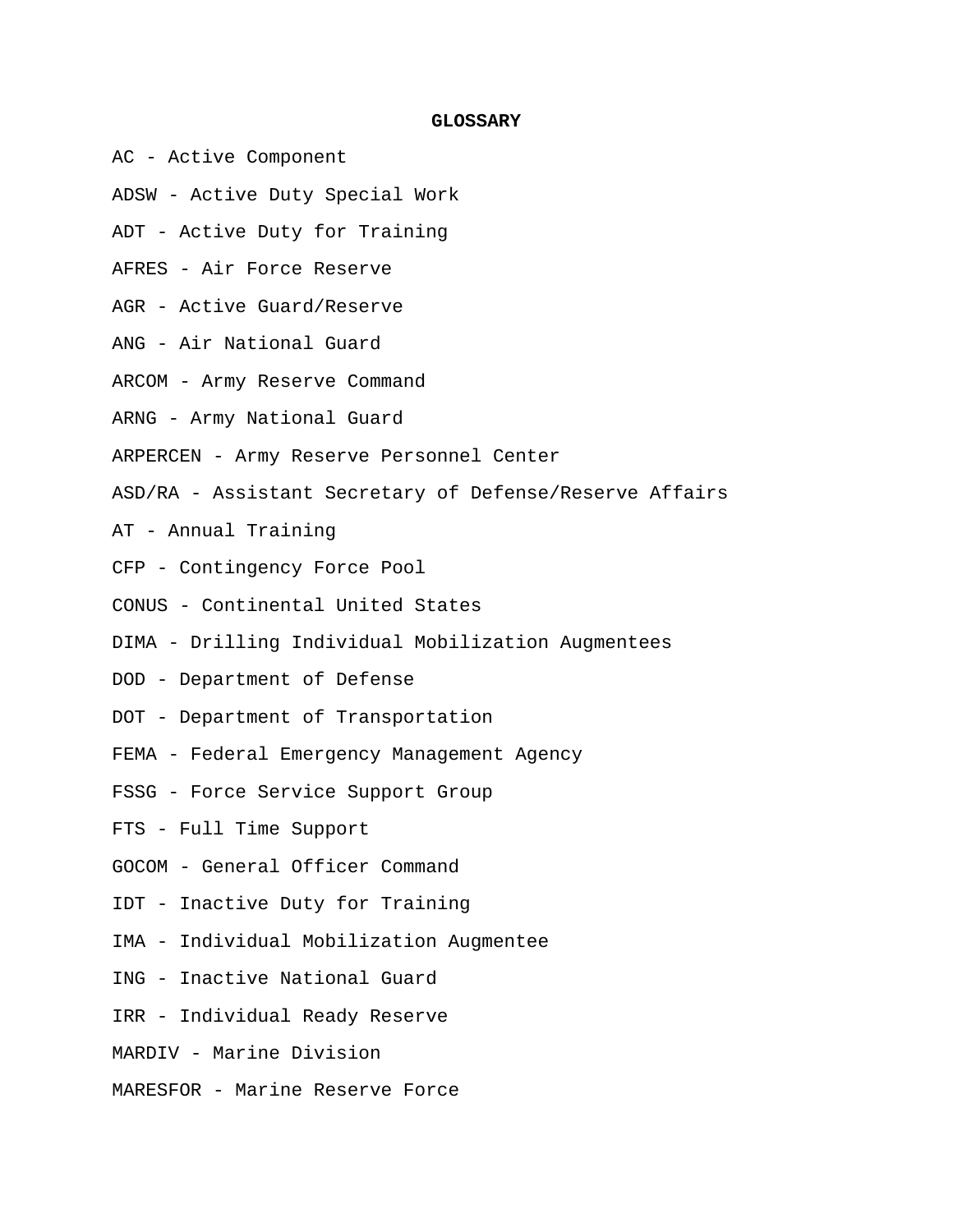- MAW Marine Aircraft Wing
- MEB Marine Expeditionary Brigade
- MOS Military Occupation Specialty
- MUTA Multiple Unit Training Assemblies
- NGB National Guard Bureau
- OCAR Office, Chief Army Reserve
- ODT Overseas Deployment Training
- OOTW Operations Other Than War
- ORC Organized Reserve Corps
- RC Reserve Components
- RFPB Reserve Forces Policy Board
- RSC Regional Support Commands
- SFR Standard Federal Regions
- STARC State Area Command
- TAG The Adjutant General
- TAR Training and Administration of Reserves
- TPU Troop Program Unit
- TTAD Temporary Tour of Active Duty
- USAR United States Army Reserve
- USARC United States Army Reserve Command
- USCGR United States Coast Guard Reserve
- USMCR United States Marine Corps Reserve
- USNR United States Naval Reserve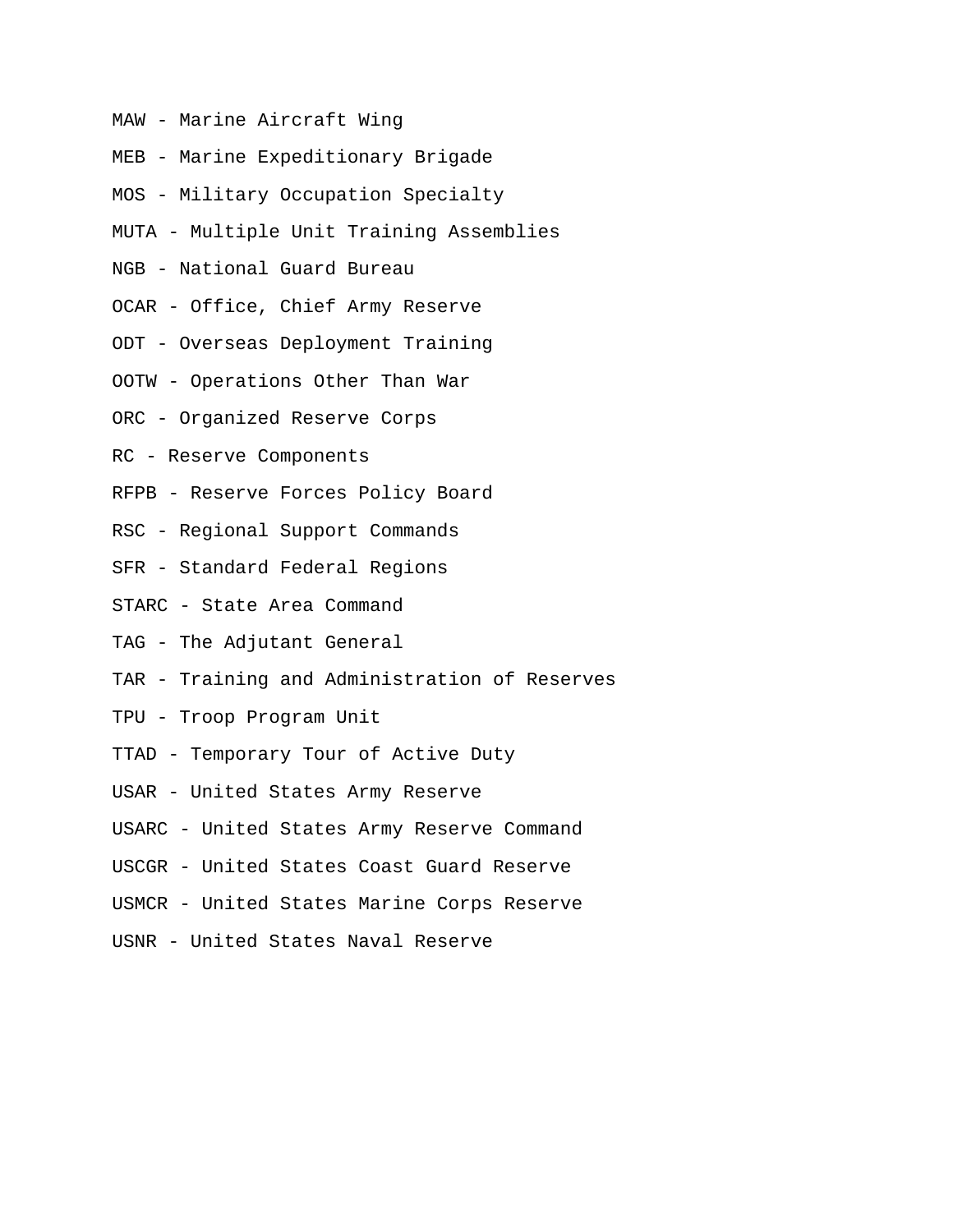## **ABOUT THE AUTHOR**

COLONEL CHARLES E. HELLER is currently Assistant Chief of Staff, U.S. Army Reserve, Combined Arms Center and Fort Leavenworth. He holds a Ph.D. in U.S. history from the University of Massachusetts/Amherst and is a graduate of the U.S. Army Command and General Staff College and the Army War College. He is a military historian and has written studies on Army force mix, force structure, the Reserve Components, Army domestic missions, and the Israel Defense Forces. His most recent publication is "The Total Force Policy," in U.S. Domestic and National Security Agendas: Into the Twenty-First Century, edited by Sam Sarkesian and John Flanagan. He recently completed a chapter in the book, America's Armed Forces: A Handbook of Current and Future Capabilities, to be published by Greenwood Press. Colonel Heller has had a variety of Active and Reserve assignments in Germany and the United States. His previous assignment was Army Reserve Advisor to the Strategic Studies Institute. Prior to returning to active duty in the Active/Guard Reserve Program, he was Director of the Evening College and University Summer Session at the University of Massachusetts/Amherst, Massachusetts.